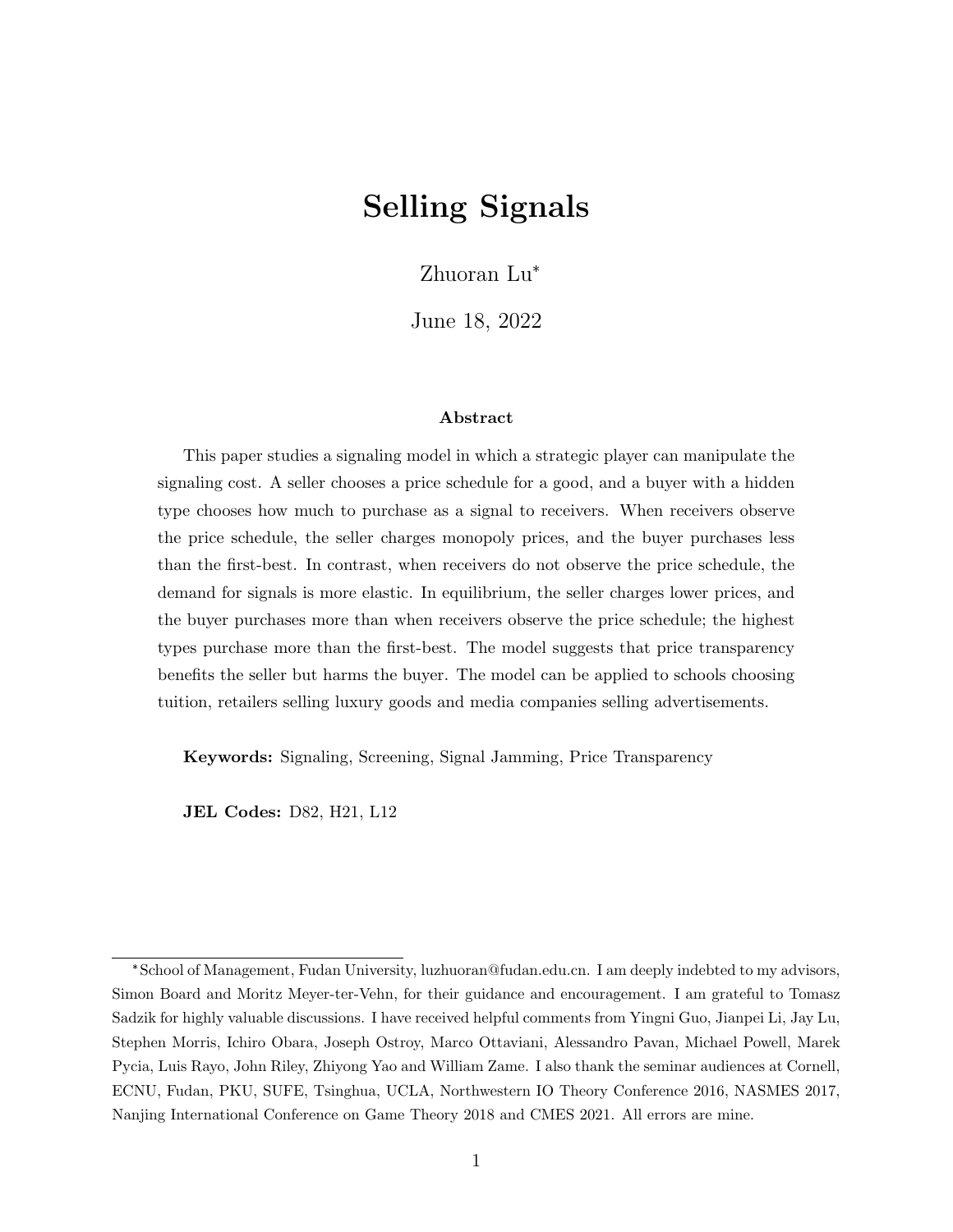## 1 Introduction

Signaling is prevalent in various markets. Whereas in classic signaling models the sender's preference depends only on his intrinsic type, in many vertical markets in which signaling prevails, the signaling cost—thus the sender's preference—also depends on the choice made by an upstream strategic player. For example, when a student obtains education to signal his ability, the university sets the tuition; when a consumer purchases a luxury good to signal his wealth, the retailer chooses the price; when a firm incurs advertising expenses to signal its product's quality, the media company determines the costs of advertising messages.

A key observation is that since the signaling cost is endogenous, how receivers interpret and respond to the sender's signal depends on whether they observe the upstream player's choice. Consider a seller choosing the price of a good that generates signaling value for the customers, as in the above instances. How does receivers' information about the price affect the seller's pricing strategy? How does such information affect the degree of signaling and social welfare?

In this paper, we characterize the optimal price schedule for a seller facing a buyer who is endowed with a hidden type and chooses how much to purchase as a signal to receivers. The equilibrium depends critically on whether receivers observe the price schedule. When receivers observe the price schedule, the seller internalizes the buyer's signaling behavior when screening the buyer, leading to a downward distortion in quantity. In contrast, when receivers do not observe the price schedule, the buyer is more sensitive to price changes, because receivers will attribute differences in choice to buyer preference heterogeneity. This indicates that the demand for the good is more elastic, and thus, the seller lowers prices. In equilibrium, the buyer chooses a larger quantity and obtains higher utility, whereas the seller gains lower profits than when receivers observe the price schedule.

This paper has meaningful implications for the price transparency of signaling goods. In the case of job market signaling, our model suggests that education is more costly and students are worse off when employers observe the net prices for school than otherwise. This implies that policies that improve the transparency of the net prices at colleges and universities, e.g., U.S. Code § 1015a,<sup>1</sup> may *unintentionally* raise education expenses and harm students. This is because these policies allow schools to commit to high prices and not dilute the signaling value of a high-cost education by means of fee waivers or financial aid.

<sup>&</sup>lt;sup>1</sup>Since 2011, American colleges and universities have been required to provide reasonable estimates of the net prices, including tuition, miscellaneous fees and personal expenses, that students will pay for school. See "U.S. Code § 1015a - Transparency in college tuition for consumers" for details.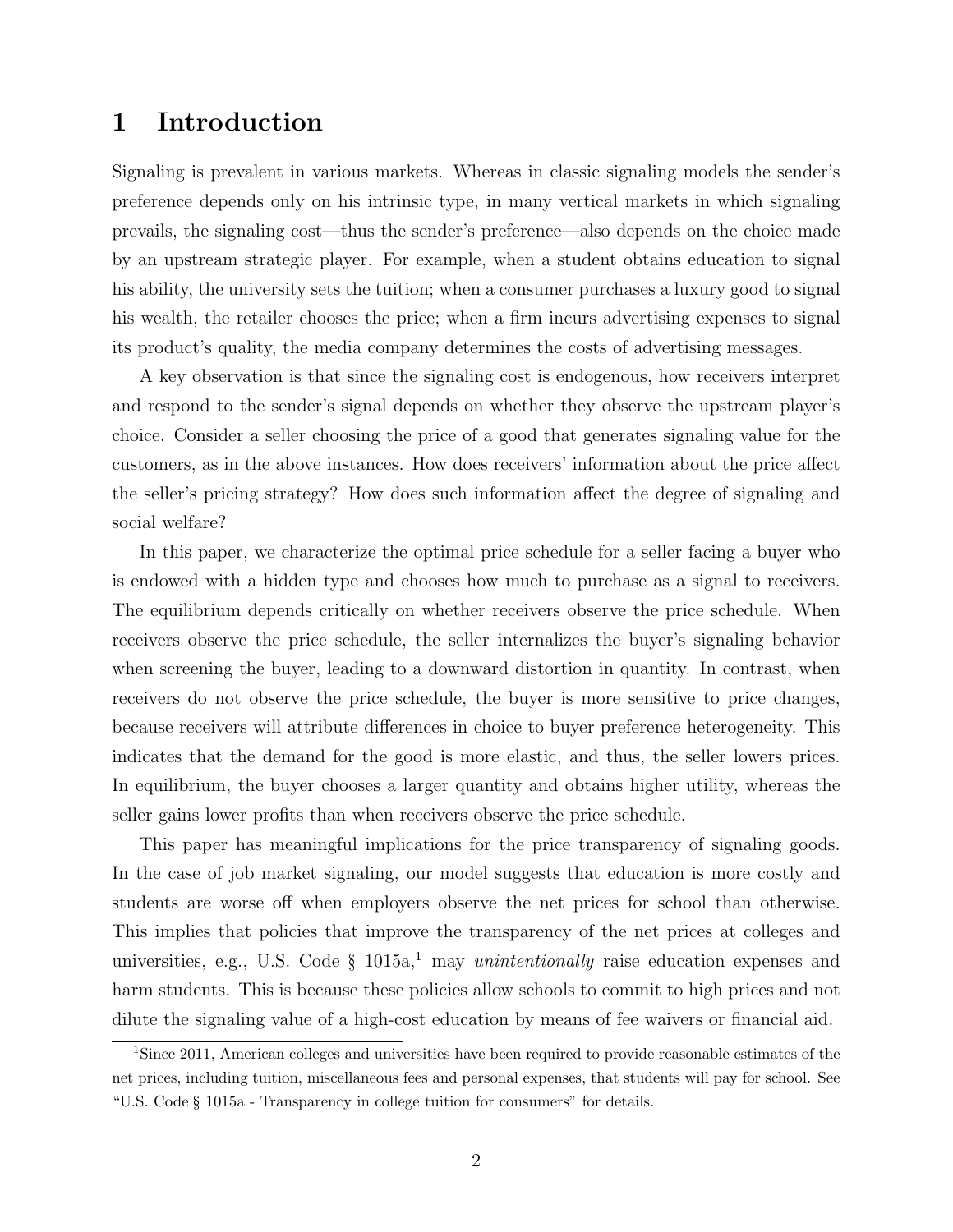In addition, our model suggests that a signaling good yields higher profits if the price is more transparent. This is consistent with real-world business practices. For example, luxury brands, such as Louis Vuitton, Tiffany and Hermes, strive for a reputation of never or very rarely being on sale. These strategies help the sellers better commit to high prices, thereby maintaining the signaling values of luxury goods. In the advertising industry, the high costs of each year's Super Bowl commercials are widely reported, thereby enhancing the signaling value of these costly commercials; in China, the TV station CCTV broadcasts the auctions for its popular TV show commercials to accentuate their signaling values.

For expository purposes, we present our model à la Spence (1973) with a school selling productive education to a worker. As a reference point, we revisit Spence's model by fixing tuition at zero, as if schools were competitive and set the price at the marginal cost. In the least-cost separating equilibrium (the Riley outcome), all types except the lowest one choose more education than the first-best, as they attempt to separate themselves from lower types.

In Section 3, we introduce the school and consider the case in which employers observe the tuition scheme. Following the literature, we focus on the seller-optimal equilibrium, in which all types except the highest one choose less education than the first-best. This result contrasts with that of Spence's model. The downward distortion is due to screening. With a cost advantage in education, a higher type can secure higher utility than a lower type by imitating the latter, meaning that the worker can extract information rents from the school. This induces the school to under-supply education.

While this mechanism is similar to screening models such as Mussa and Rosen (1978), our model also incorporates signaling, which can mitigate the downward distortion caused by screening. To illustrate, suppose that employers can observe the worker's ability, thereby eliminating signaling. When a higher type imitates a lower type, he not only incurs a lower total cost than the latter but also obtains a higher wage due to his higher ability. The second effect means that the worker can extract more information rents from the school; thus, the screening distortion is worse compared to when signaling is present.

In Section 4, we turn to the case in which employers do not observe the tuition scheme. We propose a new equilibrium refinement, the *Quasi-Divinity*. The unique equilibrium that satisfies the Quasi-Divinity is the seller-optimal separating equilibrium (the Riley outcome), in which the school charges lower tuition and the worker chooses more education than when employers observe the tuition scheme. This difference is driven by a signal jamming effect. Because employers cannot observe the actual cost of education, they do not know whether a difference in education level is due to a tuition change or worker cost heterogeneity. For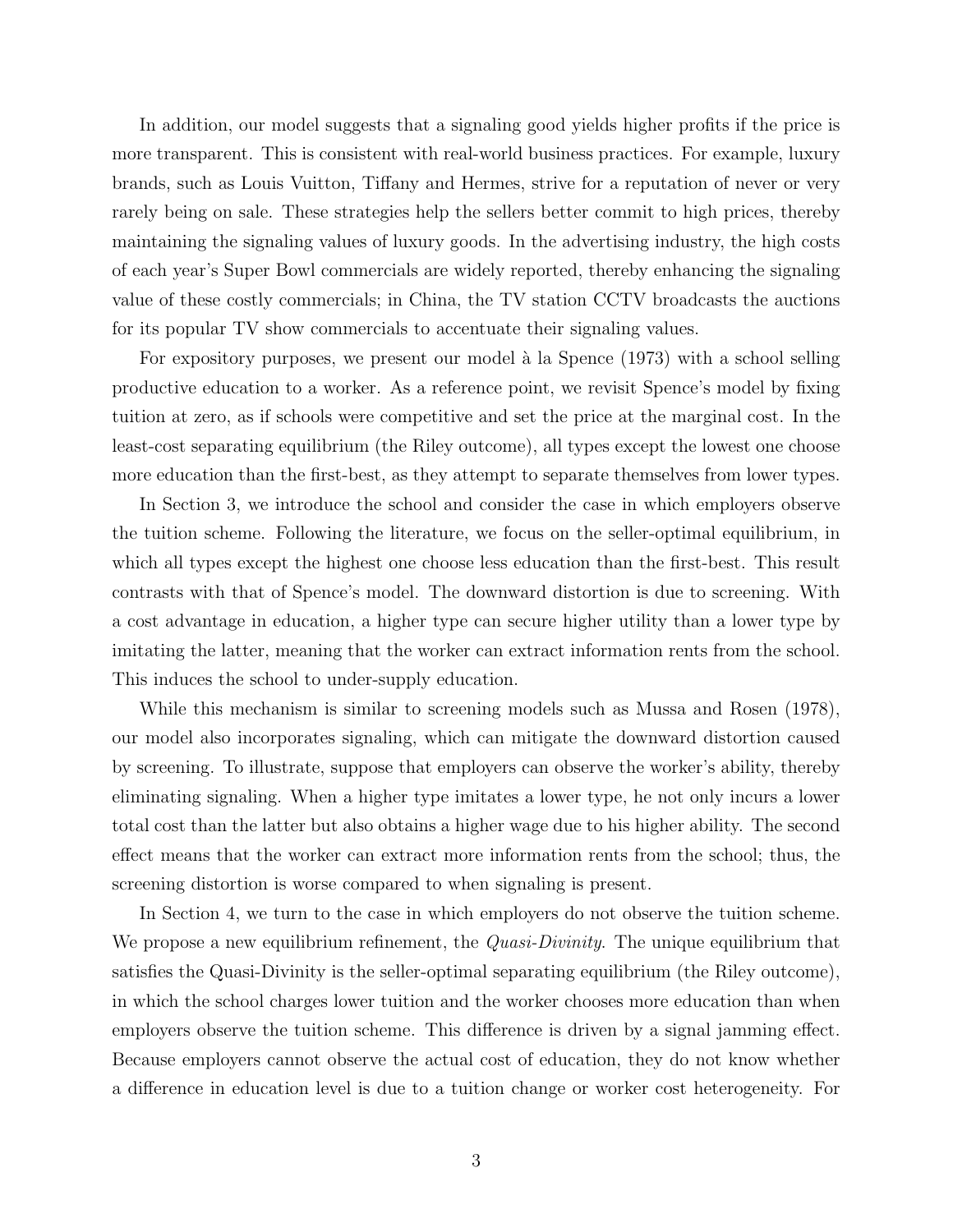example, suppose that the school lowers tuition so that the worker obtains more education than in the initial state. When employers observe the tuition scheme, they cut wages, since any education level now corresponds to a lower-ability worker. This dampens the worker's demand for additional education. In contrast, when employers do not observe the tuition scheme, they do not adjust wages despite that tuition changes. Therefore, the demand for education is more elastic, making the price cut more profitable. In equilibrium, employers correctly anticipate the school's choice and offer lower wages, as education is inflated. This reduces the worker's willingness to pay, and thus, the school achieves lower profits.

Since the school is worse off when employers do not observe the tuition scheme, one may wonder why the school does not disclose tuition to employers. The reason is that the school cannot credibly announce the price absent intervention such as mandatory disclosure, since the school has an incentive to secretly cut prices. Such an observation may explain the fact that whereas the listed tuition at American colleges and universities is rising, these schools offer students various and inclusive forms of financial aid. The rationale is that employers cannot easily observe the details of such financial aid and thus do not know the actual cost of education. By raising the published tuition while simultaneously reducing the undisclosed net prices through stipends, schools persuade employers that their students are smarter than is actually the case, thereby allowing the schools to collect higher revenues from students.

In terms of welfare, we show that when signaling is sufficiently intense, social welfare is higher when the tuition scheme is observed by employers than otherwise. This is because in the observed case signaling mitigates the screening distortion to a large extent, whereas in the unobserved case cheaper tuition leads to a large fraction of higher types who over-invest in education. Moreover, when signaling is intense, both cases yield higher social welfare than Spence's model in which schools are competitive. This implies that promoting competition among the sellers of signals is not necessarily socially beneficial.

In Section 5, we explore some extensions. We first argue that the main results are robust if education is nonessential to the worker's productivity (e.g., in Spence (1973) education is a pure signal). Furthermore, we show that in the observed case, the market may consist of a certification segment and an education segment: A lower interval of types pay a fixed fee for zero education, as if they were certified by the school as having the average productivity, whereas the higher types purchase education to signal their abilities. Finally, we consider when the school's objective is a weighted average of its profit and the worker's utility. We show that our results hold essentially, up to the relative Pareto weight of the two parties. Section 6 concludes our paper. All proofs are in the Appendix.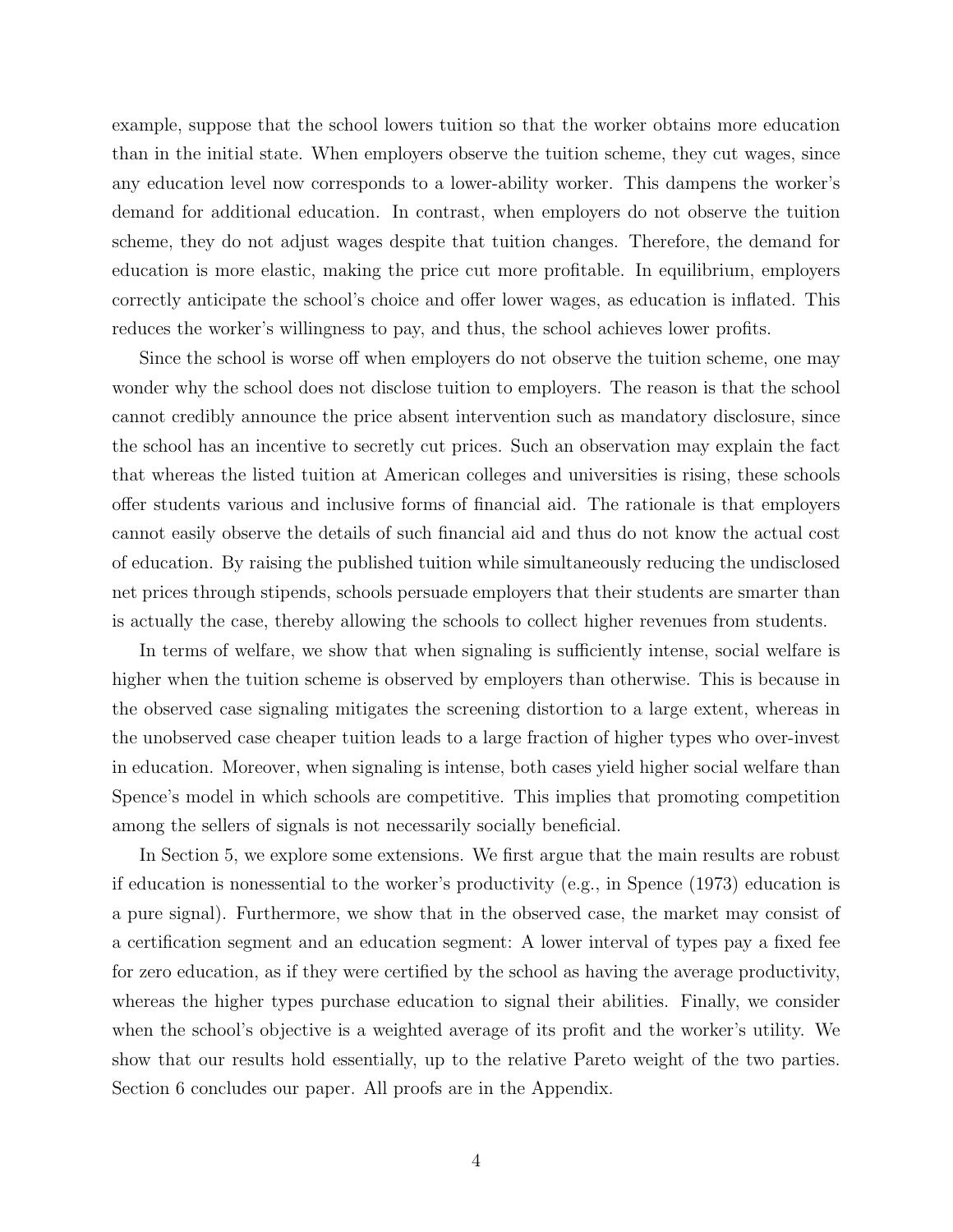#### 1.1 Related Literature

This paper is most closely related to the literature on signaling. The paper contributes to the literature on signaling games by allowing a strategic player to affect the signaling cost. In classic signaling models (e.g., Spence 1973; Leland and Pyle 1977; Riley 1979; Milgrom and Roberts 1986; Bagwell and Riordan 1991), with an exogenous cost structure, signaling gives rise to over-investment in costly actions. In this regard, Spence (1974), Ireland (1994) and Andersson (1996) consider the welfare-maximizing tax on signals. In contrast, we solve for the profit-maximizing tax scheme, which "over-taxes" signaling and causes a downward distortion in quantity when receivers observe the tax scheme.

The paper is also closely related to the literature on screening. Screening models, such as Mussa and Rosen (1978) and Maskin and Riley (1984), typically assume that buyers derive intrinsic utility from consuming the seller's product. Our model differs in the sense that the product has further a signaling value, and a buyer's utility depends on the information that the product conveys. Rayo (2013) also considers the optimal monopoly pricing to sell signals, assuming that the seller's mechanism is observed by receivers. Whereas we assume additive separability in receivers' responses (e.g., wages) and the buyer's type (e.g., ability), Rayo's adopts a multiplicative structure, and employs novel screening techniques to characterize which types should be pooled into the same level of signal. The contribution of our paper is to study the case in which receivers cannot observe the seller's mechanism, and comparing this to the observed case and a variety of other benchmarks. This enables us to assess how price transparency affects the degree of signaling and welfare. Calzolari and Pavan (2006) studies information disclosure in a sequential screening model. They show that the upstream principal leaves more rents to the agent if she discloses information about the agent's type to the downstream principal. In our model, the seller leaves more rents to the buyer if receivers can observe the buyer's type, which is perfect information disclosure.

The unobserved tuition case belongs to the class of signal jamming models proposed by Fudenberg and Tirole (1986). For example, in Holmström (1999), the labor market cannot distinguish the impact of the worker's ability from that of his effort on output. Therefore, the worker works harder to improve the market's perception of his ability. In comparison, in our model, the labor market cannot distinguish the impact of the worker's ability from that of tuition on education level. Thus, the school has an incentive to secretly cut tuition, thereby improving the market's perception and stimulating the demand for education.

Our paper is also related to the growing literature on information intermediary initiated by Biglaiser (1993). For example, Lizzeri (1999) studies the design of certification system, and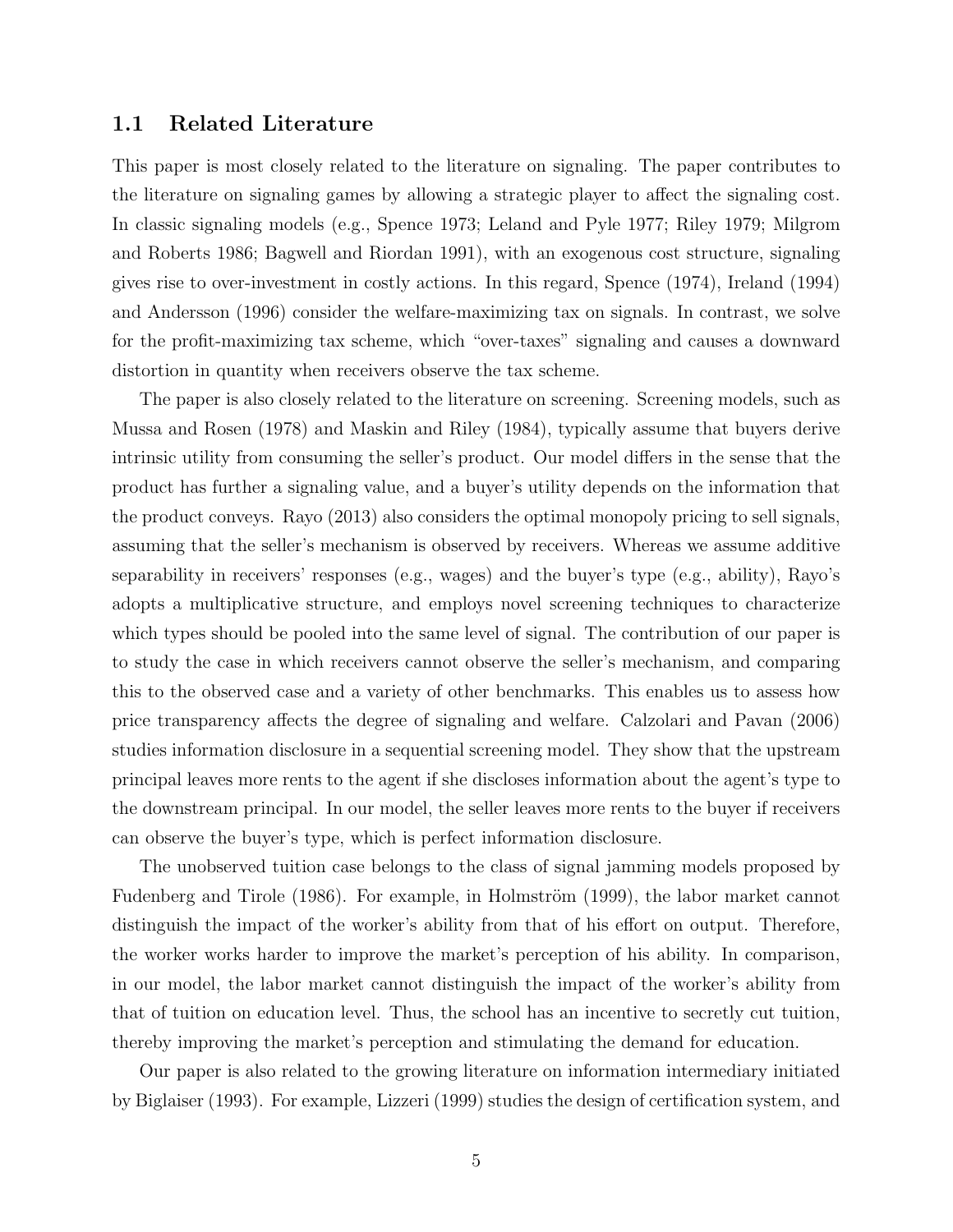shows that a monopolistic certifier may disclose no information about the agent and capture all the surplus. In Chan et al. (2007), schools design grading systems to place their students in the job market. The authors show that a school has incentives to inflate grades to improve the market's perception of its students. In contrast to these models, our model incorporates screening in addition to signaling, as the designer cannot observe the agent's type. Similarly, Zubrickas (2015) studies a school's optimal grading policy when the students' abilities are private information and the job market has myopic beliefs over the school's grading policies. More recently, Biglaiser and Li (2018) considers an expert market in which a seller privately chooses his effort before going to a middleman who decides whether to purchase the seller's good after receiving a signal about the good's quality. They argue that the informational externality of the middleman can either raise or reduce the seller's effort. Our model differs in that the agent's private information is exogenous and is transmitted through signaling.

Finally, our paper is closely related to the literature on intermediate price transparency. Inderst and Ottaviani (2012) shows how product providers compete through commissions paid to consumer advisers. Commissions bias advice; thus, an increase in a firm's commission reduces consumers' willingness to pay if they observe the commission. Analogously, in our model, cheaper tuition reduces the signaling value of education, and thus, tuition cuts are less effective at stimulating demand than they would be otherwise when employers observe tuition. In Janssen and Shelegia (2015), a manufacturer chooses a wholesale price, retailers choose retail prices, and consumers search for the best deal. They argue that retailers are less sensitive to wholesale price changes when consumers do not observe the price than otherwise, as uninformed consumers are more likely to keep searching when the retail price raises. By contrast, in our model the worker is more sensitive to tuition changes when employers do not observe the tuition scheme than otherwise, as uninformed employers will have better (worse) beliefs over the worker's ability if they observe a higher (lower) education level.

## 2 The Model

For expositional convenience, in this section we first present our model in conformity with the seminal work of Spence (1973). Then, we describe how to apply our model to different vertical markets, such as luxury goods and advertising, in which signaling prevails.

Players and actions. There is a school *(seller)*, a worker *(sender)* and multiple identical and competing firms, also referred to as the labor market (receiver). At the beginning of the game, the school chooses a tuition scheme  $T : \mathbb{R}_+ \to \mathbb{R}_+$ , which specifies the tuition fee for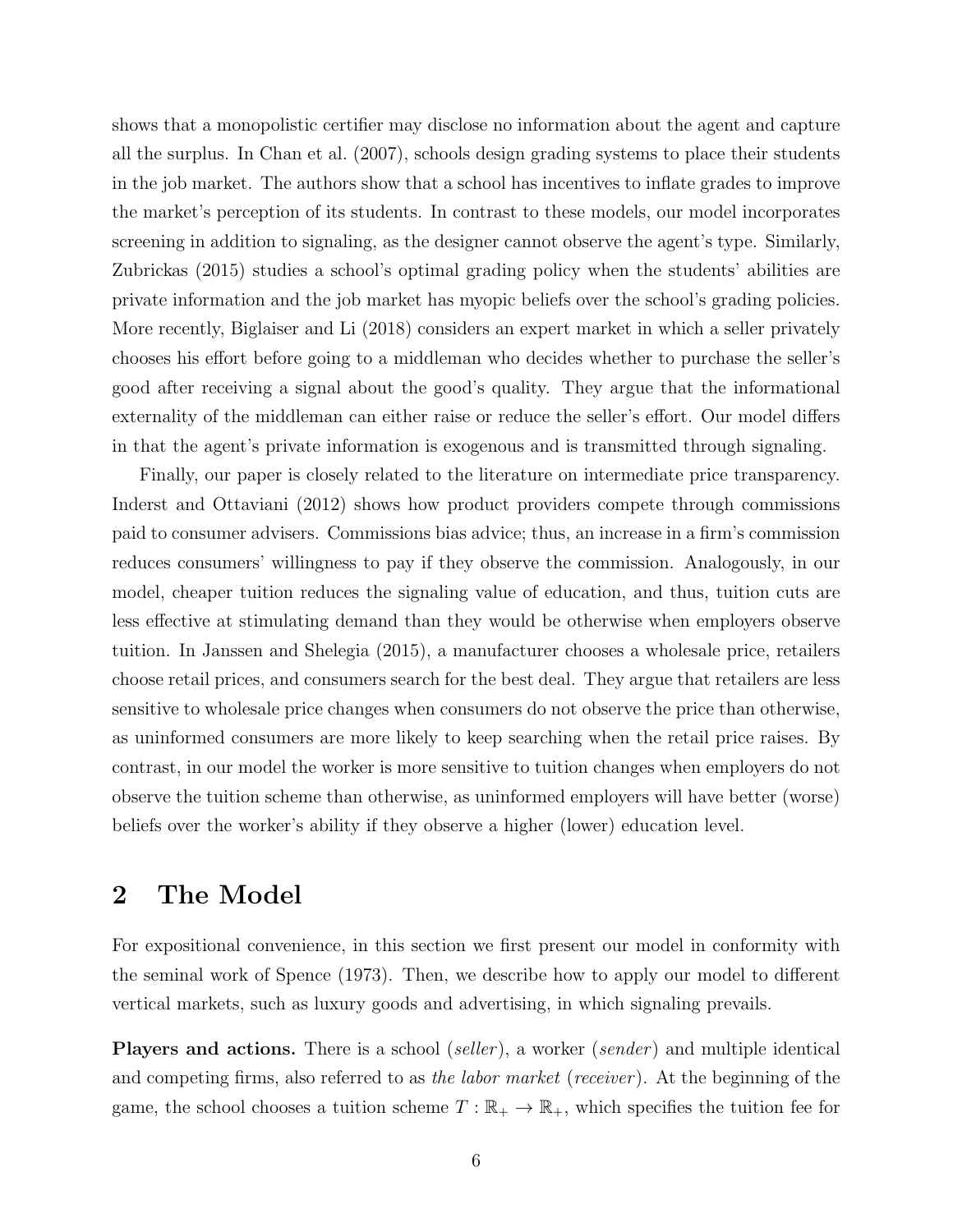each education level z. Then, the worker decides how much education to purchase from the school after observing the tuition scheme. For simplicity, we do not explicitly model firms' actions; rather, we directly assume that they offer the worker a wage equal to the expected productivity of the worker (see below).

The worker's productivity depends on his ability (type)  $\theta$  and his education choice z. Specifically,  $\theta$  is a random variable, which distributes over the interval  $[\theta, \bar{\theta}]$ , according to a distribution function  $F(\theta)$  with a positive density function  $f(\theta)$ . Denote by  $Q(z, \theta)$  the productivity of a type- $\theta$  worker with education level z. We assume that  $Q(z, \theta)$  is smooth, with  $Q_z$ ,  $Q_\theta > 0$  if  $z > 0$ , and  $Q_{zz} \leq 0$ . In addition, a worker with no education has zero productivity irrespective of his ability; that is,  $Q(0, \theta) \equiv 0$ . We consider this assumption realistic, as many jobs require a minimal education level. For example, a lawyer candidate must graduate from a law school, and medical school education is prerequisite for being a licensed practitioner of medicine. In Section 5, as extensions, we consider the case in which education is nonessential, i.e.,  $Q(0, \theta) \geq 0$  and  $Q_{\theta} > 0$  for all  $(z, \theta)$ , and the case in which education is a pure signal, i.e.,  $Q_z \equiv 0$  for all  $\theta$ .

Information. The worker's education level is publicly observed. However, neither the school nor the labor market observes the worker's ability, but both know its distribution. In this paper, we mainly study two variants of the model: in the observed case, the tuition scheme is observed by the labor market; in the unobserved case, it is unobserved by the labor market. In each case, based on the available information, the labor market chooses a wage schedule  $W: \mathbb{R}_+ \to \mathbb{R}_+$ , which specifies the wage for each education level z.

Payoffs. We normalize the school's production cost to zero. Suppose that the school chooses some tuition scheme T, then  $z(\theta;T)$  denotes the education level chosen by a type- $\theta$  worker under T. Given the tuition scheme T and a wage schedule W, a type- $\theta$  worker who chooses education level z has utility

$$
U(z,\theta) := W(z) - C(z,\theta) - T(z),
$$

where  $C(z, \theta)$  denotes the worker's effort cost of education. Assume that  $C(z, \theta)$  is smooth, with  $C_z > 0$  if  $z > 0$ , and  $C_{zz} > k$  for some  $k > 0$ . Moreover, the standard single-crossing property holds:  $C_{z\theta} < 0$ . This condition reflects the feature that a higher-ability worker has lower marginal effort costs than a lower-ability worker. We further normalize  $C(0, \theta)$  to 0 for all  $\theta \in [\underline{\theta}, \overline{\theta}]$ . This implies that, combined with  $C_{z\theta} < 0$ ,  $C_{\theta} < 0$  if and only if  $z > 0$ . Finally, we assume that the worker can obtain a zero-utility outside option by acquiring no education and not entering the labor market.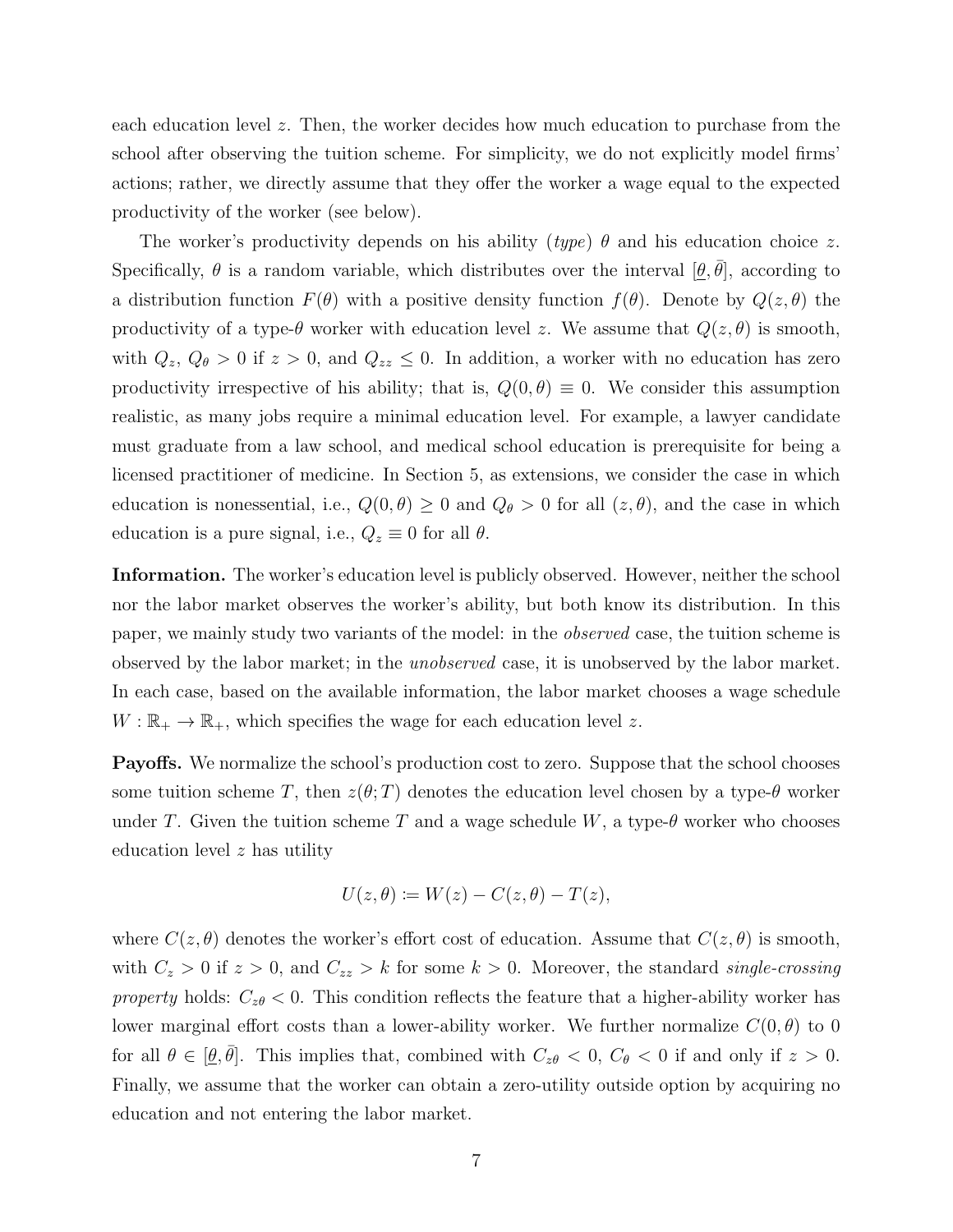**First-best benchmark.** Define  $S(z, \theta)$  as the social surplus function, i.e.,

$$
S(z, \theta) \coloneqq Q(z, \theta) - C(z, \theta).
$$

Note that  $S(z, \theta)$  is strictly concave in z, and thus, has a unique maximizer  $z^{fb}(\theta)$ . Assume that  $z^{fb}(\theta) \ge 0$  for all  $\theta \in [\theta, \bar{\theta}]$ . Then, the first-order condition implies that

$$
S_z(z^{fb}(\theta), \theta) = Q_z(z^{fb}(\theta), \theta) - C_z(z^{fb}(\theta), \theta) = 0.
$$
\n(2.1)

Assume further that  $S_{z\theta} > 0$ . Then, by Milgrom and Shannon (1994, Theorem 4), we have that  $z^{fb}(\theta)$  is increasing on  $[\underline{\theta}, \overline{\theta}]$ .

#### 2.1 Direct Mechanisms

We use *perfect Bayesian equilibrium* as the solution concept throughout the paper. Similar to classic signaling games, there may exist multiple equilibria in our model. To this end, in the observed case we focus on the *seller-optimal equilibrium*, i.e., the equilibrium that yields the highest payoff for the school. This is essentially allowing the school to communicate with the worker and the labor market as to which signaling equilibrium to play in each subgame. In the unobserved case, in contrast, because the labor market cannot see the school's choice, we shall rule out such communications. Instead, we propose a new equilibrium refinement, the *Quasi-Divinity*, which uniquely selects the *seller-optimal separating equilibrium*, that is, the most profitable equilibrium for the school, provided that  $z(\theta)$  is one-to-one if  $z > 0$ . In Section 4, we will discuss the equilibrium selection of the unobserved case in greater details.

Appealing to the revelation principle, we consider direct mechanisms between the school and the worker in both the observed and unobserved cases. It is without loss of generality to adjust the timing as follows. First, the school offers a contract  $\{z(\theta), T(\theta)\}\)$  to the worker. Then, the labor market chooses a wage schedule W based on the available information: in the observed case, the labor market sees the contract; in the unobserved case, it does not. Finally, the worker reports a type to the school privately.<sup>2</sup> Reporting a type  $\hat{\theta}$ , the worker obtains education level  $z(\hat{\theta})$ , pays tuition  $T(\hat{\theta})$  and then receives wage  $W(z(\hat{\theta}))$ .

Worker's problem. In both cases, given a contract  $\{z(\theta), T(\theta)\}\$  and the associated wage schedule W, a type- $\theta$  worker chooses a report  $\hat{\theta}$  to maximize his utility

$$
U(\hat{\theta}, \theta) := W(z(\hat{\theta})) - C(z(\hat{\theta}), \theta) - T(\hat{\theta}).
$$

<sup>&</sup>lt;sup>2</sup>If reports are public, then the set of outcomes that can be implemented by a truthful direct mechanism is smaller than what can be obtained by an indirect mechanism in which the worker only chooses education.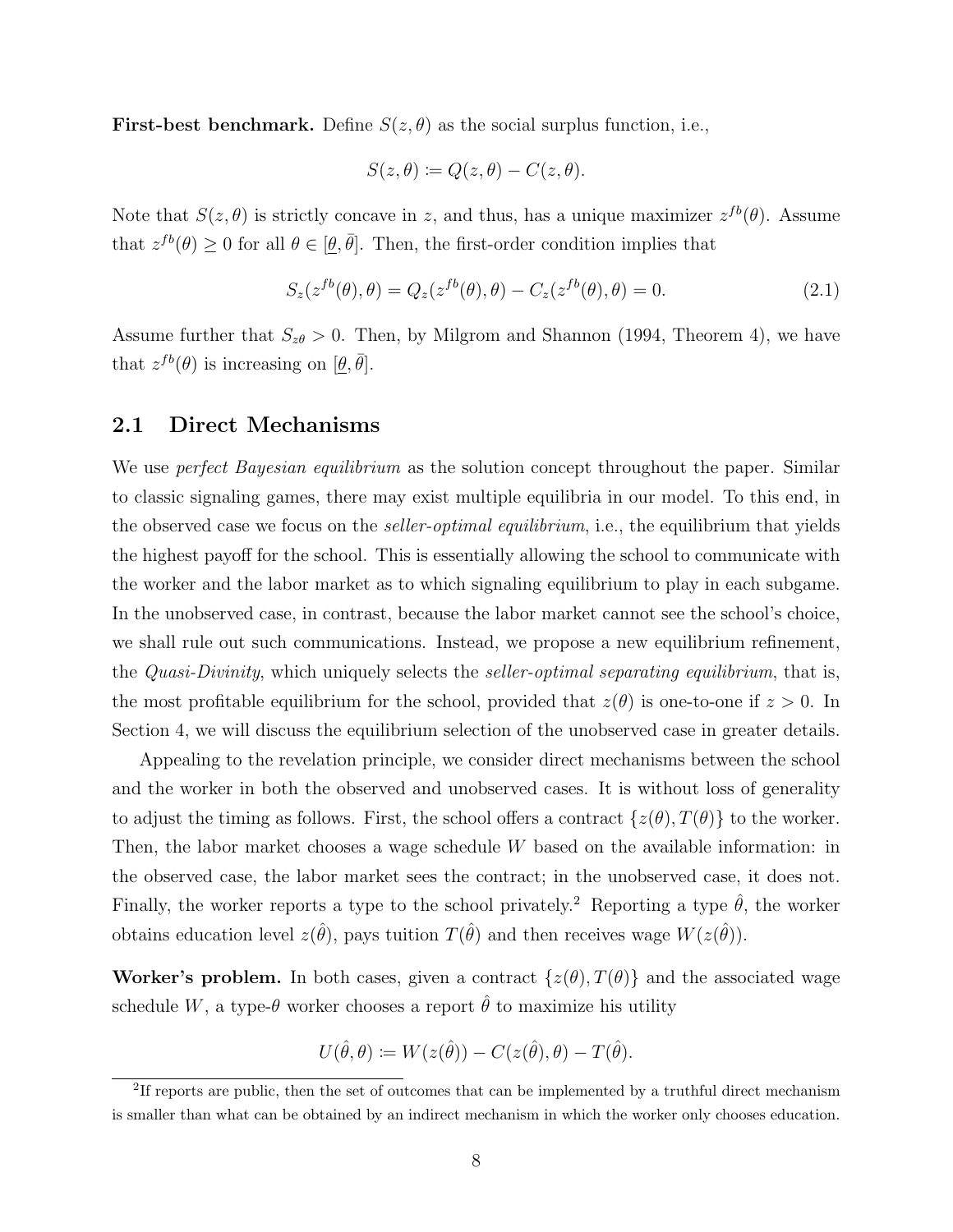A contract with the associated wage schedule is incentive compatible if the worker is willing to truthfully report his type, and individually rational if the worker obtains a nonnegative utility level. A type- $\theta$  worker's equilibrium payoff is represented by  $U(\theta) \coloneqq U(\theta, \theta)$ .

School's problem. In the observed case, the school chooses a contract to maximize its expected profit subject to incentive compatibility (IC), individual rationality (IR), and that the labor market's posterior belief about the worker's ability, or simply the market belief, is updated using Bayes' rule whenever possible, i.e., the market belief is correct. In contrast, in the unobserved case, given some wage schedule, the school chooses a contract to maximize its expected profit subject to only IC and IR constraints.

**Preliminaries.** In both cases, an allocation  $\{z(\theta), U(\theta)\}\$ is *implementable* if it is incentive compatible and individually rational. Appealing to Mas-Colell, Whinston, and Green (1995, Proposition 23.D.2), we characterize all implementable allocations by the following lemma.

**Lemma 1.** In both cases, an allocation  $\{z(\theta), U(\theta)\}\$ is implementable if and only if

- (i)  $z(\theta)$  is nondecreasing.
- (ii) Define  $\theta_0 \coloneqq \inf \{ \theta | z(\theta) > 0 \}$ ; then, for any  $\theta \ge \theta_0$ ,

$$
U(\theta) = U(\theta_0) + \int_{\theta_0}^{\theta} -C_{\theta}(z(s), s)ds \ge 0.
$$

From Lemma 1, we can rewrite the school's problem for both cases. Note that IC means that  $T(\theta) = W(z(\theta)) - C(z(\theta), \theta) - U(\theta)$  and that  $U(\theta_0)$  is optimally set to 0. Substituting and integrating by parts, the school's problem can be stated as

$$
\max_{\{z,\theta_0\}} \int_{\theta_0}^{\bar{\theta}} \left[ W(z(\theta)) - C(z(\theta), \theta) + \frac{1 - F(\theta)}{f(\theta)} C_{\theta}(z(\theta), \theta) \right] dF(\theta) \tag{2.2}
$$

subject to  $z(\theta)$  being nondecreasing.

In the observed case, the market belief correctness means that  $W(z(\theta)) = \mathbb{E}[Q(z(\theta), \theta)]$ for any implementable allocation  $\{z, \theta_0\}$  that the school chooses. Then, by the law of total expectation, Program (2.2) is equivalent to

$$
\max_{\{z,\theta_0\}} \int_{\theta_0}^{\bar{\theta}} \left[ S(z(\theta),\theta) + \frac{1 - F(\theta)}{f(\theta)} C_{\theta}(z(\theta),\theta) \right] dF(\theta) \tag{2.3}
$$

subject to  $z(\theta)$  being nondecreasing. Thus, to characterize the equilibrium of the observed case is essentially to solve Program (2.3). Let  $\{z^o(\theta), T^o(\theta)\}\$  denote the optimal contract.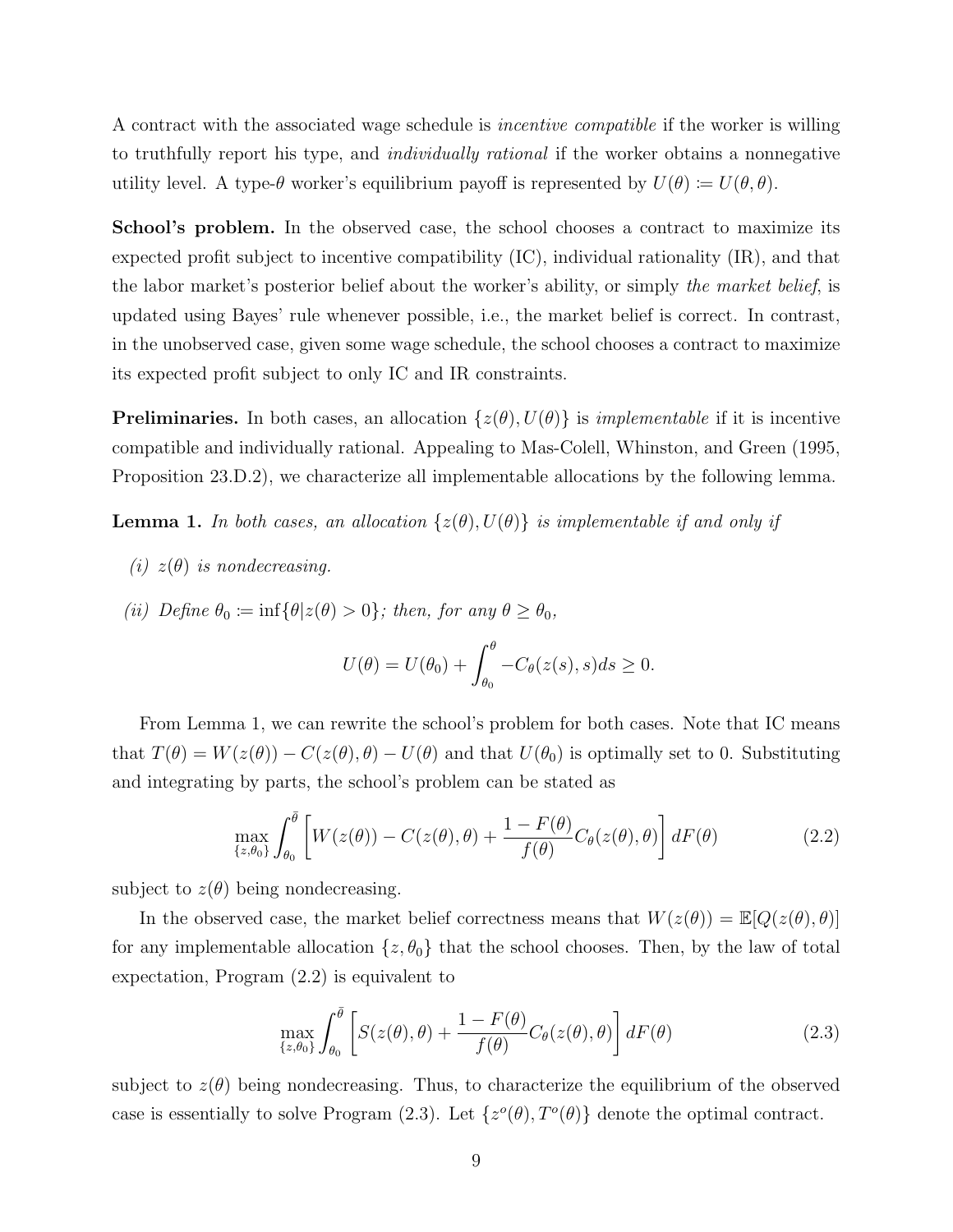In the unobserved case, the market's inference is independent of the actual contract but is conditional on a conjectured contract; in equilibrium, the conjecture is correct. Without loss of generality, let the school choose an allocation  $\{z, \theta_0\}$ , while simultaneously, the labor market choose a wage schedule W. As such, an equilibrium consists of an allocation  $\{z^u, \theta^u_0\}$ and a wage schedule  $W^u$ , satisfying the following conditions: (i) Given  $W^u$ ,  $\{z^u, \theta_0^u\}$  solves the school's problem in (2.2); (ii)  $W^u(z) = \mathbb{E}[Q(z, \theta)]$  such that the market belief is updated using Bayes' rule whenever possible. Let  $\{z^u(\theta), T^u(\theta)\}\$  denote the equilibrium contract.

To ensure that an equilibrium exists in both cases, we introduce a regularity condition. Let  $h(\theta) := f(\theta)/[1 - F(\theta)]$  be the hazard rate of  $F(\theta)$ . We assume throughout the paper:

**Assumption 1.**  $C_{zz\theta} \leq 0$ ,  $C_{z\theta\theta} \geq 0$ , and  $h'(\theta) > -[h(\theta)]^2$  for all  $\theta \in [\theta, \bar{\theta}]$ .

Assumption 1 is less restrictive than the typical regularity condition in classic screening models such as Mussa and Rosen (1978), as it does not require the monotone hazard rate property; instead, it requires that the slope of the hazard rate should not be too negative. Indeed, there are some common distributions that fails the monotone hazard rate property but satisfies the hazard rate property in Assumption 1.<sup>3</sup>

Remark. In this paper, we assume that the school maximizes its tuition revenue, whereas in reality schools are usually nonprofit. We consider the profit-maximizing assumption justified, as schools with abundant revenues have great competitive advantages to fulfill high quality instruction, for instance, by maintaining outstanding faculty. In the U.S., college tuition is excessively higher than the instruction costs, let alone the tuition at top business schools. As Professor Jeffrey Pfeffer of Stanford Graduate School of Business has once put it:

The only difference between Stanford and Google is we have a higher profit margin.<sup>4</sup>

In Section 5, as an extension, we consider the case in which the school's objective assigns a positive Pareto weight to both the school's profit and the worker's utility.

### 2.2 Applications of the Model

Before the formal analysis of the model, we discuss how our framework might be applied to other cases such as conspicuous consumption and advertising. In the following, we present, in a parallel manner to the case of job market signaling, an adapted version of the model for each case respectively. We start with the case of conspicuous consumption.

<sup>&</sup>lt;sup>3</sup>For example, a log-normal distribution with parameters  $\mu = 0$  and  $\sigma = 1$  has a non-monotone hazard rate but satisfies the hazard rate property in Assumption 1.

<sup>4</sup>See "How Non-Profit Business Schools Maximize Profits," StretegyTMT (www.strategytmt.com).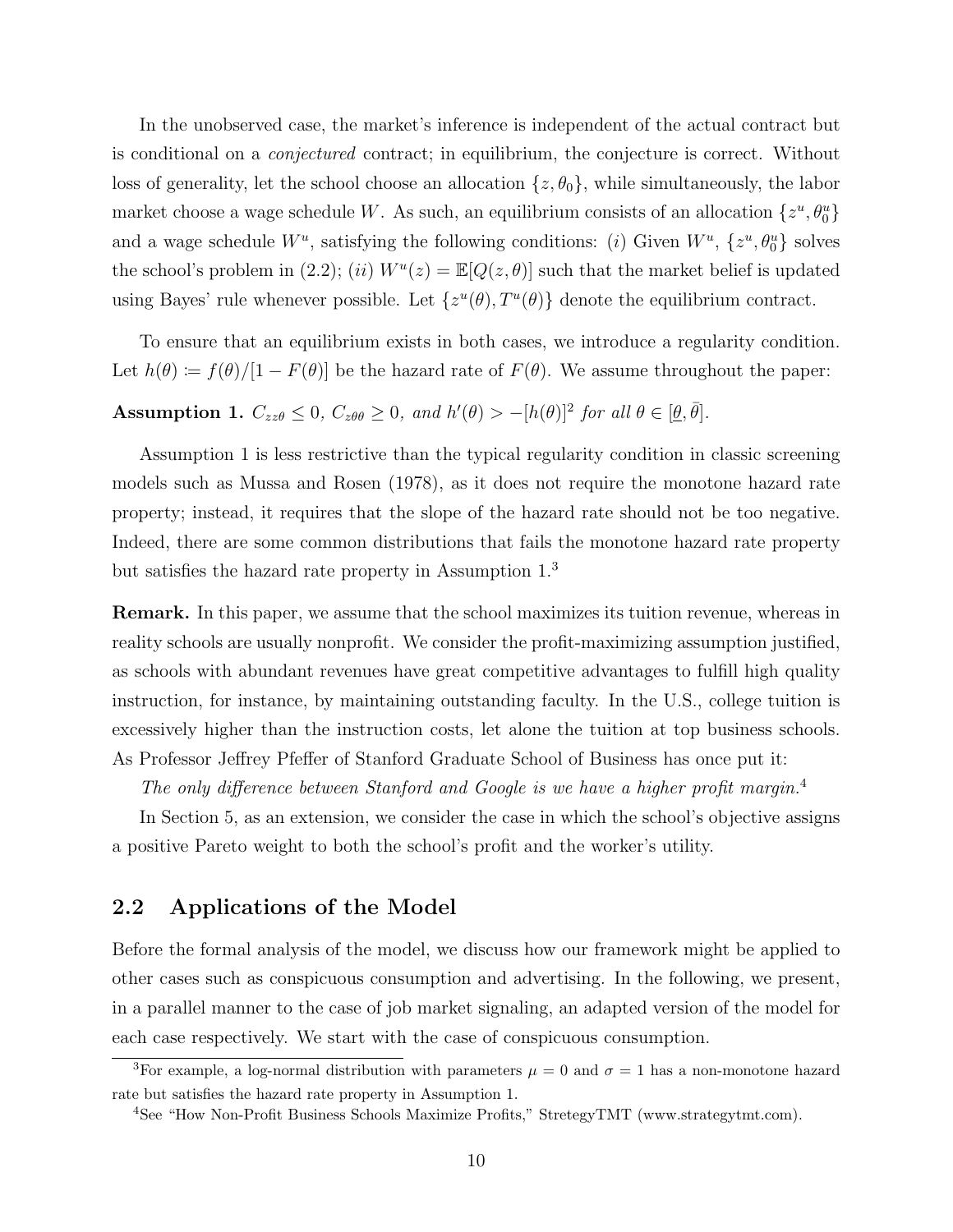**Conspicuous consumption.** A luxury good retailer (seller) first chooses a price scheme  $T: \mathbb{R}_+ \to \mathbb{R}_+$ , which specifies the price for each level of quality z. Then, à la Bagwell and Bernheim (1996), a consumer *(sender)* chooses a level of quality to signal his unobserved wealth (type)  $\theta$  to a representative social contact (receiver). The social contact observes z; in the observed case, she observes  $T$  as well; in the unobserved case, she does not observe  $T$ .

In the spirit of the classic work of Veblen (1899), the social contact rewards the consumer according to z. The reward  $W(z)$  is given by the social contact's expected benefit  $\mathbb{E}[Q(z, \theta)]$ from the consumer. The benefit function  $Q(z, \theta)$  is increasing in both arguments:  $Q_z, Q_\theta > 0$ if  $z > 0$ . This is because a social contact benefits more from establishing relationships with wealthier people, and from interacting with people who consume higher quality goods (e.g., the good is non-rivalrous). We also assume that  $Q_{zz} \leq 0$  and  $Q(0, \theta) \equiv 0.5$  Moreover, the consumer derives intrinsic utility  $V(z, \theta)$  from the luxury good, which is increasing in the quality z. Similarly, the single-crossing property holds:  $V_{z\theta} > 0$ . This condition states that a wealthier individual has higher marginal utility of a luxury good. For example, a consumer of yacht can voyage more often if he is richer, since he is better able to afford the fuel costs and maintenance fees. Thus, a type- $\theta$  consumer who chooses quality z has utility

$$
U(z, \theta) := W(z) + V(z, \theta) - T(z).
$$

The retailer's profit equals the revenue  $T(z)$  minus the cost  $C(z)$ , with  $C'$ ,  $C'' > 0$  and  $C(0) = 0$ . The social surplus function is thus given by  $S(z, \theta) \coloneqq Q(z, \theta) + V(z, \theta) - C(z)$ .

**Advertising.** A media company (seller) first chooses a price scheme  $T : \mathbb{R}_+ \to \mathbb{R}_+$ , which specifies the price for each advertising level  $z$ . Then, à la Milgrom and Roberts (1986), a producer (sender ) of a new product chooses the advertising level to signal the unobserved product quality (type)  $\theta$  to consumers. The consumers observe z; in the observed case, they observe  $T$  as well; in the unobserved case, they do not observe  $T$ .

The producer's total revenue consists of two parts: the purchase in the introductory stage and the repeat purchase in the post-introductory stage. In the introductory stage,  $D(z) \geq 0$ consumers become aware of the product and each purchases one unit at a price equal to the expected quality  $\mathbb{E}[\theta]z$ . The demand function  $D(z)$  is increasing, as more advertising leads to higher consumer awareness. We also assume that  $D_{zz} \leq 0$  and  $D(0) = 0$ . Then, in the post-introductory stage, the product's actual quality  $\theta$  reveals, and thus, the consumers are willing to purchase the good again at a price equal to  $\theta$ . We assume that the consumers

<sup>&</sup>lt;sup>5</sup>The second condition captures the idea that the consumer may need at least an entry-level luxury good to meet the social contact. For example, to join a yacht club, one usually has to own a yacht.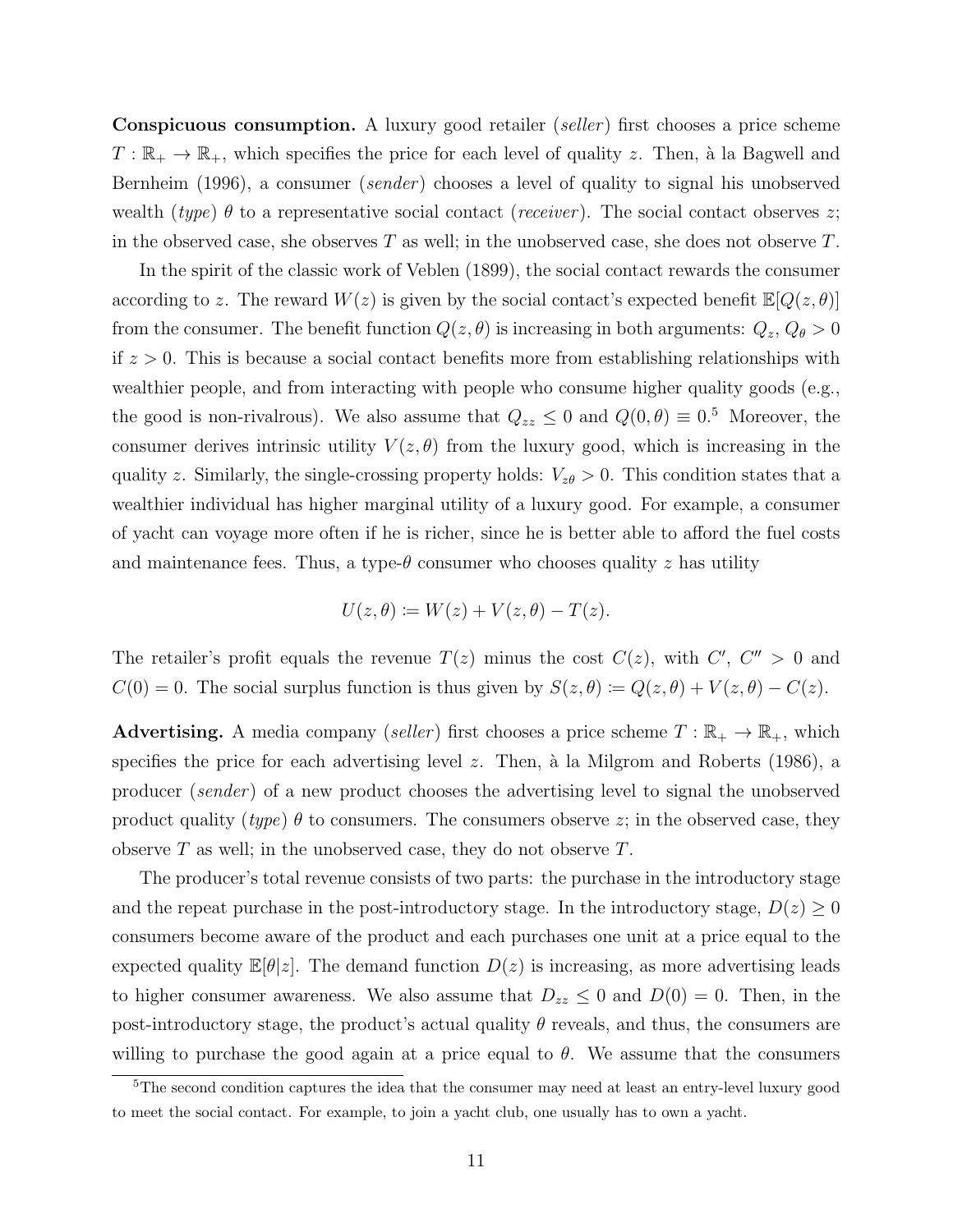who were unaware of the product do not purchase the good in the post-introductory stage. Thus, the producer's total revenue equals  $(\mathbb{E}[\theta|z] + \theta)D(z)$ , and his net payoff is given by

$$
U(z,\theta) := (\mathbb{E}[\theta|z] + \theta)D(z) - T(z).
$$

Note that the single-crossing property holds:  $U_{z\theta} > 0$ . This is due to the complementarity between advertising and quality, i.e., the marginal revenue of the introductory advertising is higher if the product is of higher quality thereby allowing the producer to charge a higher price in the post-introductory stage. The media company's profit equals the revenue  $T(z)$ minus the production cost  $C(z)$ , with  $C'$ ,  $C'' > 0$  and  $C(0) = 0$ . The social surplus function is thus given by  $S(z, \theta) \coloneqq 2\theta D(z) - C(z)$ .

### 2.3 Spencian Job Market Signaling

Now, let us return to the case of job market signaling. As a reference point, we briefly revisit Spence's signaling game in which tuition is fixed at zero. One can interpret this benchmark as the case in which schools are competitive and thus choose tuition equal to the marginal cost. An equilibrium thus consists of an education function  $z^s(\theta)$  and a wage schedule  $W^s$ , satisfying that (i) Given  $W^s$ ,  $z^s(\theta)$  maximizes  $U(z, \theta)$ ; (ii)  $W^s(z) = \mathbb{E}[Q(z, \theta)]$ , with the market belief updated by Bayes' rule whenever possible. We study the least-cost separating equilibrium (Riley, 1979). By Mailath and von Thadden (2013), such an equilibrium exists, in which  $z^s(\theta)$  is given by the initial value problem (IVP):

$$
Q_z(z^s(\theta), \theta) + Q_\theta(z^s(\theta), \theta)\theta^{s\prime}(z^s(\theta)) - C_z(z^s(\theta), \theta) = 0,
$$
\n(2.4)

with  $z^s(\underline{\theta}) = z^{fb}(\underline{\theta})$ , where  $\theta^s(z)$  is the inverse function of  $z^s(\theta)$ . Moreover, it can be verified that  $z^{s}(\theta)$  is increasing over  $[\underline{\theta}, \overline{\theta}]$ , and thus,  $W^{s}(z^{s}(\theta)) = Q(z^{s}(\theta), \theta)$  for all  $\theta \in [\underline{\theta}, \overline{\theta}]$ .

Note that the first two terms on the left-hand side (LHS) of (2.4) are the total derivative of  $W^s(z^s(\theta))$ . In particular, the second term is nonnegative given the monotonicity of  $z^s(\theta)$ . Since  $S(z, \theta)$  is strictly concave, comparing (2.4) with (2.1) implies that  $z^{s}(\theta) \geq z^{fb}(\theta)$  for all  $\theta \geq \theta$ , with equality holding at  $\theta$  only. This result means that in Spence's signaling game, the worker chooses more education than the first-best; i.e., the worker's signaling behavior leads to over-education. The intuition is well-understood. Under complete information, the marginal benefit of education is its marginal contribution to human capital. In contrast, when ability is privately known, in addition to the human capital effect, there is a *signaling effect*; that is, a higher education level makes the labor market regard the worker as having higher ability. Thus, the marginal benefit of education is higher than under complete information.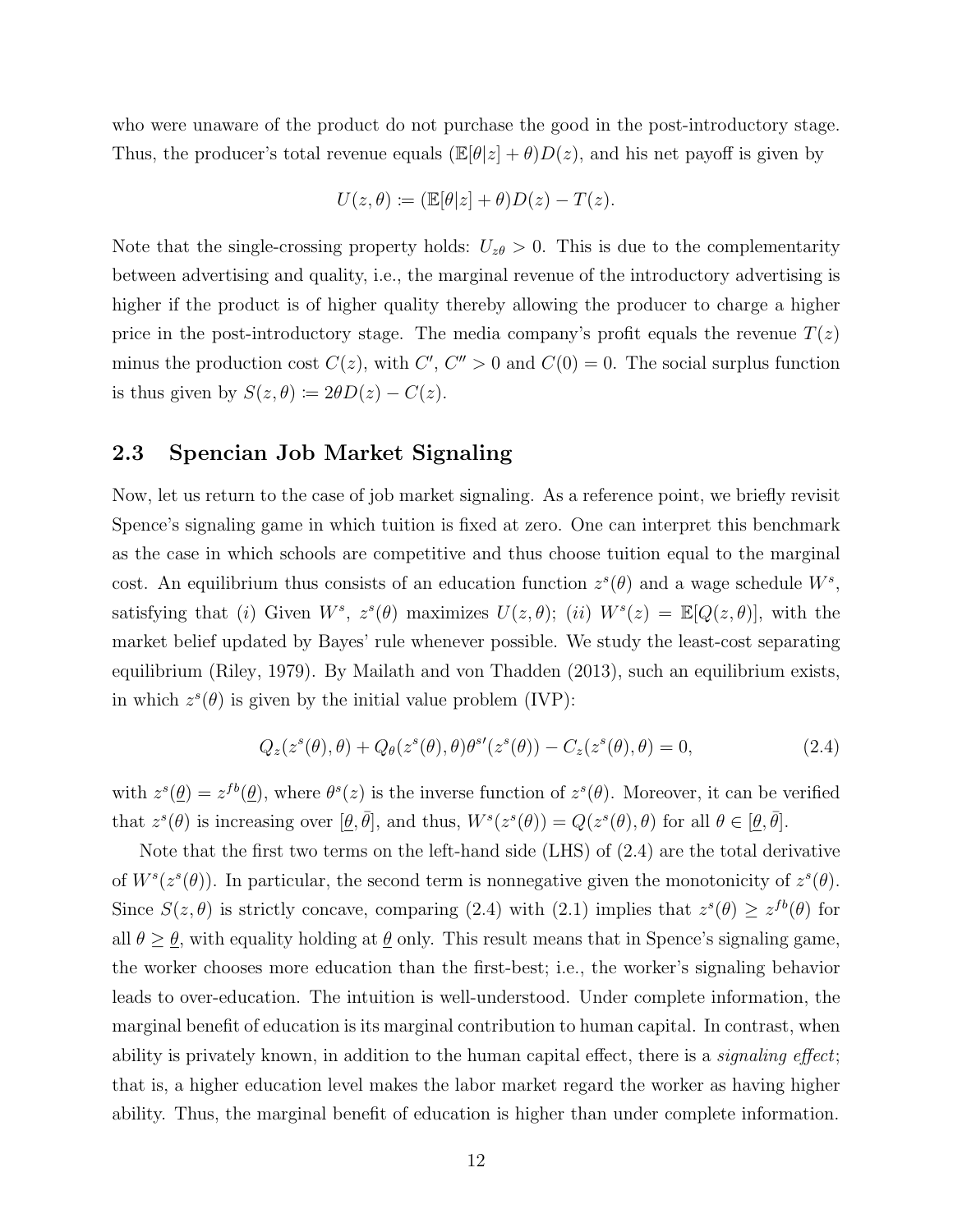## 3 Labor Market Observes Tuition

Starting with this section, we take the school's strategic action into account. Here, we study the case in which the labor market observes the tuition scheme. From Section 2.1, it suffices to solve Program (2.3) for the equilibrium characterization. It is heuristic to interpret the integrand in (2.3) as the school's marginal profit in the observed case. Define

$$
MP^o(z, \theta) \coloneqq S(z, \theta) - \left[ -\frac{1 - F(\theta)}{f(\theta)} C_{\theta}(z, \theta) \right].
$$

Inspired by Martimort and Stole (2009), we say that the school's marginal profit in the observed case is *regular* if  $MP^o(z, \theta)$  is strictly quasiconcave in z and  $MP_z^o(z, \theta)$  is increasing in  $\theta$ . Whereas Assumption 1 does not ensure the regularity of  $MP^o(z, \theta)$ , it is easy to verify that if further  $Q_{z\theta} \geq 0$ , then  $MP^o(z, \theta)$  is regular. This means that  $MP^o(z, \theta)$  has a unique maximizer on  $\mathbb{R}^+$ , denoted  $z^*(\theta)$ , which is continuous and increasing on  $[\underline{\theta}, \overline{\theta}]$ . As a result, the school's problem reduces to pointwise maximization for  $MP^o(z, \theta)$ .

In contrast, when the regularity does not hold,  $z^*(\theta)$  might be decreasing in some region. In this case, we adopt the generalized ironing technique developed by Toikka (2011). Define

$$
J(z,\theta) \coloneqq \int_{\underline{\theta}}^{\theta} M P_z^o(z,s) ds.
$$

Because  $MP_z^o(z, \theta)$  is continuous,  $J(z, \theta)$  is continuously differentiable on  $[\theta, \bar{\theta}]$  given z. Let  $I(z, \cdot) \coloneqq \text{conv } J(z, \cdot)$  be the convex hull of  $J(z, \cdot)$ ; thus,  $I(z, \theta)$  is continuously differentiable on  $[\underline{\theta}, \overline{\theta}]$ , and  $I_{\theta}(z, \theta)$  is nondecreasing in  $\theta$ . Define the *generalized marginal profit* as

$$
\overline{MP}^o(z,\theta) \coloneqq MP^o(0,\theta) + \int_0^z I_{\theta}(x,\theta)dx.
$$

Our first proposition characterizes the equilibrium outcome of the observed case.

**Proposition 1.** In the observed case, the seller-optimal equilibrium exists, such that

$$
z^{o}(\theta) = \begin{cases} \bar{z}(\theta) & \text{if } \theta \ge \theta_0^o \\ 0 & \text{otherwise,} \end{cases}
$$
 (3.1)

where  $\bar{z}(\theta)$  is the unique maximizer of  $\overline{MP}^o(\cdot,\theta)$  and  $\theta_0^o$  is either the maximal root of  $\bar{z}(\theta)=0$ if it exists, or  $\underline{\theta}$  otherwise. In particular, if  $MP^o(z, \theta)$  is regular, then  $z^o(\theta) = z^*(\theta)$  on  $[\underline{\theta}, \overline{\theta}]$ . Moreover,  $z^o(\theta)$  is continuous on  $[\underline{\theta}, \overline{\theta}]$ . Thus, for each  $z^o(\theta) > 0$ , we have

$$
T^{o}(z^{o}(\theta)) = W^{o}(z^{o}(\theta)) - C(z^{o}(\theta), \theta) + \int_{\theta_{0}^{o}}^{\theta} C_{\theta}(z^{o}(s), s) ds,
$$
\n(3.2)

where  $W^o(z^o(\theta)) \coloneqq \mathbb{E}[Q(z^o(\theta), \theta)]$  denotes the equilibrium wage.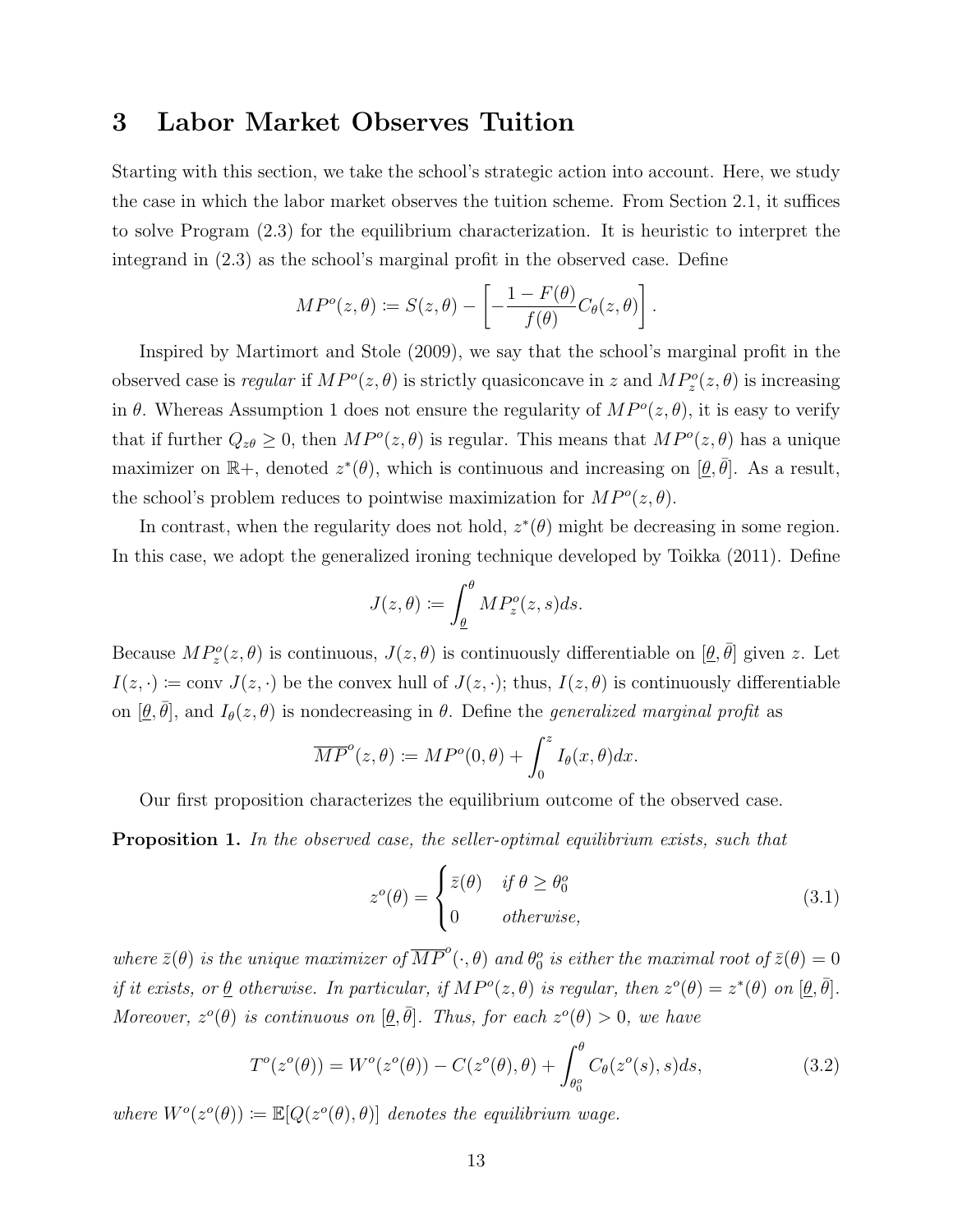Proposition 1 states that the optimal allocation rule  $z^o(\theta)$  is continuous, and coincides with the unconstrained optimizer  $z^*(\theta)$  under the regularity of  $MP^o(z, \theta)$ . In the proof, we also show that whenever  $z^{\circ}(\theta) \neq z^*(\theta)$ ,  $\theta$  belongs to a *pooling* interval. The corollary below indicates that the optimal allocation exhibits a downward distortion.

Corollary 1. In the observed case, the worker acquires less education than the first-best.  $Specifically, z^o(\theta) \leq z^{fb}(\theta)$  on  $[\theta, \bar{\theta}],$  with strict inequality on  $(\theta, \bar{\theta})$  and  $z^o(\bar{\theta}) = z^{fb}(\bar{\theta}).$ 

Corollary 1 states that when the labor market observes the tuition scheme, education is under-invested. This result stands in stark contrast to that of Spence's model. The altered equilibrium prediction results from the school's screening. Specifically, with a cost advantage in education, a higher-ability worker can secure higher utility than a lower-ability worker by imitating the latter. To incentivize truth-telling, the school has to leave information rents to the worker. This means that the marginal profit of education is less than the social surplus generated; thus, the school under-supplies education. In particular, an interval of types at the low end of the support will be excluded from education if it is too costly to serve them.

#### 3.1 Screening vs. Signaling

Whereas the equilibrium outcome of the observed case is due to the mechanism of monopoly screening, our model also contains signaling, which has critical impacts on the equilibrium and welfare. First, signaling may lead to discontinuity in the price scheme  $T<sup>o</sup>$ . Specifically, if  $z^o(\theta)$  contains a pooling interval on  $[\theta_0^o, \bar{\theta}]$ , then due to the continuity of  $z^o(\theta)$ ,  $W^o$  has a discontinuity at such  $z^o(\theta)$  that is constant on an interval. Thus, by the continuity of  $U(\theta)$ ,  $T^o$  is discontinuous at such  $z^o(\theta)$  too. In comparison, recall that in classic screening models such as Maskin and Riley (1984) in which signaling is absent, the associated price scheme is continuous even if ironing occurs.

Whenever  $z^o(\theta)$  is increasing,  $T^o$  is differentiable. Given  $T^o$ , the subgame is essentially Spence's signaling game as if the worker had a cost function in the form of  $C(z, \theta) + T<sup>o</sup>(z)$ . According to the same argument as in Section 2.3, the education levels in the observed case are distorted, due to signaling, above the full-information level with respect to the total cost of education. These points reveal that the equilibrium outcome of the observed case results from the interaction between screening and signaling.

Corollary 1 indicates that when both screening and signaling are present and exert the opposite effects—screening induces under-education, but signaling induces over-education screening outweighs signaling. This is because as a Stackelberg leader, the school internalizes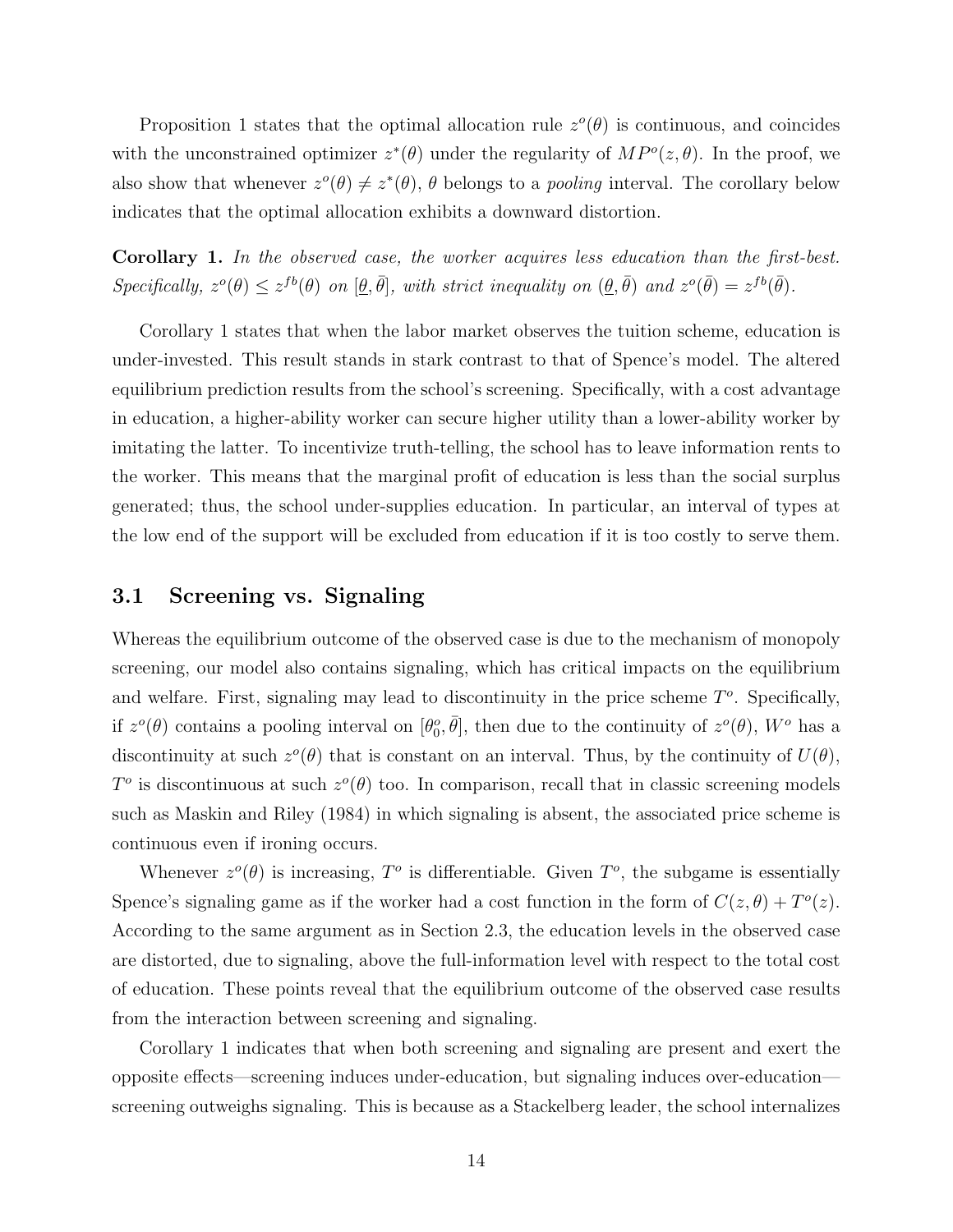the worker's signaling behavior when screening his type. To show this, assume that  $z^o(\theta)$  is increasing, then by the worker's best response, for each  $z \in [z^o(\theta_0^o), z^o(\bar{\theta})]$ , we have

$$
T^{o'}(z) = W^{o'}(z) - C_z(z, \theta^o(z)) = \frac{d}{dz} [Q(z, \theta^o(z))] - C_z(z, \theta^o(z)).
$$

Substituting this equation into the first-order condition of  $MP^o(z, \theta)$ , we have

$$
T^{o'}(z) = Q_{\theta}(z, \theta^o(z))\theta^{o'}(z) + \frac{1 - F(\theta^o(z))}{f(\theta^o(z))} [-C_{z\theta}(z, \theta^o(z))].
$$
\n(3.3)

On the right-hand side (RHS) of (3.3), the first term is the signaling effect, and the second term is the marginal information rent extracted by the worker. Note that signaling induces over-education, which reduces the school's profit in two ways: on the one hand, it reduces total surplus; on the other hand, it provides the worker with more information rents. Thus, the optimal tuition scheme must undo these two effects, as indicated by (3.3). In contrast, if the school were a welfare-maximizing social planner, it would only undo the signaling effect by levying Pigovian taxes (e.g., Spence 1974). Denote by  $T^{fb}$  the welfare-maximizing tax on education. The marginal tax is equal to the signaling effect at the first-best, i.e.,

$$
T^{fb'}(z) = Q_{\theta}(z, \theta^{fb}(z))\theta^{fb'}(z). \tag{3.4}
$$

Because the second term on the RHS of (3.3) is positive, we have that the profit-maximizing scheme "over-taxes" signaling activity and thus leads to under-investment.

To see further how signaling makes a difference, consider the situation where the labor market also observes the worker's ability without changing any other element of the model. Thus, the wage equals the actual productivity, and signaling is eliminated. This means that the worker's willingness to pay for education is the social surplus  $S(z, \theta)$ . Because  $S_{\theta} > 0$ , a higher type can be seen as a higher-value buyer of education. Thus, the school has the same screening problem as in Mussa and Rosen (1978). Analogously, an allocation  $\{z(\theta), U(\theta)\}\$ is implementable if and only if (i)  $z(\theta)$  is nondecreasing; (ii)  $U(\theta_0) \geq 0$  and for  $\theta > \theta_0$ ,

$$
U(\theta) = U(\theta_0) + \int_{\theta_0}^{\theta} S_{\theta}(z(s), s) ds.
$$

Thus, the school's problem in such a Mussa and Rosen's screening game can be stated as

$$
\max_{\{z,\theta_0\}} \int_{\theta_0}^{\bar{\theta}} \left[ S(z(\theta),\theta) - \frac{1 - F(\theta)}{f(\theta)} S_{\theta}(z(\theta),\theta) \right] dF(\theta)
$$

subject to  $z(\theta)$  being nondecreasing.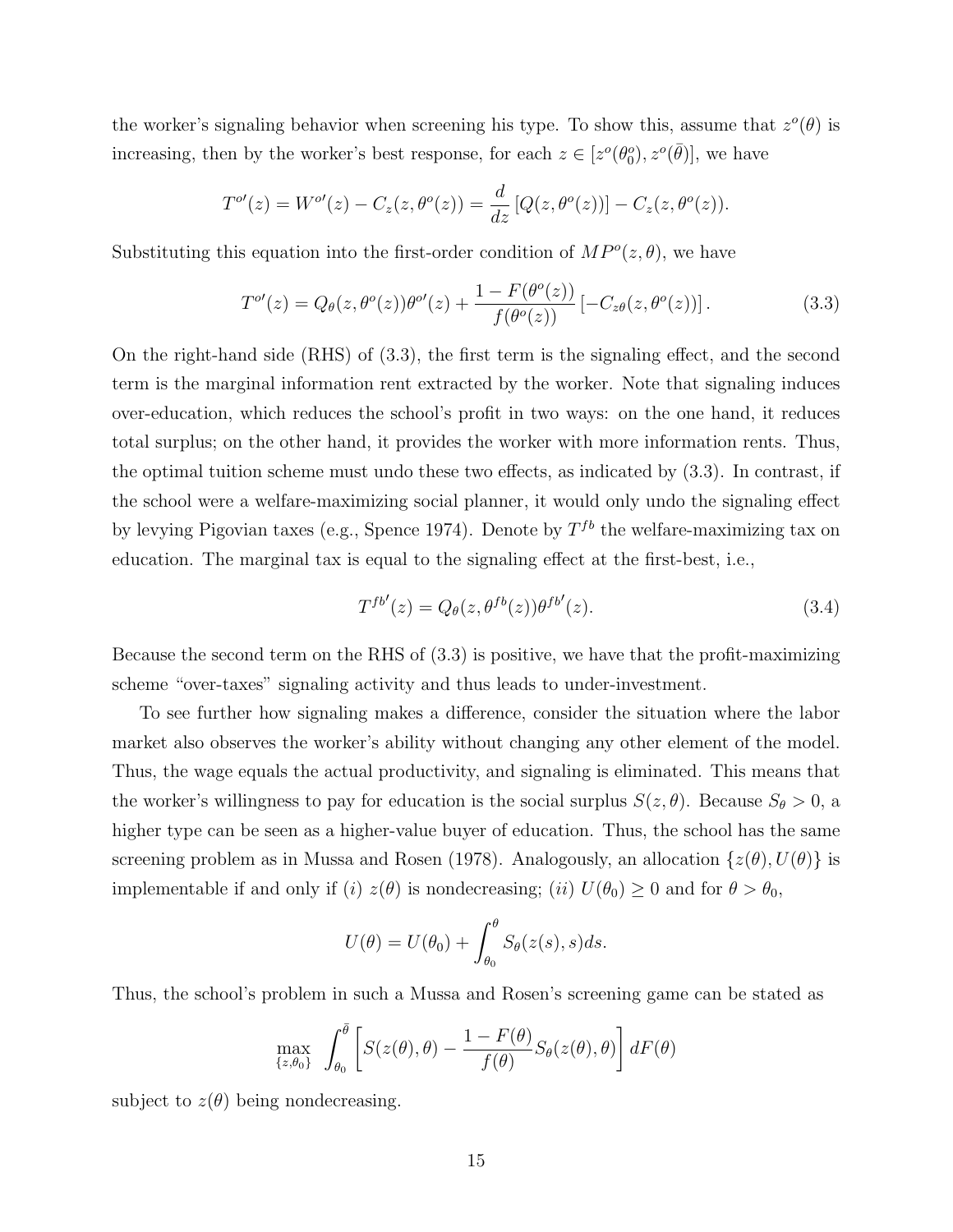

Figure 1: Screening vs. Signaling. This figure compares  $z^{mr}(\theta)$  with  $z^o(\theta)$  over  $[\theta, \bar{\theta}]$  along with  $z^{fb}(\theta)$ and  $z^s(\theta)$ . This figure assumes that  $Q(z,\theta) = \theta z + z$ ,  $C(z,\theta) = z^2 + z - \theta z$ , and  $\theta \sim U[0,1]$ . Therefore,  $z^{fb}(\theta) = \theta$ ,  $z^{s}(\theta) = 3\theta/2$ ,  $z^{o}(\theta) = (3\theta - 1)/2$ , and  $z^{mr}(\theta) = 2\theta - 1$ .

Define analogously the school's marginal profit as

$$
MP^{mr}(z,\theta) := S(z,\theta) - \frac{1 - F(\theta)}{f(\theta)} S_{\theta}(z,\theta).
$$

Denote  $z^{mr}(\theta)$  and  $\theta_0^{mr}$  the optimal allocation and cutoff type, respectively. For simplicity, assume that both  $MP^o(z, \theta)$  and  $MP^{mr}(z, \theta)$  are regular.<sup>6</sup> Thus,  $z^{mr}(\theta)$  and  $\theta_0^{mr}$  can be characterized by pointwise maximization for  $MP^{mr}(z, \theta)$ .

We shall examine how the allocation in Mussa and Rosen's model differs from that in the observed case. On the extensive margin, because  $S_{\theta} > -C_{\theta}$ ,  $MP^{mr}(z, \theta) \leq MP^{o}(z, \theta)$ , with strict inequality for  $\theta < \bar{\theta}$ . Hence, if  $\theta_0^o > \underline{\theta}$ , then  $\theta_0^{mr} > \theta_0^o$ ; that is, more types are excluded in Mussa and Rosen's model. On the intensive margin, if  $Q_{z\theta} > 0$  on  $[0, z^{fb}(\bar{\theta})],^7$ then  $z^{mr}(\theta) \leq z^{\circ}(\theta)$ , with strict inequality on  $[\theta_0^{\circ}, \bar{\theta})$ , meaning that under-education is more significant in Mussa and Rosen's model. These findings are illustrated in Figure 1.

For welfare comparison, note that education is already under-supplied in the observed case, yet the downward distortion is larger in Mussa and Rosen's model; thus, the observed case has higher social welfare. Moreover, since  $MP^{mr}(z^{mr}(\theta), \theta) \leq MP^o(z^o(\theta), \theta)$  with strict

<sup>&</sup>lt;sup>6</sup>Given Assumption 1,  $MP^{mr}(z, \theta)$  is regular if  $Q_{z\theta\theta} \leq 0$ .

<sup>&</sup>lt;sup>7</sup>This condition is not restrictive; indeed, given that  $Q_{\theta} > 0$  if  $z > 0$  and  $Q(0, \theta) \equiv 0$ , we have  $Q_{z\theta} > 0$ for  $z \in [0, k]$  for some  $k > 0$ . Given this condition,  $MP_z^{mr}(z, \theta) < MP_z^o(z, \theta)$  on  $[0, z^{fb}(\bar{\theta})]$  for  $\theta < \bar{\theta}$ .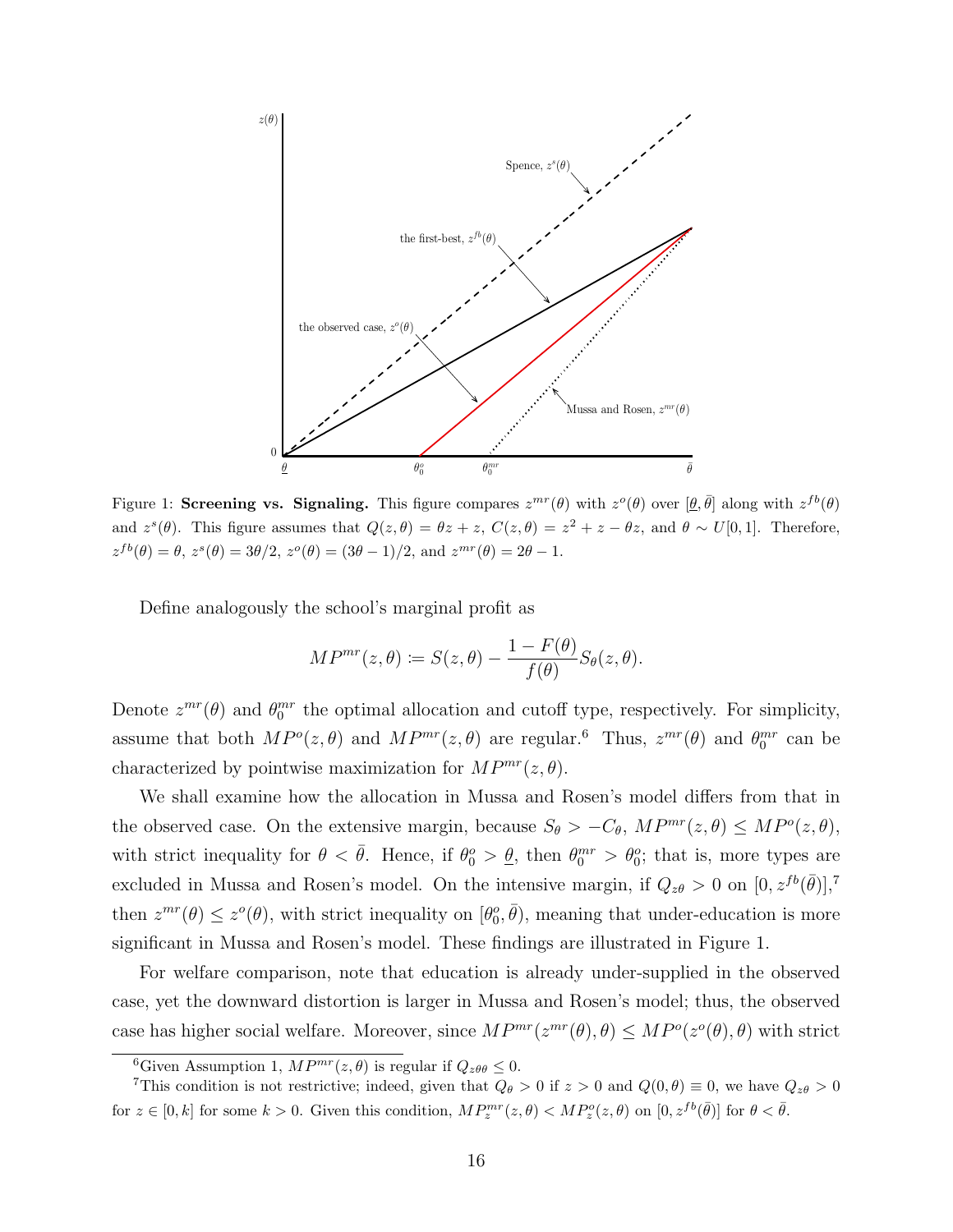inequality on  $[\theta_0^o, \bar{\theta})$  and  $\theta_0^{mr} \ge \theta_0^o$ , it is readily confirmed that the school's expected profit is also higher in the observed case. In summary, we have the following proposition:

**Proposition 2.** If both  $MP^o(z, \theta)$  and  $MP^{mr}(z, \theta)$  are regular, and  $Q_{z\theta} > 0$  on  $[0, z^{fb}(\bar{\theta})],$ then under-education is greater when signaling is eliminated. Specifically,  $z^{mr}(\theta) \leq z^{\circ}(\theta)$ , with strict inequality on  $[\theta_0^o, \bar{\theta})$ ; if  $\theta_0^o > \underline{\theta}$ , then  $\theta_0^{mr} > \theta_0^o > \underline{\theta}$ . Consequently, social welfare and the school's expected profit are strictly higher when signaling is present than otherwise.

Proposition 2 indicates that signaling can mitigate the downward distortion caused by screening. Intuitively, when the labor market observes the worker's ability, if a higher type imitates a lower type by choosing the same education, he not only has a lower total cost than the latter but also obtains a higher wage due to his higher productivity. In contrast, when the labor market does not observe the worker's ability, the higher type can no longer directly reap the benefit from higher productivity, and thus, he acquires more education to signal his ability. The signaling incentive reduces the worker's willingness to imitate lower types. Therefore, the school leaves lower information rents to the worker when signaling is present, as we have the following inequality for all  $\theta \in [\underline{\theta}, \overline{\theta}]$ ,

$$
\frac{1 - F(\theta)}{f(\theta)} [-C_{\theta}(z, \theta)] \leq \underbrace{\frac{1 - F(\theta)}{f(\theta)} S_{\theta}(z, \theta)}_{\text{information rents without signaling}}
$$

which holds with equality at  $\bar{\theta}$  only. Consequently, the screening distortion is mitigated.

Recall that in Spence's game, signaling reduces social welfare, as it causes over-education. In the observed case, by contrast, signaling raises social welfare, relative to Mussa and Rosen, because it mitigates the screening distortion. Thus, any instrument that attenuates signaling is socially beneficial in the Spencian world but harmful in the observed case. For example, students' grades substitute for their education levels in signaling.<sup>8</sup> Suppose grades are less informative, e.g., due to grade inflation, an increasingly common phenomenon at American colleges and universities,<sup>9</sup> then signaling through education will be enhanced, as students will attempt to separate themselves from others (Daley and Green, 2014). This reveals that coarse grading can be socially beneficial in the observed case by alleviating under-education,<sup>10</sup> whereas it is harmful in the Spencian world because it aggravates over-education.

<sup>8</sup>See Appendix A.1 for a detailed discussion.

<sup>9</sup>See, for example, Johnson (2006) and Rojstaczer and Healy (2010).

<sup>&</sup>lt;sup>10</sup>Alternatively, Boleslavsky and Cotton (2015) shows that coarse grading can improve social welfare by enhancing schools' investments in education quality when schools compete in placing graduates.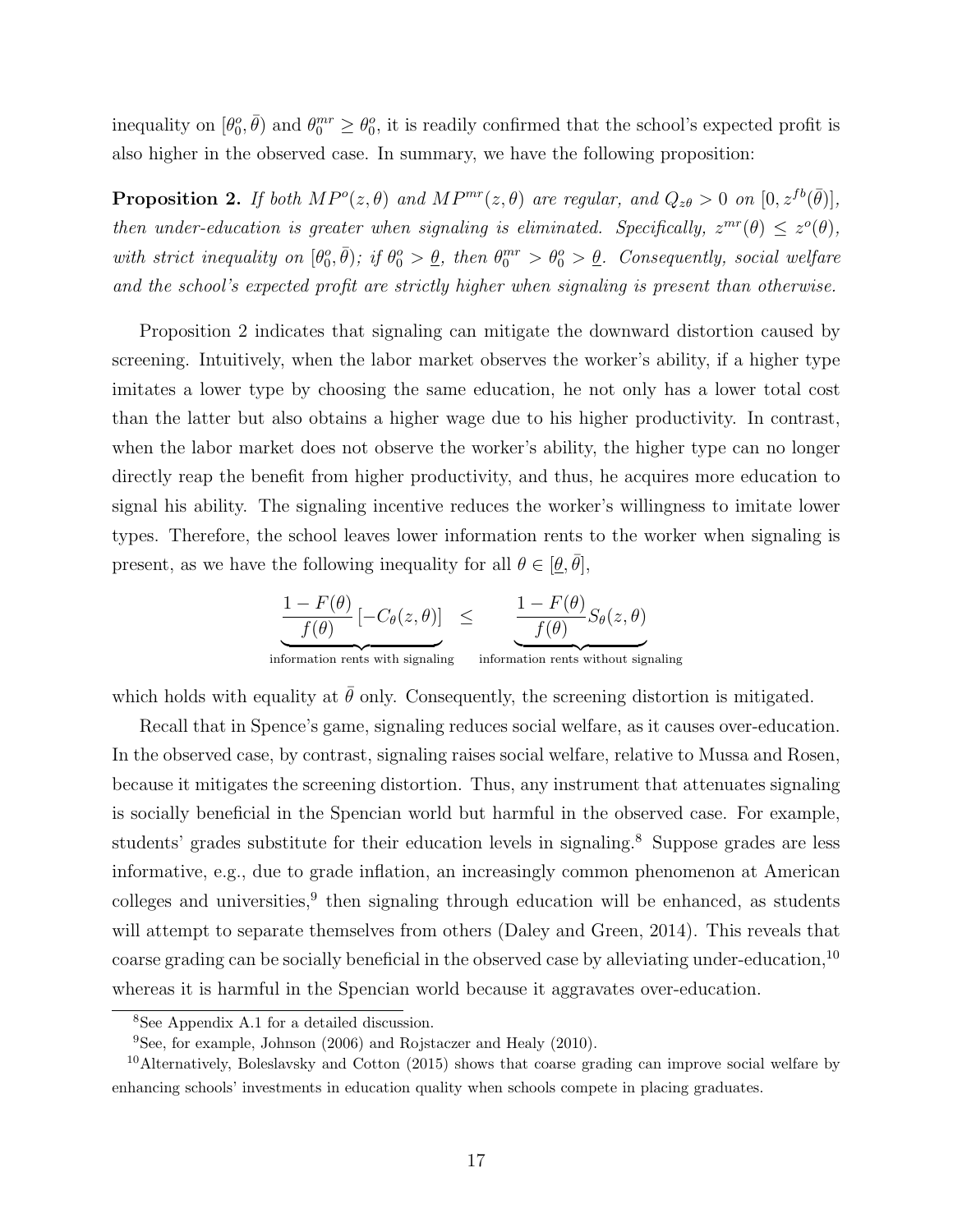## 4 Labor Market Does Not Observe Tuition

In this section, we turn to the case in which the labor market does not observe the tuition scheme. Given some wage schedule  $W$ , the school solves the problem in  $(2.2)$ . Similar to the observed case, we define the school's marginal profit in the unobserved case as

$$
MP^{u}(z,\theta) := W(z) - \left[C(z,\theta) - \frac{1 - F(\theta)}{f(\theta)}C_{\theta}(z,\theta)\right].
$$

It is heuristic to call the terms in the bracket the school's *virtual cost*, and we define

$$
G(z,\theta) := C(z,\theta) - \frac{1 - F(\theta)}{f(\theta)} C_{\theta}(z,\theta).
$$

Given Assumption 1, we have  $G_{z\theta} < 0$ ; thus, the single-crossing property holds. This means that it is less costly for the school to serve a higher-ability worker.

In contrast to the observed case, here we use a more permissive equilibrium concept, i.e., a continuous equilibrium, such that on the equilibrium path,  $z(\theta)$  is continuous if  $z > 0$ .<sup>11</sup> The following theorem indicates that there are at most two types of continuous equilibrium in the unobserved case. Specifically, there always exists a separating equilibrium such that  $z^u(\theta)$  is one-to-one on  $[\theta_0^u, \bar{\theta}]$ . Moreover, under certain conditions, there also exists a pooling equilibrium such that  $z^u(\theta)$  is a positive constant on  $[\theta_0^u, \overline{\theta}]$ . Formally, we have:

**Theorem 1.** In the unobserved case, a continuous equilibrium is either separating or pooling. Specifically, there always exists a separating equilibrium in which  $z^u(\theta)$  is increasing on  $[\theta_0^u, \bar{\theta}]$ for some  $\theta_0^u \ge \theta_0^o$ , and satisfies the following differential equation:

$$
Q_z(z^u(\theta),\theta) + Q_\theta(z^u(\theta),\theta)\theta^{u\prime}(z^u(\theta)) - G_z(z^u(\theta),\theta) = 0.
$$
\n(4.1)

In particular, the seller-optimal separating equilibrium such that  $(\theta_0^u, z^u(\theta_0^u)) = (\theta_0^o, z^*(\theta_0^o))$ always exists, and is the unique equilibrium if  $z^*(\underline{\theta}) > 0$  and no pooling equilibrium exists.

Theorem 1 states that the seller-optimal separating equilibrium always exists, and is the unique continuous equilibrium (outcome) under certain conditions. To see the uniqueness, note that if  $z^*(\underline{\theta}) > 0$ , then exclusion is never profitable, and thus,  $\theta_0^u = \underline{\theta}$  in any equilibrium. It thus follows that the unique separating equilibrium is the seller-optimal one. Moreover, as we show in the proof, if there does not exist any positive education level such that both the lowest and highest types prefer this education level to their respective best alternatives, then a pooling equilibrium does not exist, and thus, the continuous equilibrium is unique.

<sup>&</sup>lt;sup>11</sup>We do not impose the restriction of continuity on  $z(\theta)$  off the equilibrium path.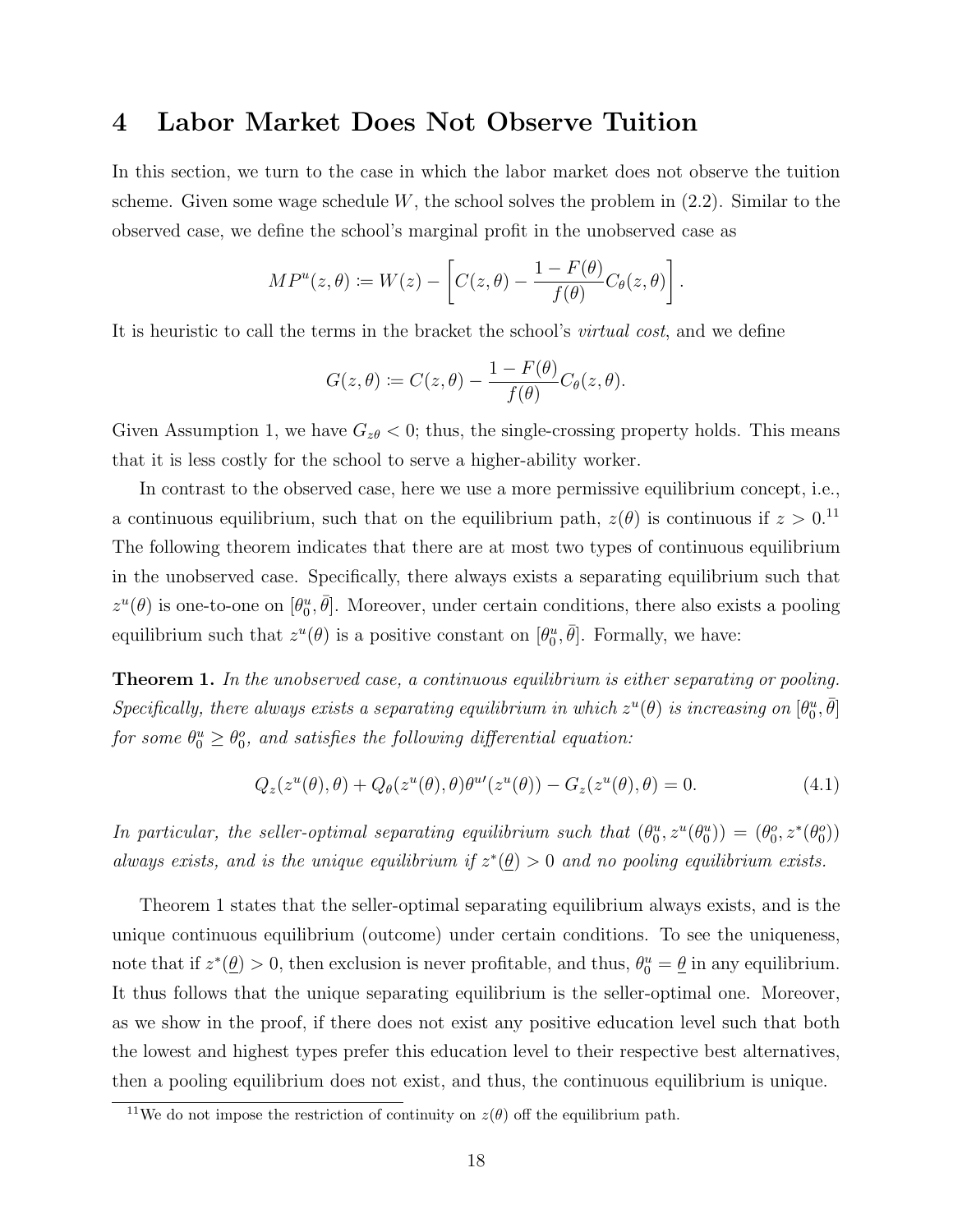However, in view of the possibility of multiple equilibria, we propose a novel equilibrium refinement, the *Quasi-Divinity*.<sup>12</sup> The definition of the Quasi-Divinity is as follows:

Definition 1. In the unobserved case, an equilibrium satisfies the Quasi-Divinity refinement if there does not exist an out-of-equilibrium signal  $\hat{z}$ , a receiver's response  $\hat{w}$ , and a positivemeasure subset  $\hat{\Theta} \subset [\underline{\theta}, \overline{\theta}]$  such that

(i) The following allocation of signals

$$
z^{d}(\theta) = \begin{cases} \hat{z} & \text{if } \theta \in \hat{\Theta} \\ z^{u}(\theta) & otherwise \end{cases}
$$

is nondecreasing in  $\theta$ .

(ii) 
$$
\hat{w} - G(\hat{z}, \theta) > W^u(z^u(\theta)) - G(z^u(\theta), \theta)
$$
 if and only if  $\theta \in \hat{\Theta}$ .

(iii)  $\hat{w} \lt \mathbb{E}^2[Q(\hat{z},\theta)|\theta \in \hat{\Theta}]$ , with the expectation formed under any quasi-divine belief, i.e., any receiver's posterior belief that has a distribution function  $F^{\hat{z}}$  with  $\text{supp}(F^{\hat{z}}) = \hat{\Theta}$ .

Definition 1 states that an equilibrium fails the Quasi-Divinity if there exists an off-path education level and a wage, such that the school can make a profitable deviation by choosing some tuition scheme under which a subset of worker types is willing to choose the off-path education level for that wage whereas all the other types prefer their equilibrium allocations, and that the employers are willing to offer that wage for that education level, so long as they believe that they are facing a type from that subset, no matter how pessimistic this belief is.

The idea of the Quasi-Divinity is that by choosing the off-path signal  $\hat{z}$ , the worker sends an implicit message to the employers: "Although you cannot observe the tuition scheme, it would be strictly profitable for you to offer me  $\hat{w}$ . This is because under the tuition scheme that the school actually offers, the set of types who prefer  $(\hat{z}, \hat{w})$  to any other pair  $(z, W^u(z))$ is  $\Theta$ , and for any quasi-divine belief you may have, you will receive a payoff strictly higher than your equilibrium payoff, i.e.,  $\mathbb{E}^{\hat{z}}[Q(\hat{z},\theta)|\theta \in \hat{\Theta}]-\hat{w}>0$ ." Anticipating the hypothetical speech by the worker and that the employers would think it through, the school indeed has incentives to choose some tuition scheme to implement  $z^d(\theta)$  given the new wage, as doing so can yield a strictly higher profit, while making the worker's statement credible. Specifically, the monotonicity of  $z^d(\theta)$  ensures that the new allocation is implementable, and that  $\hat{\Theta}$  has a positive measure, combined with condition  $(ii)$  of Definition 1, ensures that the school will be strictly better-off than in the equilibrium, should the employers offer  $\hat{w}$  for  $\hat{z}$ .

<sup>&</sup>lt;sup>12</sup>I am indebted to Prof. John Riley for his exceptional doctoral class at UCLA that inspired this concept.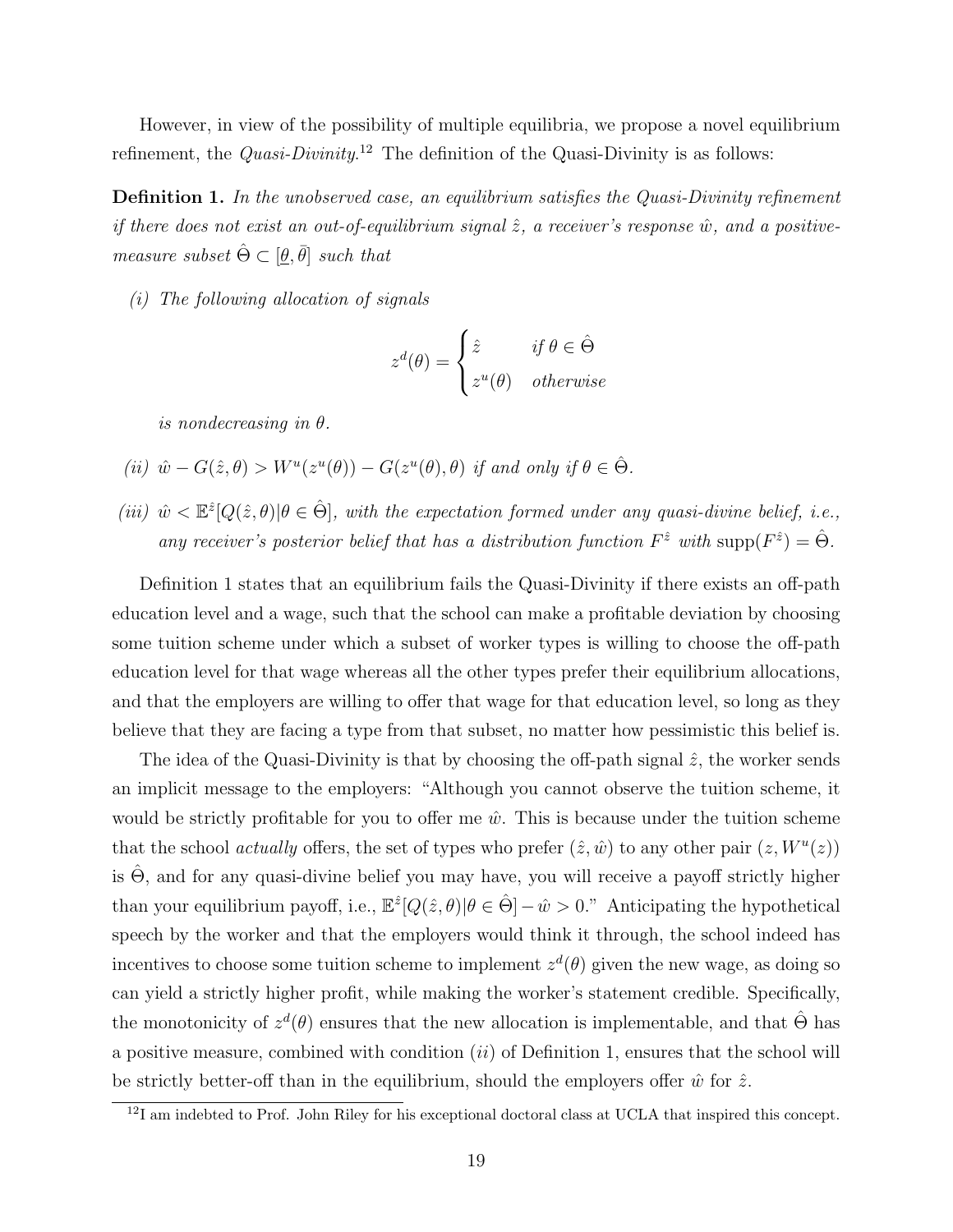The Quasi-Divinity is closely related to the classic refinements for signaling games, such as the Divinity (Banks and Sobel, 1987) and the Intuitive Criterion (Cho and Kreps, 1987). The key difference is that the Quasi-Divinity examines directly the receiver's responses off the equilibrium path, instead of restricting the off-path beliefs. The critical test is whether there is an off-path signal and a subset of sender types, so that the receiver has a dominant response in terms of quasi-divine beliefs, and the seller can strictly profit by inducing only those types to choose the off-path signal. Furthermore, quasi-divine belief is less restrictive than divine belief, as the latter includes beliefs that place probability one on a single type. But in our continuous-type setup, any response that yields a strictly higher marginal profit than the equilibrium level at some type also makes it more profitable at each type in a small neighborhood; thus, the Quasi-Divinity is more applicable to the current model.

The next theorem indicates that the only continuous equilibrium of the unobserved case that satisfies the Quasi-Divinity is the seller-optimal separating equilibrium.

**Theorem 2.** In the unobserved case, the unique continuous equilibrium satisfying the Quasi-Divinity is the seller-optimal separating equilibrium in which  $(\theta_0^u, z^u(\theta_0^u)) = (\theta_0^o, z^*(\theta_0^o))$ .

Intuitively, due to the single-crossing property, in a pooling equilibrium for any education level  $\hat{z}$  that is slightly higher than the equilibrium level, there exists a dominant wage  $\hat{w}$  for the employers, such that the school can profitably deviate to  $\hat{z}$  if and only if the worker's type is sufficiently high. Thus, those types can generate a profitable and credible deviation. Moreover, in any separating equilibrium other than the seller-optimal one, the participation constraint is binding at some  $\theta_0^u > \theta_0^o$  with  $z^u(\theta_0^u) > z^*(\theta_0^u)$ . Thus, for any  $\hat{z}$  that is slightly lower than  $z^u(\theta_0^u)$ , there exists a dominant wage such that the school can profitably deviate to  $\hat{z}$  in some neighborhood of  $\theta_0^u$ . By contrast, in the seller-optimal separating equilibrium, that is the Riley outcome, the cutoff type has achieved the "full-information" optimum, i.e.,  $z^u(\theta_0^u) = z^*(\theta_0^u)$ . This implies that for sufficiently pessimistic quasi-divine beliefs, there does not exist an off-path signal to which the school can profitably deviate. In what follows, we shall focus on the seller-optimal separating equilibrium.

Our third theorem presents the paper's main result. In contrast with the observed case, the worker acquires more education in the unobserved case. In particular, any worker type above the cutoff type chooses a strictly higher education level than in the observed case.

Theorem 3. In contrast with the observed case, the worker acquires more education in the unobserved case. Specifically,  $z^u(\theta) \geq z^o(\theta)$  on  $[\underline{\theta}, \overline{\theta}]$ , with strict inequality for  $\theta > \theta_0^u$ .

As an immediate result of Theorem 3, the school's equilibrium payoff in the unobserved case, denoted  $\Pi^u$ , is lower than that in the observed case, denoted  $\Pi^o$ . Thus, we have: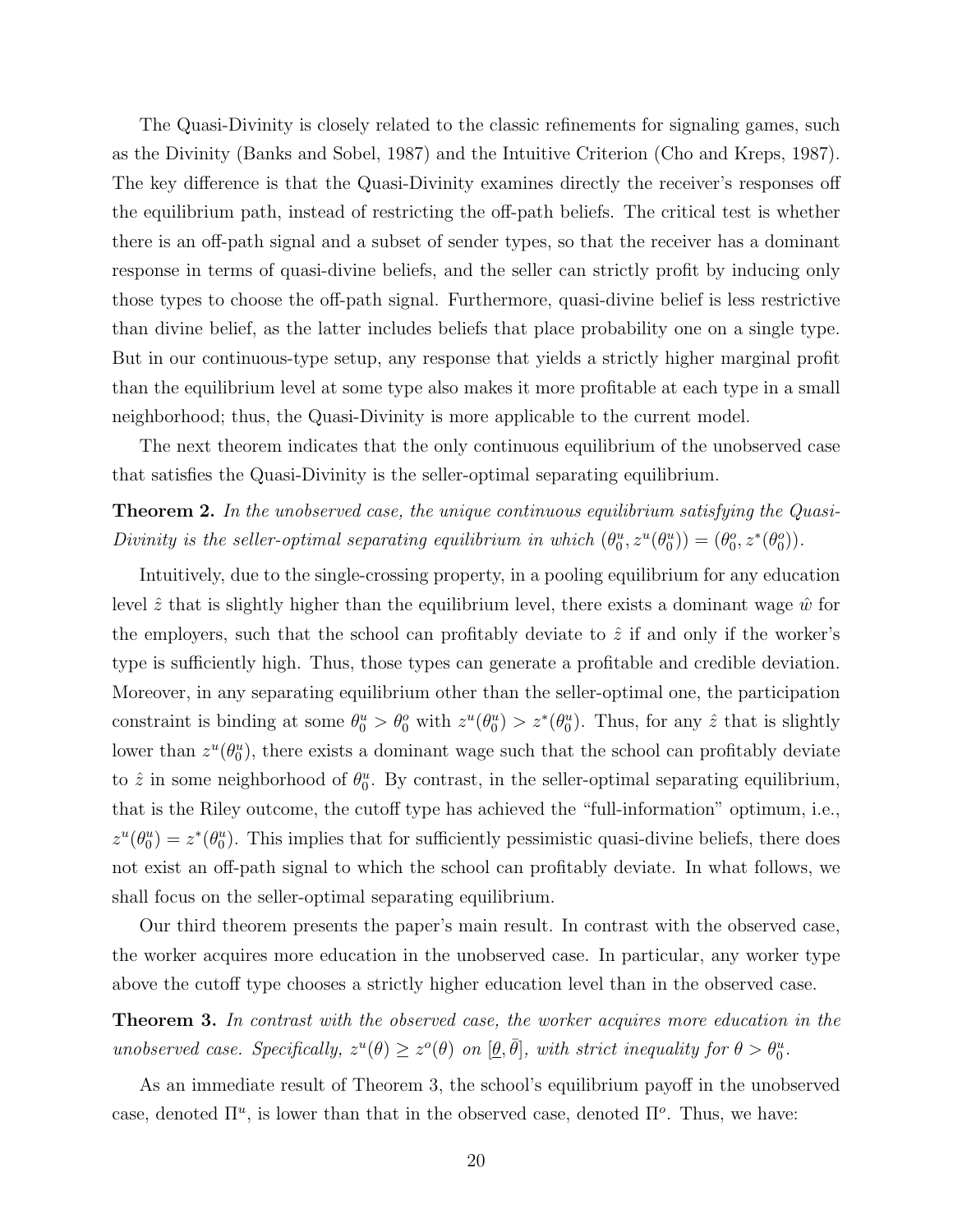Corollary 2. In contrast with the observed case, the school gains a strictly lower expected profit in the unobserved case. That is,  $\Pi^u < \Pi^o$ .

The difference between the observed and unobserved cases is driven by a signal jamming effect. The worker's signal is jammed in the unobserved case because the labor market does not observe the actual cost of education. Specifically, the labor market cannot distinguish the impact of a change in tuition from that of cost heterogeneity on the change in education. To illustrate, suppose that the school lowers tuition so that the worker chooses more education than in the initial state. When the labor market observes the tuition change, it cuts wages, as any education level now corresponds to a lower-ability worker. In contrast, when the labor market does not observe the tuition change, it does not adjust wages despite that tuition changes; thus, the worker is willing to pay more for additional education. Conversely, if the school raises tuition such that education decreases, then the labor market will raise wages in the observed case; thus, the worker's willingness to pay is lower in the unobserved case. This reveals that the worker is more sensitive to tuition changes in the unobserved case.

From the school's perspective, the demand is more elastic in the unobserved case. Note that the LHS of (4.1) represents the marginal profit of education in the unobserved case; the second term represents the signal jamming effect and is positive. In comparison, in the observed case, the marginal profit of education is given by

$$
MP_z^o(z,\theta) = Q_z(z,\theta) - G_z(z,\theta).
$$

Thus, the school's marginal profit is higher in the unobserved case than in the observed case. This provides the school with an incentive to "fool" the labor market with secret price cuts; that is, the school secretly supplies more education and persuades the labor market that the worker is more productive than is actually the case. In equilibrium, the labor market correctly anticipates the school's incentive and offers lower wages, as education is inflated. This reduces the worker's willingness to pay, and thus, the school achieves lower profits.

### 4.1 Implications for Price Transparency

We have shown that tuition cuts lead to smaller increases in demand in the observed case than in the unobserved case. This is because when the tuition cuts are publicly observed, the increase in demand is mitigated by the cheaper tuition reducing the signaling value of education. Thus, tuition cuts are less profitable in the observed case. Furthermore, we show that education is more expensive in the observed case. Specifically, the tuition scheme in the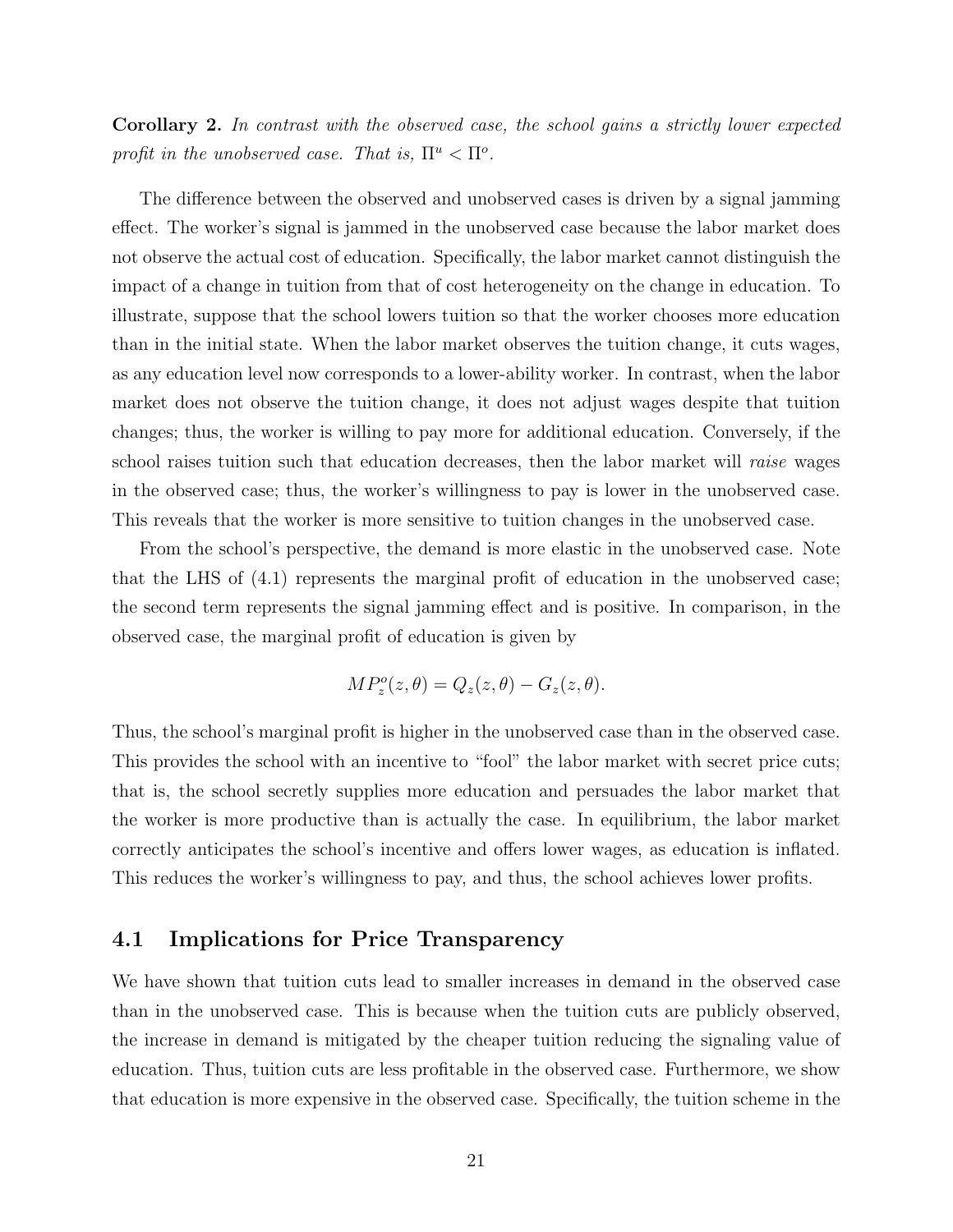

Figure 2: Implications for Tuition Transparency. This figure compares the tuition and the worker's utility level between the observed and unobserved cases. This figure considers the same numerical example as Figure 1, such that (a)  $T^o(z) = \frac{2z}{3}$  and  $T^u(z) = -\frac{z^2}{4} + \frac{2z}{3}$ ; (b)  $U^o(\theta) = \frac{3}{4}(\theta - \frac{1}{3})^2$  and  $U^u(\theta) = (\theta - \frac{1}{3})^2$ .

unobserved case is uniformly lower than that in the observed case on the common interval of education, i.e.,  $[z^*(\theta_0^o), z^*(\overline{\theta})]$ . This is illustrated in Panel (a) of Figure 2. To summarize:

**Proposition 3.**  $T^o(z) \geq T^u(z)$  on  $[z^*(\theta_0^o), z^*(\bar{\theta})]$ , with strict inequality for  $z > z^*(\theta_0^o)$ .

Furthermore, by the worker's best response in the unobserved case, we have

$$
T^{u\prime}(z) = W^{u\prime}(z) - C_z(z, \theta^u(z)).
$$

Substituting this equation into (4.1), and noticing that  $W^u(z) = Q(z, \theta^u(z))$ , we obtain

$$
T^{u'}(z) = \frac{1 - F(\theta^u(z))}{f(\theta^u(z))} \left[ -C_{z\theta}(z, \theta^u(z)) \right].
$$
 (4.2)

Equation (4.2) states that in the unobserved case, the marginal tuition equals the marginal information rent extracted by the worker. In contrast to the observed case, as indicated by the comparison between (4.2) and (3.3), the optimal tuition scheme in the unobserved case does not undo the signaling effect. The reason is that the loss in the total surplus caused by over-education will be compensated by the labor market overpaying the worker, as the labor market will overestimate the worker's ability if the school secretly cuts tuition. In addition, (4.2) states that the marginal tuition vanishes at the highest education level. This implies that the school offers quantity discounts (i.e.,  $T(z)/z$  is declining) for higher education levels in the unobserved case. This echoes the classic screening model of Maskin and Riley (1984), in which quantity discounts are also optimal at the right tail of the distribution.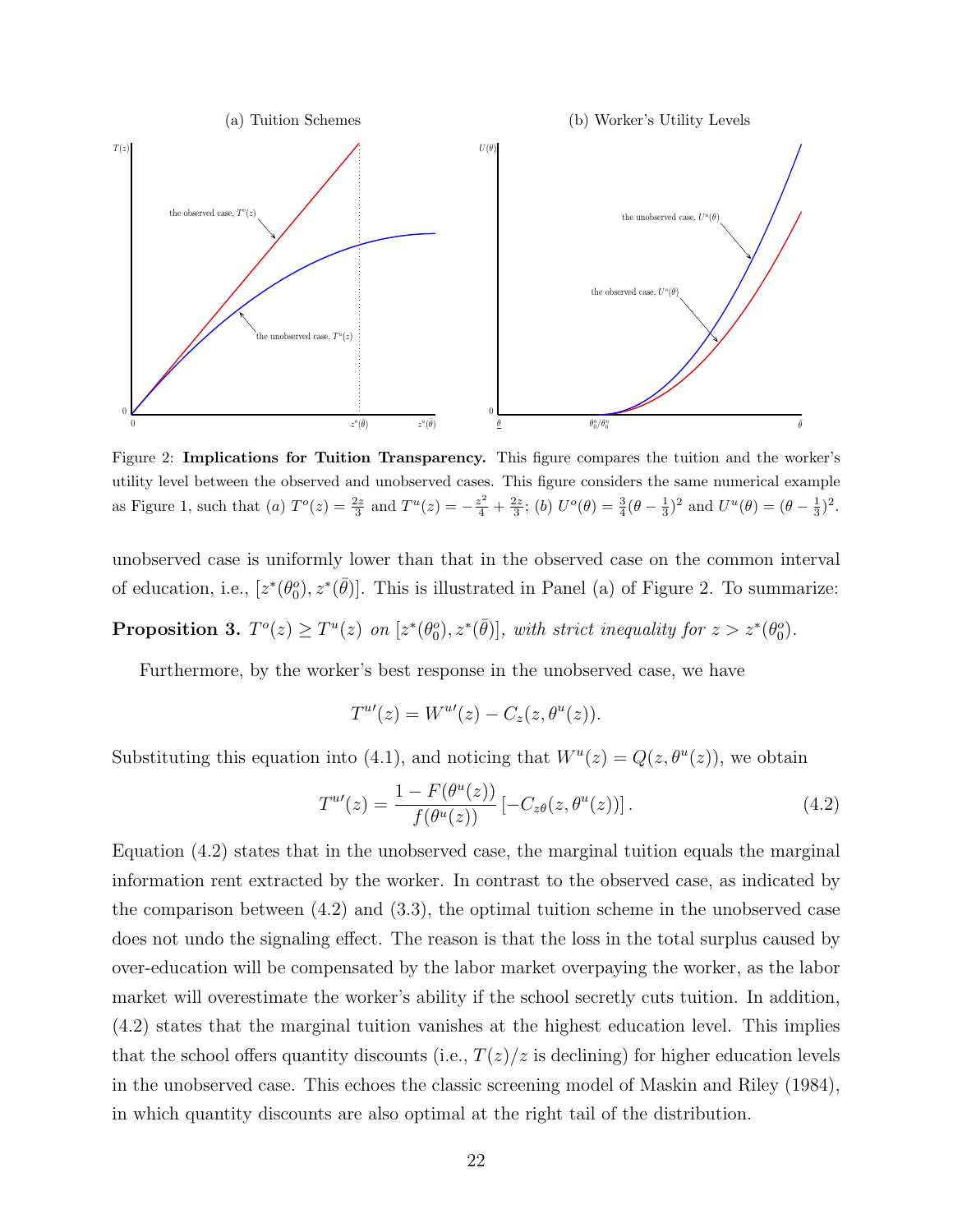In terms of the worker's payoff, note that in both cases the market belief about tuition is correct in equilibrium; thus, given the equilibrium tuition scheme, the continuation game is indeed Spence's signaling game as if the worker's cost function were given by the total cost. Because the tuition scheme is uniformly lower in the unobserved case, the signaling costs are lower in this case. Consequently, the worker has a higher utility level in the unobserved case than in the observed case. To be formal, let  $U^o(\theta)$  and  $U^u(\theta)$  be type  $\theta$ 's equilibrium payoff in the observed and unobserved cases, respectively. By Theorem 3, for any  $\theta \in (\theta_0^o, \bar{\theta}],$ 

$$
U^{o}(\theta) - U^{u}(\theta) = \int_{\theta_{0}^{o}}^{ \theta} [C_{\theta}(z^{u}(s), s) - C_{\theta}(z^{o}(s), s)] ds < 0.
$$

This is illustrated in Panel (b) of Figure 2. To summarize:

**Proposition 4.**  $U^o(\theta) \leq U^u(\theta)$  on  $[\theta, \bar{\theta}]$ , with strict inequality for  $\theta > \theta_0^o$ .

Propositions 3 and 4 indicate that policies that improve the transparency of net prices at colleges and universities through mandatory disclosure may unintentionally induce more expensive education and harm students. These policies, such as U.S. Code § 1015a, require colleges to publicly disclose their net prices, which are usually not previously observed by employers. On the one hand, this reduces the search costs of students, thereby stimulating the competition between schools and lowering prices; on the other hand, this also allows schools to commit to high prices and not dilute the signaling value of a high-cost education by means of fee waivers, financial aid and so forth. It is thus possible that such policies ultimately raise education costs and harm students. Hence, policymakers should not overlook the unintended negative effects of these mandatory disclosure policies.

Consider the application of conspicuous consumption. The previous results suggest that the demand for luxury good is more elastic when the social contact cannot observe the price scheme than otherwise. In equilibrium, the retailer charges lower prices, and the consumer chooses a higher end of the good than in the observed case. Whereas the consumer obtains a higher utility level than in the observed case, the retailer receives lower profits. In reality, many luxury brands strive to build a reputation of never being on sale by establishing own stores, going direct-to-consumer and so forth. Such strategies help the sellers better commit to high prices, thereby maintaining the signaling values of luxury goods.

Analogously, in the case of advertising, the media company charges lower prices, and the producer chooses a higher advertising level, thereby obtaining a larger market share when consumers cannot observe the price scheme than otherwise. Whereas the producer obtains a higher payoff, the media company gains lower profits than in the observed case. In reality,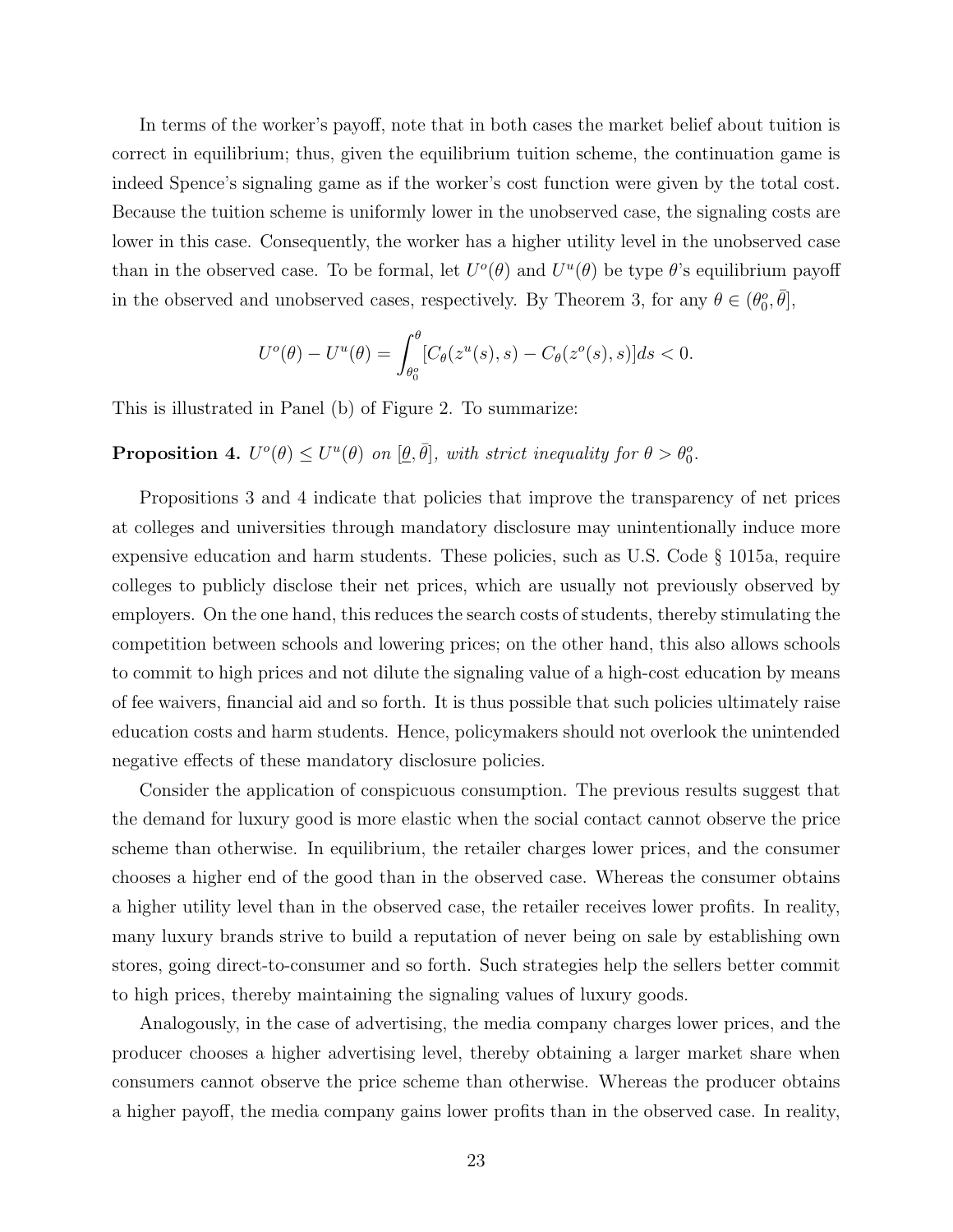some media companies run open auctions for their advertising services and widely report the winning prices afterward. By doing so, the media companies accentuate the signaling value of their costly advertising messages.

### 4.2 Welfare Analysis

We have shown that in the unobserved case, the worker chooses more education than in the observed case. For completeness, we compare the education function in the unobserved case with other benchmarks in this paper. The next proposition states that the education levels in the unobserved case are bounded above by that of Spence's signaling game. This result is illustrated in Figure 3.

Proposition 5. In the unobserved case, the worker acquires less education than in Spence's signaling game. Specifically,  $z^u(\theta) \leq z^s(\theta)$  on  $[\theta, \bar{\theta}]$ , with strict inequality for  $\theta > \theta$ .

The intuition is clear: The unobserved case is essentially Spence's signaling game with higher costs, and thus, it leads to lower education levels than Spence's model.

To compare  $z^u(\theta)$  with  $z^{fb}(\theta)$ , note that  $z^u(\theta_0^o) = z^*(\theta_0^o) \leq z^{fb}(\theta_0^o)$  and  $z^u(\bar{\theta}) > z^o(\bar{\theta}) =$  $z^{fb}(\bar{\theta})$ . Then, continuity implies that  $z^u(\theta)$  intersects  $z^{fb}(\theta)$  at least once. Moreover, under some mild conditions—the following Assumption 2, for example— $z^u(\theta)$  is single-crossing  $z^{fb}(\theta)$ ; that is, there exists a cutoff type, such that all the lower types obtain less education than the first-best, whereas the others obtain more than the first-best (see Figure 3).

Assumption 2. The function

$$
Q_{\theta}(z^{fb}(\theta), \theta)\theta^{fb'}(z) + \frac{1 - F(\theta)}{f(\theta)}C_{z\theta}(z^{fb}(\theta), \theta)
$$

is single-crossing in  $\theta$ , with a unique root  $\theta^* \in (\underline{\theta}, \overline{\theta})$ .<sup>13</sup>

**Proposition 6.** Suppose that Assumption 2 holds, then there exists a type  $\theta^w \in (\theta^*, \bar{\theta})$  such that  $z^u(\theta) < z^{fb}(\theta)$  on  $[\underline{\theta}, \theta^w)$  and  $z^u(\theta) > z^{fb}(\theta)$  on  $(\theta^w, \overline{\theta})$ .

In the unobserved case, there are two competing forces that pull the education function away from the first-best level. On the one hand, the signal jamming effect induces the school to supply more education. On the other hand, more education means more rent extraction by the worker. Because the information rent ultimately vanishes as type approaches the top, the school unambiguously over-supplies education on some upper interval of the spectrum.

<sup>&</sup>lt;sup>13</sup>A function  $g(x)$  is single-crossing in x if given some  $x^*$ ,  $g(x) < 0$  for  $x < x^*$  and  $g(x) > 0$  for  $x > x^*$ .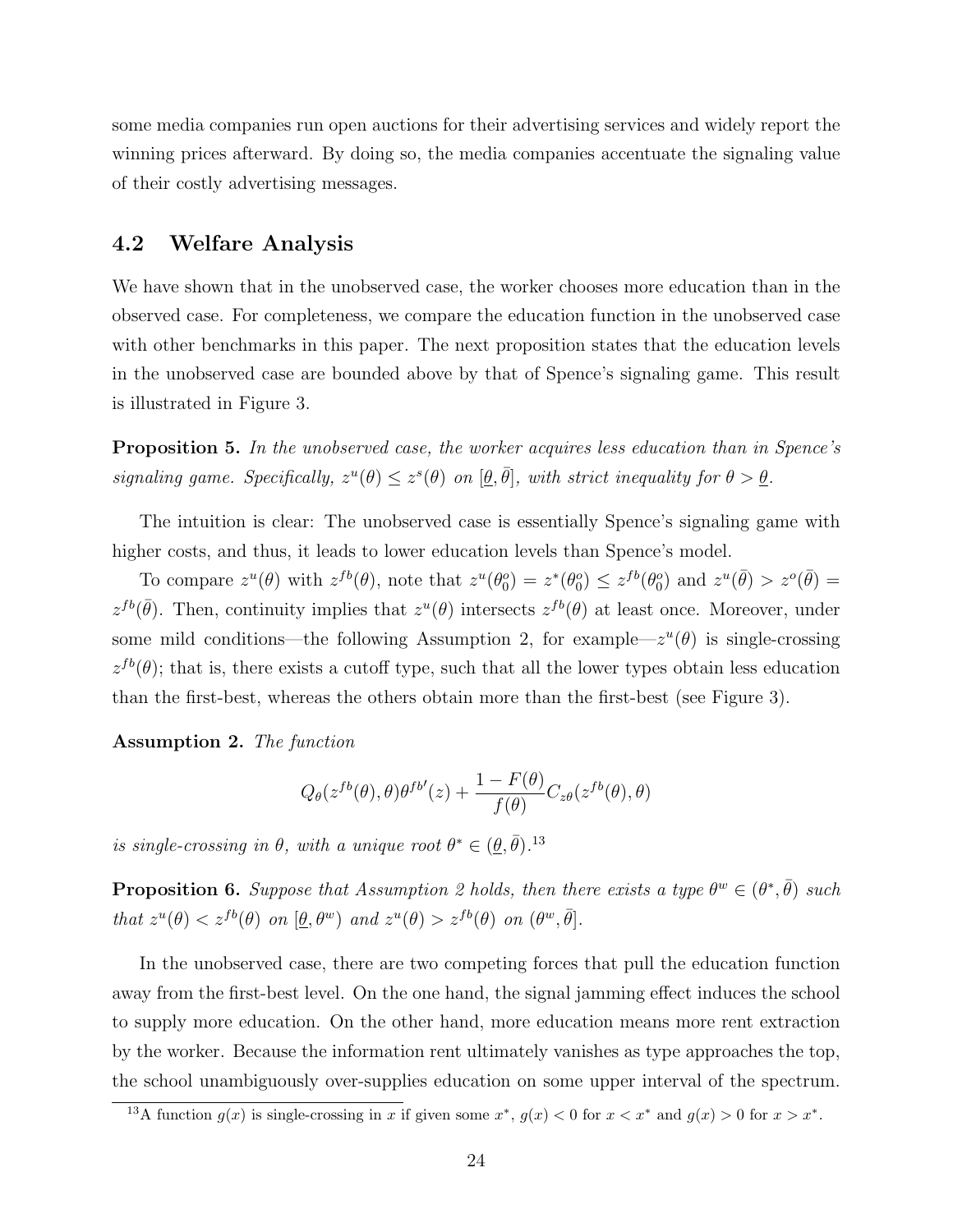

Figure 3: All Education Functions. This figure illustrates all the equilibrium education functions that we have discussed in this paper. This figure considers the same numerical example as Figure 1, such that  $z^u(\theta) = 2\theta - \frac{2}{3}$ ; also recall that  $z^{fb}(\theta) = \theta$ ,  $z^s(\theta) = \frac{3}{2}\theta$ ,  $z^o(\theta) = \frac{3\theta - 1}{2}$  and  $z^{mr}(\theta) = 2\theta - 1$ .

Assumption 2 ensures that the relative significance of the two forces alters only once, thus it rules out the possibility of multiple intersections between  $z^u(\theta)$  and  $z^{fb}(\theta)$ . Proposition 6 means that under-education is slighter on a lower interval of the spectrum in the unobserved case than in the observed case; it also provides a lower bound for the length of this interval. However, because over-education also occurs in the unobserved case, whether the observed or unobserved case yields higher social welfare is ambiguous in general.

Recall that in the observed case, signaling can mitigate the downward distortion caused by screening. Will Signaling being more intense lead to more distortion cuts in the observed case, whereas more over-investment in the unobserved case? Indeed, it can be shown that if signaling is sufficiently intense (e.g., there is significant over-investment in Spence's model), then the observed case yields higher social welfare than the unobserved case. Furthermore, both cases yield higher social welfare than Spence's model if signaling is intense.

This finding thus has welfare implications for the market structure of signals. When the market is served by perfectly competitive sellers of signals, the equilibrium is predicted by Spence's model. In contrast, when the market is served by a monopolist, the equilibrium is predicted by the current model, which suggests that when the buyer's signaling incentive is relatively strong, monopoly can yield higher social welfare than a competitive market. That is, promoting competition in a signaling good market is not necessarily socially beneficial.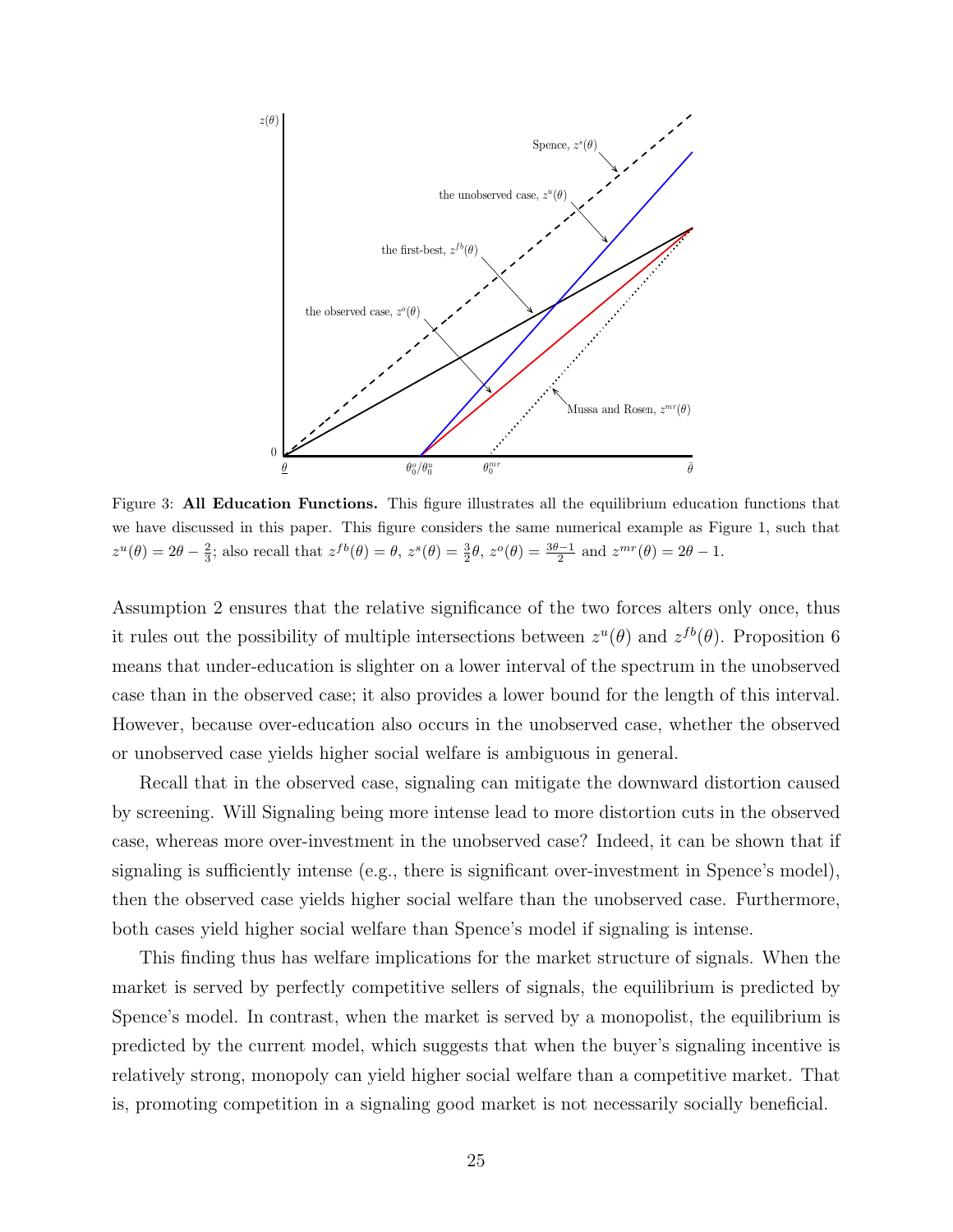## 5 Extensions

In this section, we examine how the main results would be affected if we change some of the assumptions. Specifically, we will analyze the cases of nonessential signals and unproductive signals, and the case in which the seller is partially profit-maximizing. To be consistent, we shall focus on the application of job market signaling.

### 5.1 Nonessential Signals

As a first extension, we relax the model assumption that  $Q(0, \theta) \equiv 0$ , and assume instead that  $Q_{\theta} > 0$  for all  $(z, \theta) \in \mathbb{R}_+ \times [\theta, \bar{\theta}],$  with  $Q(0, \theta)$  normalized to 0; all the other elements of the model remain unchanged. We start with the observed case.

Suppose that  $z^*(\underline{\theta}) > 0$ , then the allocation given by (3.1) constitutes the seller-optimal equilibrium of this case as well. To see this, assume that for all z outside the range of  $z^o(\theta)$ , the school charges exorbitantly high prices and the labor market has the worst belief; thus, the worker's outside option has a utility  $Q(0, \underline{\theta}) = 0$ . It follows that  $z^o(\theta)$  with  $\theta_0^o = \underline{\theta}$  solves the school's problem, and yields the highest possible equilibrium payoff for the school.

Now consider the case in which  $\inf \{ \theta | z^*(\theta) > 0 \} > \underline{\theta}$ . Denote the inferior  $\underline{\theta}_0$ , and define

$$
\bar{\Pi}^o := F(\underline{\theta}_0) \mathbb{E}[Q(0,\theta)|\theta \le \underline{\theta}_0] + \int_{\underline{\theta}_0}^{\bar{\theta}} MP^o(\bar{z}(\theta),\theta) dF(\theta),
$$

where  $\bar{z}(\theta)$  is given as in Section 3. It can be shown that for any fixed  $\delta > 0$ , there exists a subgame associated with some tuition scheme such that the school's equilibrium payoff in this subgame is larger than  $\bar{\Pi}^{\circ} - \delta$  (see Lemma 4 in Section A.4). It follows that if an equilibrium exists, then there is an equilibrium such that  $\Pi^o \geq \overline{\Pi}^o - \delta$ .

Thus, to achieve the seller-optimal equilibrium (as  $\delta \to 0$ ), we allow the school to charge a fixed fee for zero education, as if the school could sell the worker a certification with no information disclosure as in Lizzeri (1999). Observing that the worker paid the fixed fee, the labor market receives a simple message that the worker is certified by the school, and thus, offers a wage equal to the average productivity of those who paid the fee. Assume that the labor market regards a worker with neither education nor a certification as the lowest type. Thus, the optimal cutoff type is  $\theta_0^o = \underline{\theta}_0$ , and the optimal fixed fee equals  $\mathbb{E}[Q(0,\theta)|\theta \leq \underline{\theta}_0]$ such that any type  $\theta \leq \theta_0$  will be indifferent. Then, the allocation given by (3.1), combined with the fixed fee, leads to the seller-optimal equilibrium such that  $\Pi^{\circ} = \overline{\Pi}^{\circ}$ . Note that in the equilibrium, the market is fully covered and consists of two segments:

(a) Certification segment,  $[\underline{\theta}, \theta_0^o]$ , in which the worker pays a fixed fee for zero education.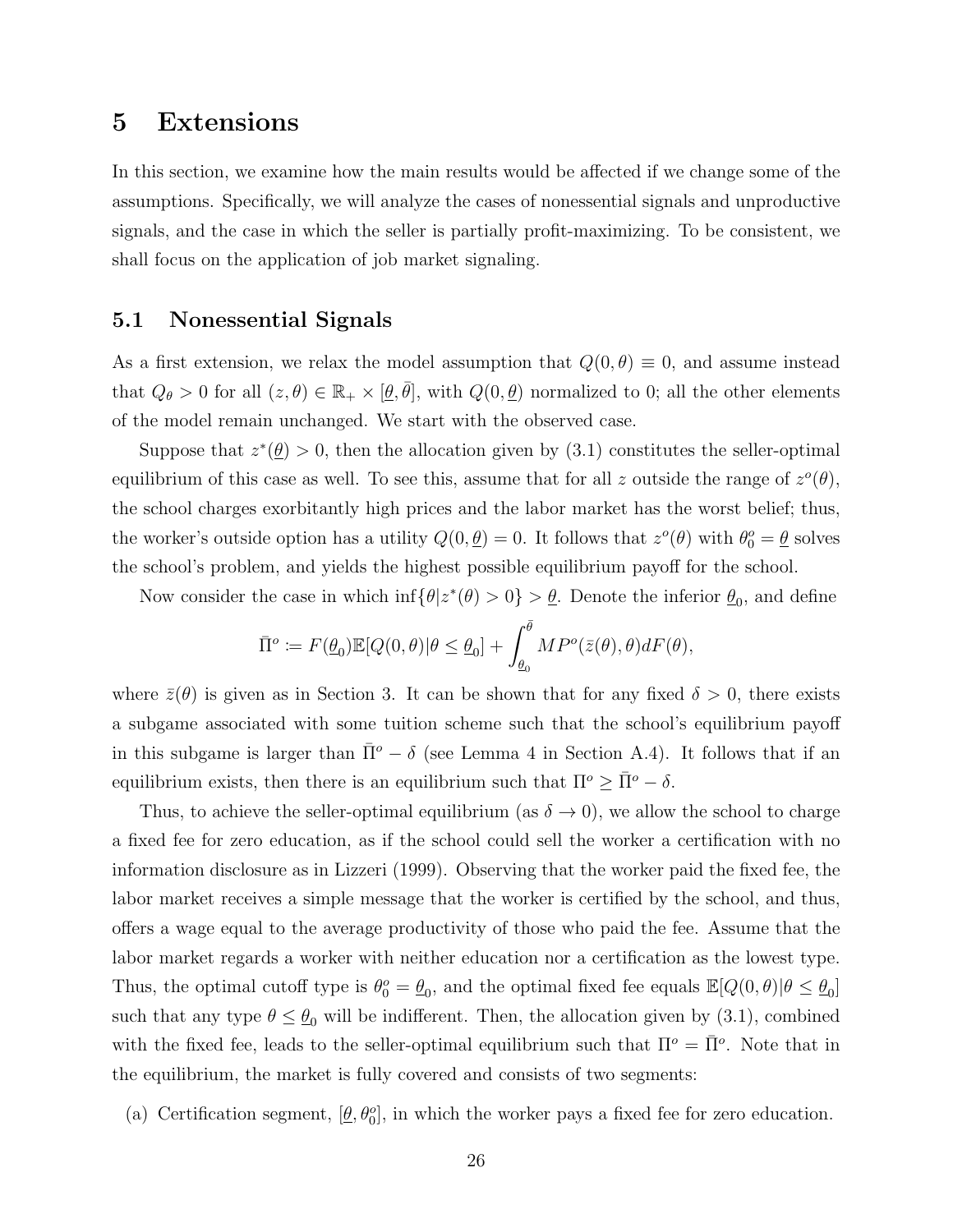(b) Education segment,  $(\theta_0^o, \overline{\theta}]$ , in which the worker purchases a positive education level.

As in Lizzeri (1999), the certifier reveals nothing about the agent's type and extracts all the information rents. However, whereas this extreme equilibrium outcome is sustained by a particular belief in our model, it is the unique equilibrium outcome under certain conditions in Lizzeri's model (Lizzeri, 1999, Theorem 3). This is because unlike in our model, in Lizzeri's the certifier can truthfully reveal the agent's type without cost, and thus, can always induce higher types to participate by revealing the highest type with relatively high probability and the other types with sufficiently low probability.

We then turn to the unobserved case. Given the nature of the information structure, we shut down signaling through certification (money burning); thus again,  $T(0) = 0$ . Suppose that an equilibrium exists, then the school's profit is given by

$$
\Pi^u = \int_{\theta_0^u}^{\overline{\theta}} MP^u(z^u(\theta), \theta) dF(\theta) - [1 - F(\theta_0^u)] \mathbb{E}[Q(0, \theta)|\theta \le \theta_0^u],
$$

where the worker's reservation utility,  $\mathbb{E}[Q(0,\theta)|\theta \leq \theta_0^u]$ , is constant given the market belief. We argue that if  $\theta_0^u > \underline{\theta}$ , then  $z^u(\theta)$  is discontinuous at  $\theta_0^u$  with  $z^u(\theta_0^u) > \lim_{\theta \uparrow \theta_0^u} z^u(\theta) = 0$ ; in particular,  $z^u(\theta_0^u) > z^*(\theta_0^u)$  (see Lemma 5 in Section A.4). This implies that the unique continuous equilibrium that satisfies the Quasi-Divinity is the separating equilibrium with the initial point  $(\underline{\theta}, z^*(\underline{\theta}))$ , and that such an equilibrium exists. To summarize:

Theorem 2'. In the unobserved case, there exists a unique continuous equilibrium outcome satisfying the Quasi-Divinity, such that  $z^u(\theta)$  is increasing on  $[\underline{\theta}, \overline{\theta}]$ , and satisfies (4.1) with the initial condition  $(\theta_0^u, z^u(\theta_0^u)) = (\underline{\theta}, z^*(\underline{\theta}))$ .

Similar to Theorem 2, Theorem 2' indicates that the unique continuous equilibrium that satisfies the Quasi-Divinity is the Riley outcome, that is, the separating equilibrium in which the cutoff type  $\theta_0^u$  chooses his "full-information" level  $z^*(\theta_0^u)$ . With nonessential education, if equilibrium exhibits exclusion, i.e.,  $\theta_0^u > \underline{\theta}$ , then type  $\theta_0^u$  must choose a higher education level than  $z^*(\theta_0^u)$ , so that the school has no incentive to induce lower types to mimic  $\theta_0^u$ . It follows that in the Riley outcome,  $(\theta_0^u, z^u(\theta_0^u)) = (\underline{\theta}, z^*(\underline{\theta}))$ .

According to Theorem 2',  $\theta_0^u \leq \theta_0^o$  and  $z^u(\theta_0^u) = z^*(\theta_0^u)$ . It follows that  $z^u(\theta_0^u) \geq z^o(\theta_0^u)$ . Then, by the same argument of Theorem 3, we have the following similar theorem.

Theorem 3'. In contrast with the observed case, the worker acquires more education in the unobserved case. Specifically,  $z^u(\theta) \geq z^o(\theta)$  on  $[\underline{\theta}, \overline{\theta}]$ , with strict inequality for  $\theta > \underline{\theta}$ .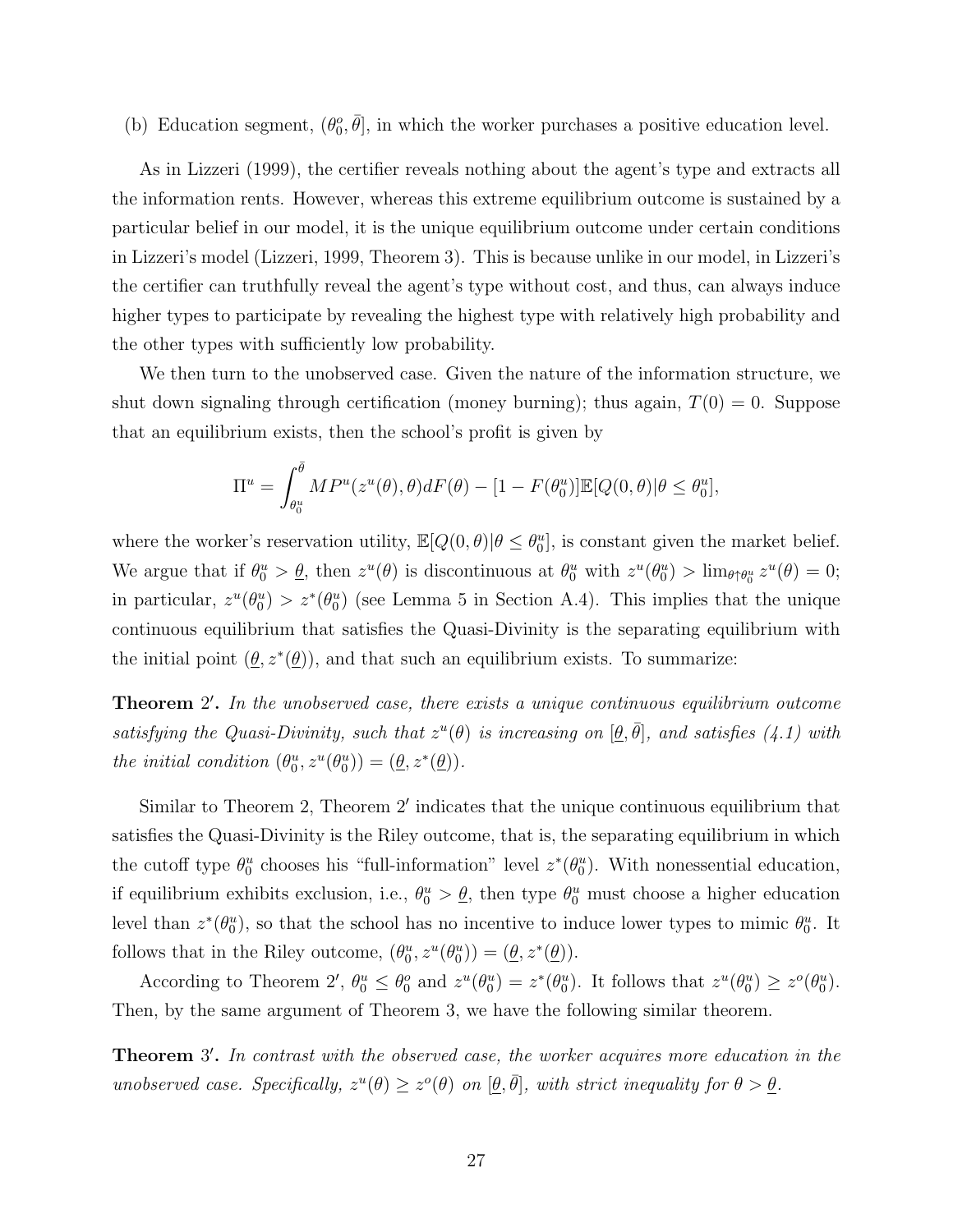Thus, one can show analogously that in the unobserved case, the school receives a lower expected profit and charges lower tuition fess, and the worker obtains a higher utility level than in the observed case (as stated by, respectively, Corollary 2, Propositions 3 and 4).

### 5.2 Unproductive Signals

Then, we consider the case when education is unproductive, i.e.,  $Q_z(z, \theta) \equiv 0$ , which can be regarded as a limit case of nonessential education. Accordingly, we rewrite the productivity function as  $Q(\theta)$ , and assume that  $Q_{\theta} > 0$  for all  $(z, \theta)$ , with  $Q(\underline{\theta})$  normalized to 0.

In the observed case, because  $z^*(\theta) \equiv 0$ , the seller-optimal equilibrium contains only the certification segment:  $z^{\circ}(\theta) \equiv 0$ , and the school charges a certification fee equal to  $\mathbb{E}[Q(\theta)].$ That is, the school extracts fully the surplus with no information disclosure at all.

In the unobserved case, we have that both Theorems  $2'$  and  $3'$  also hold here; thus, the implications for tuition, the school's and the worker's payoffs remain unchanged. Moreover, because  $z^u(\theta) > z^o(\theta) = z^{fb}(\theta)$  on  $(\theta, \bar{\theta}],$  the unobserved case unambiguously yields a lower social welfare than the observed case. In addition, it is easy to show that  $z^u(\theta) \leq z^s(\theta)$  with a strict inequality on  $(\underline{\theta}, \overline{\theta}]$ . Thus, Spence's model yields the lowest social welfare, compared with the observed and unobserved cases.

### 5.3 Partially Profit-Maximizing Seller

In the application of job market signaling, we assume that the school maximizes its expected profit. In reality, however, schools are typically not pure profit-maximizers. To this end, we study the school's pricing strategy when its objective is a weighted average of its profit and the worker's utility. Formally, given some wage schedule  $W$ , the school solves

$$
\max_{z(\theta)} \int_{\underline{\theta}}^{\bar{\theta}} \left[ W(z) - C(z, \theta) - U(\theta) \right] dF(\theta) + \mu \int_{\underline{\theta}}^{\bar{\theta}} U(\theta) dF(\theta),
$$

where  $\mu \in (0, 1]$  denotes the relative Pareto weight. In particular,  $\mu = 0$  leads to the original model in which the school maximizes its profit;  $\mu = 1$  means that the school maximizes the joint surplus of the two parties. Assume that the rest parts of the model remain unchanged. Thus, by Lemma 1, the school's problem can be rewritten as

$$
\max_{\{z,\theta_0\}} \int_{\theta_0}^{\bar{\theta}} \left[ W(z(\theta)) - C(z(\theta), \theta) + (1 - \mu) \frac{1 - F(\theta)}{f(\theta)} C_{\theta}(z(\theta), \theta) \right] dF(\theta)
$$

subject to  $z(\theta)$  being nondecreasing.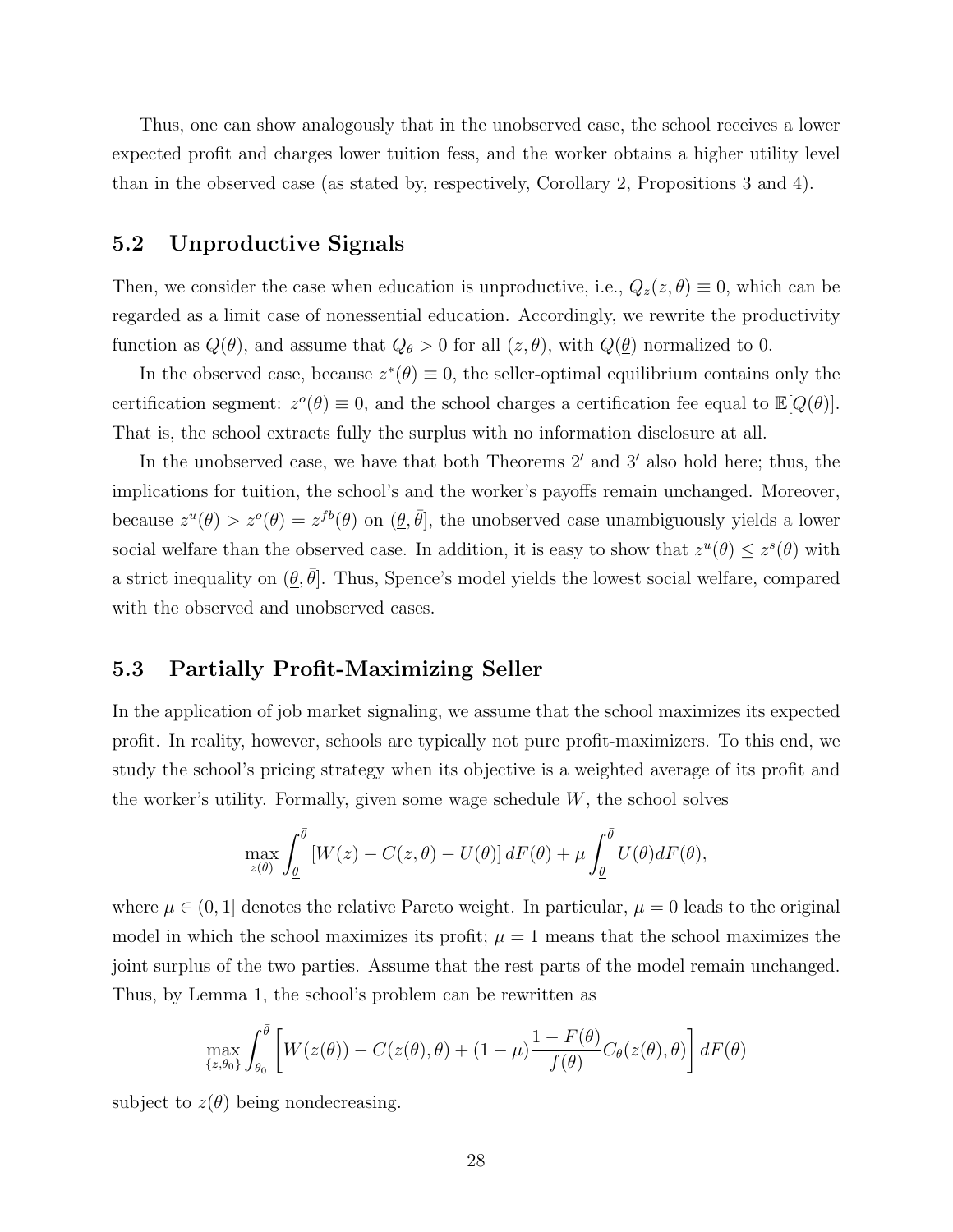In the observed case, analogously, the marginal profit from type  $\theta$  is given by

$$
MP^o(z, \theta; \mu) \coloneqq S(z, \theta) + (1 - \mu) \frac{1 - F(\theta)}{f(\theta)} C_{\theta}(z, \theta).
$$

Given Assumption 1,  $MP^o(z, \theta; \mu)$  is strictly concave in z and  $MP_z^o(z, \theta; \mu) \leq S_z(z, \theta)$  with strict inequality for  $\theta < \bar{\theta}$  and  $\mu < 1$ . Thus, all the results in Section 3 remain essentially. Denote by  $z^{\circ}(\theta;\mu)$  and  $\theta_0^{\circ}(\mu)$  the optimal allocation and cutoff type, respectively. We have that  $z^o(\theta; \mu) \leq z^{fb}(\theta)$ , with strict inequality if  $\mu < 1$  and  $\theta \in (\underline{\theta}, \overline{\theta})$ . Moreover, if  $MP^o(z, \theta)$ is regular, then so is  $MP^o(z, \theta; \mu)$ . It follows that  $z^o(\theta; \mu) \geq z^o(\theta)$ , with equality holding on the boundary only. That is, under-provision is mitigated with a partially profit-maximizing school. In particular,  $z^o(\theta; 1) \equiv z^{fb}(\theta)$ , meaning that the tuition undoes the signaling effect. Thus, substituting  $z^o(\theta; 1)$  into (3.2), we obtain the welfare-maximizing tuition scheme.

Then, we turn to the unobserved case. Analogously, define the virtual cost as

$$
G(z, \theta; \mu) := C(z, \theta) - (1 - \mu) \frac{1 - F(\theta)}{f(\theta)} C_{\theta}(z, \theta).
$$

Given Assumption 1,  $G_z > 0$  if  $z > 0$ ,  $G_{zz} > 0$  and  $G_{z\theta} < 0$  for all  $\mu \in (0, 1]$ . It follows that all the results in Section 4 remain essentially. In particular, the only continuous equilibrium that satisfies the Quasi-Divinity is the seller-optimal separating equilibrium with respect to  $G(z, \theta; \mu)$ . Let  $z^u(\theta; \mu)$  and  $\theta_0^u(\mu)$  be the equilibrium allocation and cutoff type, respectively. It follows from Theorem 3 that  $z^u(\theta; \mu) \ge z^o(\theta; \mu)$ , with strict inequality for  $\theta > \theta_0^o(\mu)$ . That is, the worker acquires more education in the unobserved case than in the observed case. In addition, because  $G_z(z, \theta; \mu) \le G_z(z, \theta)$  on any common interval of  $(z, \theta)$ ,  $\theta_0^u(\mu) \le \theta_0^u$  and  $z^u(\theta; \mu) > z^u(\theta)$  on  $[\theta_0^u(\mu), \bar{\theta}]$ ; again, the worker acquires more education when the school is not a pure profit-maximizer. In particular,  $z^u(\theta;1) \equiv z^s(\theta)$ , meaning that the tuition scheme must be flat on  $[z^s(\theta), z^s(\bar{\theta})]$ , and thus, screening is eliminated and signaling prevails.

It is worth noting that the extent to which the school maximizes its profit, measured by  $\mu$ , has different welfare implications for the observed and unobserved cases. In the observed case, as  $\mu$  rises, the screening distortion decreases and social welfare increases. In particular, when the school maximizes the joint surplus of itself and the worker  $(\mu = 1)$ , the outcome is socially optimal. In the unobserved case, however, as  $\mu$  rises from 0 to 1, the equilibrium switches from that of the original unobserved case to that of Spence's model, and thus, the welfare implication is ambiguous. In particular, if the original unobserved case yields higher social welfare than Spence's model, then a profit-maximizing school might be more socially beneficial than a school that maximizes the joint surplus of itself and its students, because the latter school charges such low tuition that there is significant over-education.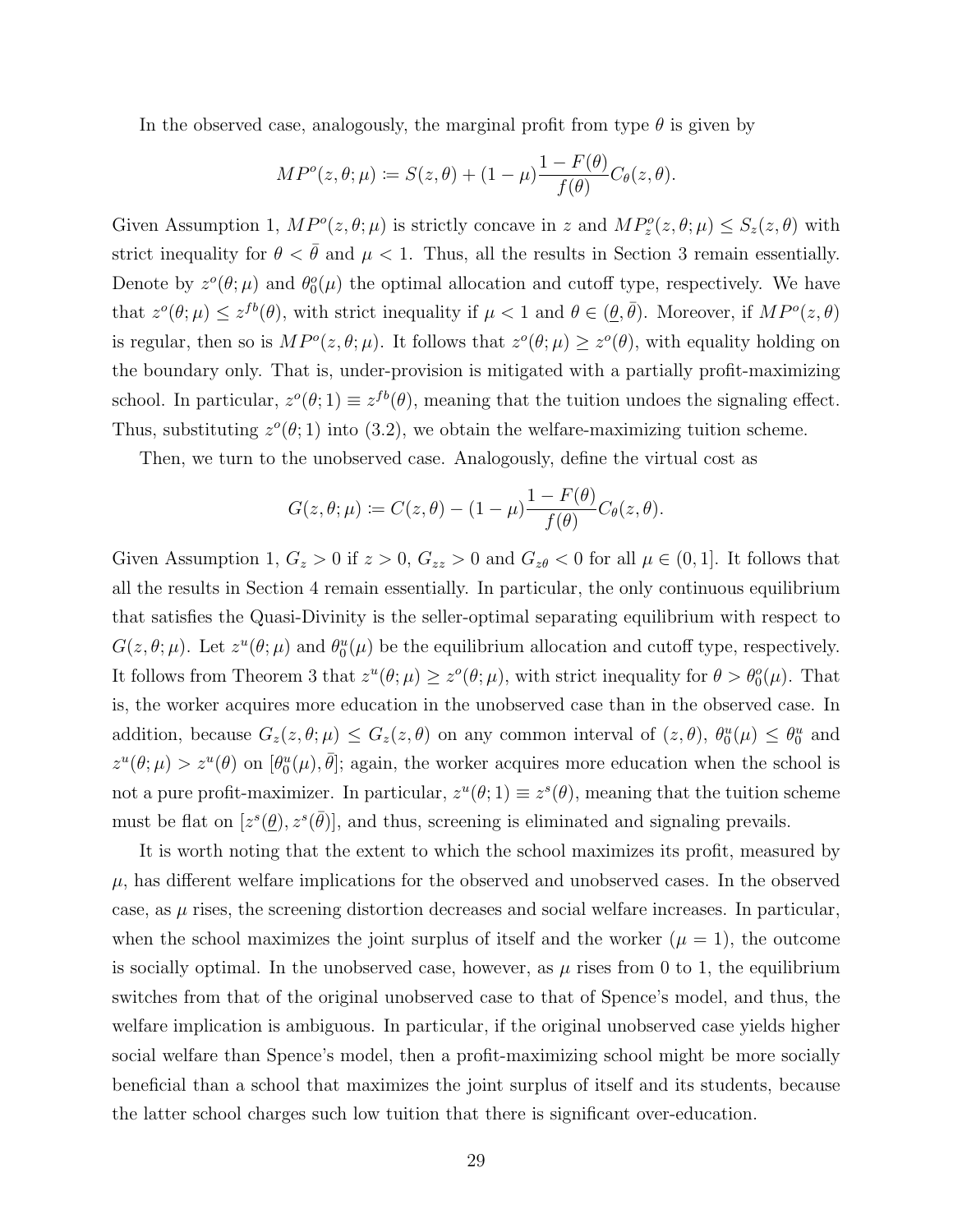## 6 Conclusion

In this paper, we developed classic signaling models by letting a strategic player affect the signaling cost. A seller chooses a price schedule for a good, and a buyer with a hidden type chooses how much to purchase as a signal to receivers. The equilibrium depends critically on whether receivers observe the price schedule. In the observed case, the seller internalizes signaling in screening, causing a downward distortion. However, such a distortion is slighter than that of the case in which receivers observe the buyer's type. In the unobserved case, the buyer is more sensitive to price changes than in the observed case. This leads to a more elastic demand for signals and provides the seller with an incentive to lower prices. To refine the set of equilibria, we proposed a new refinement, the Quasi-Divinity. In equilibrium, the buyer chooses a higher quantity and obtains higher utility than in the observed case, whereas the seller gains lower profits than in the observed case. We showed that price transparency can be socially beneficial, and social welfare can be higher in a monopoly market than in a competitive market, when the buyer's signaling incentive is relatively strong. Our framework can be applied to schools choosing tuition, retailers selling luxury goods, media companies selling advertising messages, and to other vertical markets in which signaling prevails.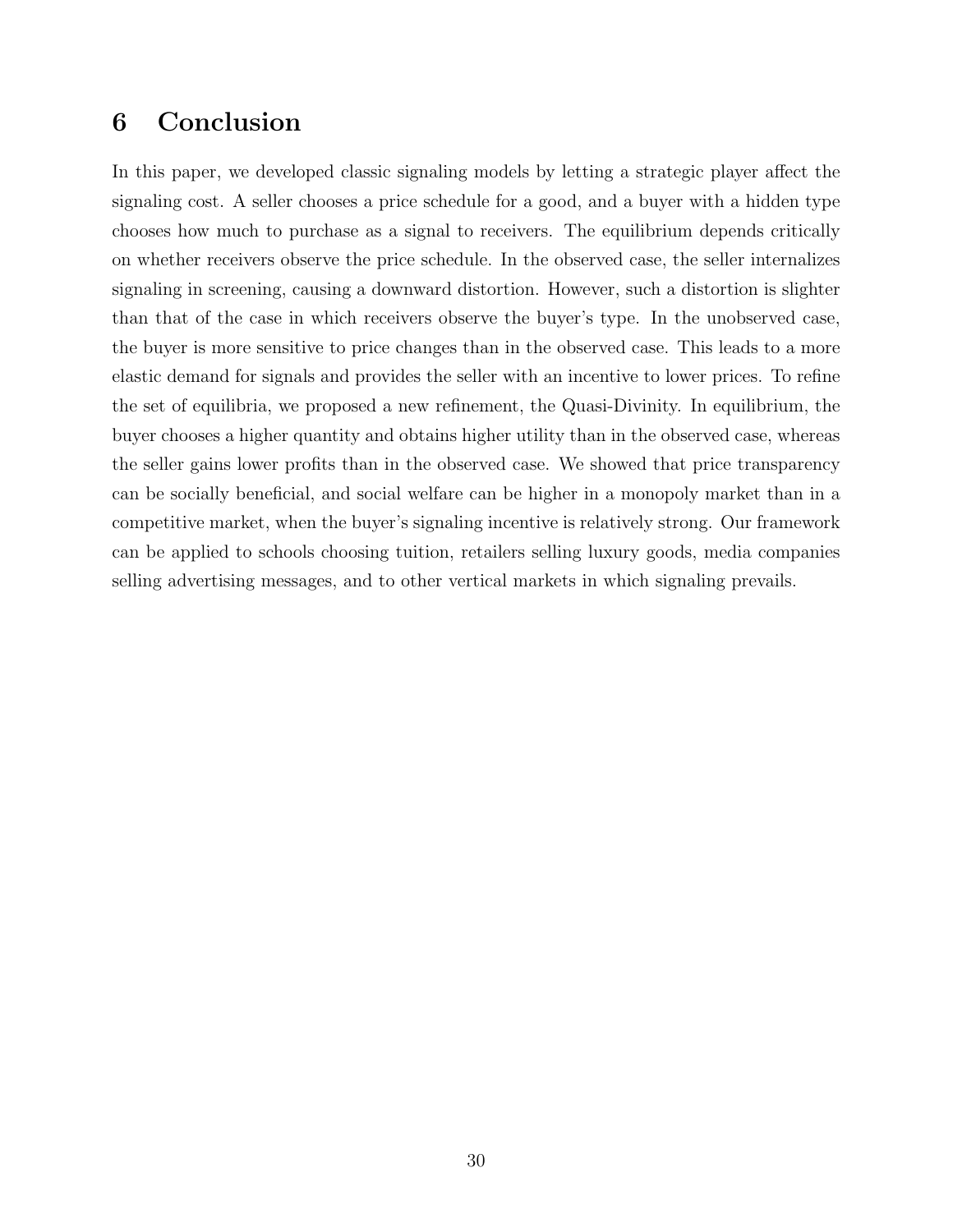## A Appendix

## A.1 Proofs for Section 3

#### Proof of Proposition 1

*Proof.* Given Assumption 1,  $MP^o(z, \theta)$  is strictly concave in z. It follows from Toikka (2011, Theorem 4.4) that the school's problem reduces to pointwise maximization for  $\overline{MP}^o(z, \theta)$ . Moreover,  $\overline{MP}^o(z, \theta)$  is also strictly concave in z and thus has a unique maximizer on  $\mathbb{R}^+,$ denoted  $\bar{z}(\theta)$ , which is continuous and nondecreasing on  $[\theta, \bar{\theta}]$ . In addition, if  $\bar{z}(\theta) \neq z^*(\theta)$ for some  $\theta$ , then  $J(\bar{z}(\theta), \theta)$  and  $I(\bar{z}(\theta), \theta)$  differ in a neighborhood of  $\theta$ , in which  $I_{\theta}(\bar{z}(\theta), \theta)$  is flat; thus,  $\bar{z}(\theta)$  is constant in this neighborhood. That is, if  $\bar{z}(\theta) \neq z^*(\theta)$ , then  $\theta$  belongs to a pooling interval; outside these intervals,  $\bar{z}(\theta) = z^*(\theta)$ . Note that  $MP_{\theta}^o(z, \theta) > 0$  if  $z > 0$ , and that  $MP^o(0, \theta) \equiv 0$ . Then by the envelope theorem,  $MP^o(\bar{z}(\theta), \theta)$  is nondecreasing and nonnegative. Therefore, the cutoff type  $\theta_0^o$  is either the maximal root of  $MP^o(\bar{z}(\theta), \theta) = 0$  if it exists, or  $\underline{\theta}$  otherwise. In particular, if  $\theta_0^o > \underline{\theta}$ , then  $\overline{z}(\theta_0^o) = z^*(\theta_0^o) = 0$ . Suppose not, then  $\bar{z}(\theta_0^o) > z^*(\theta_0^o) > 0$ , as  $MP^o(z, \theta)$  is strictly concave in z; thus,  $MP^o(\cdot, \theta_0^o) > 0$  on  $(0, \bar{z}(\theta_0^o))$ . Then, the school can profit by assigning any  $z \in (0, \bar{z}(\theta_0))$  to some neighborhood of  $\theta_0^o$  with the monotonicity still holding, a contradiction. It follows that  $\theta_0^o$  is either the maximal root of  $\bar{z}(\theta) = 0$  if it exists, or  $\underline{\theta}$  otherwise, and that if  $z^*(\underline{\theta}) > 0$ , then  $\theta_0^o = \underline{\theta}$  and  $\bar{z}(\underline{\theta}) \le z^*(\underline{\theta})$ . In summary, irrespective of whether  $MP^o(z, \theta)$  is regular,  $z^o(\theta)$  is given by (3.1). Then, the characterizations of  $T^o$  and  $W^o$  follow immediately. Thus, the proposition is proven.  $\Box$ 

#### Proof of Corollary 1

*Proof.* Note that  $MP_z^o(z, \theta)$  is less than  $S_z(z, \theta)$ , holding weakly on the boundary. Thus, we have  $z^*(\theta) \leq z^{fb}(\theta)$  on  $(\theta, \bar{\theta}]$ , with equality holding at  $\bar{\theta}$  only. Moreover,  $MP_z^o(z, \theta)$  must be increasing for  $\theta$  close to  $\bar{\theta}$ , as  $MP_{z\theta}^o(z,\bar{\theta}) > 0$ . Thus,  $J(z,\theta)$  coincides with  $I(z,\theta)$  in some neighborhood of  $\bar{\theta}$ , meaning that  $z^o(\theta)$  is increasing near  $\bar{\theta}$ , and thus,  $z^o(\bar{\theta}) = z^{fb}(\bar{\theta})$ . Note further that any  $\theta$  satisfying  $z^*(\theta) < z^o(\theta)$  belongs to some pooling interval  $[\alpha, \beta]$  such that  $z^o(\theta) = \min\{z^*(\alpha), z^*(\beta)\}\.$  Because  $z^{fb}(\theta)$  is increasing over  $[\theta, \bar{\theta}], z^o(\theta) \leq z^{fb}(\theta)$  on  $(\theta, \bar{\theta}],$ with equality holding at  $\bar{\theta}$  only. Thus, the corollary is proven.  $\Box$ 

#### Proof of a Generalized Version of Proposition 2

Here, we consider a more general information structure based on Mussa and Rosen's model in Section 3.1. Suppose that after the worker chooses his education level, the labor market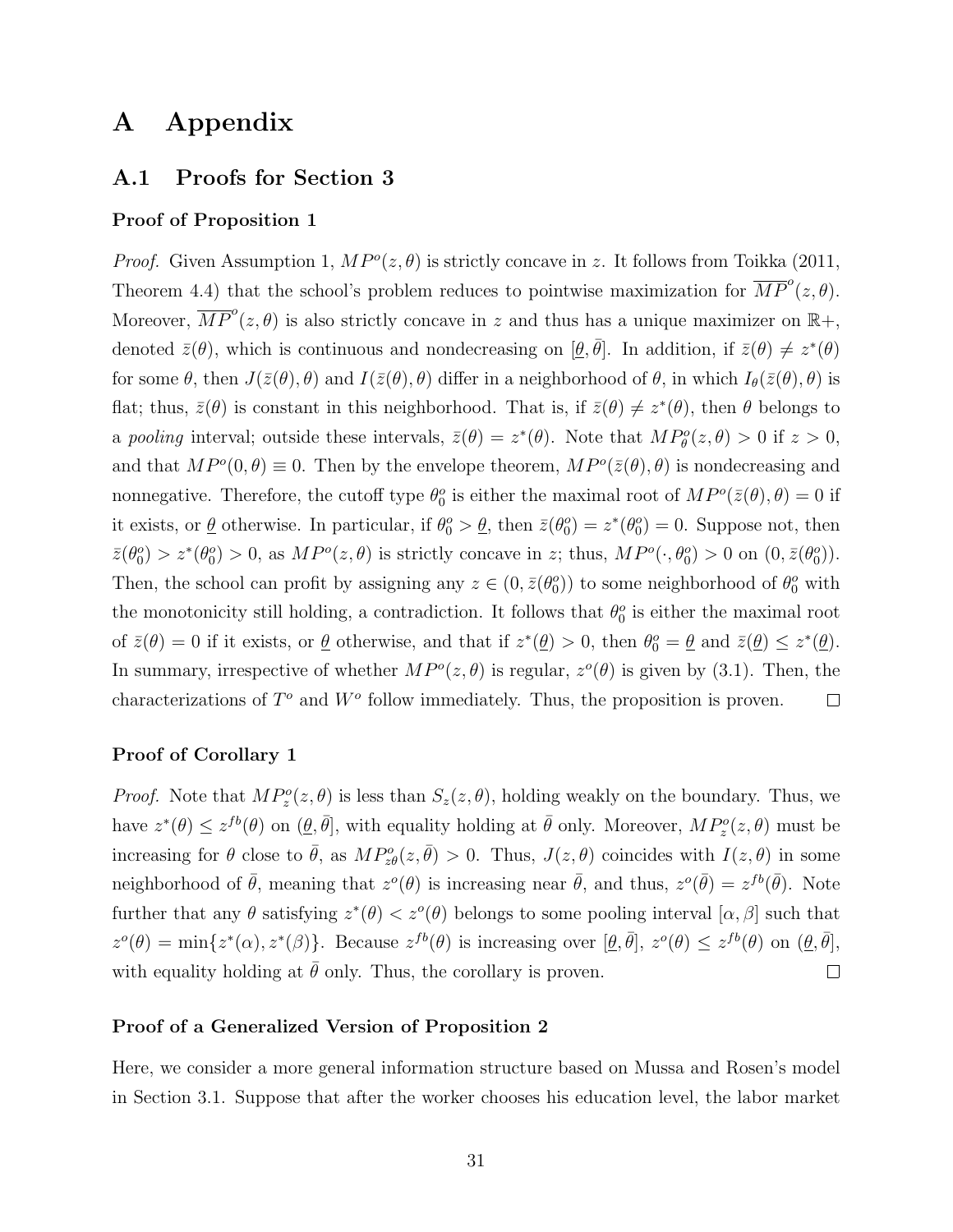can observe the worker's ability with a probability  $p \in (0,1]$ . For example, the worker takes some test in school; with a probability  $p$ , the test is perfectly informative, and reveals the worker's ability; otherwise, the test is completely uninformative about the worker's ability. The probability p thus measures the informativeness of the test; in particular, if  $p = 1$ , then we return to Mussa and Rosen's model. For simplicity, assume that  $p$  is independent of the worker's ability and education level. Thus, from the worker's (and the school's) perspective, his expected wage from choosing education level z is given by

$$
\mathbb{E}[W(z)] = pQ(z, \theta) + (1 - p)\mathbb{E}_{\theta}[Q(z, \theta)],
$$

where the second expectation stands for the labor market's expectation about the worker's productivity. Then, given some tuition scheme  $T$ , the worker's expected utility is equal to

$$
U(z, \theta) = \mathbb{E}[W(z)] - C(z, \theta) - T(z).
$$

Analogous to Section 3.1, an allocation  $\{z(\theta), U(\theta)\}\$ is implementable if and only if (i)  $z(\theta)$  is nondecreasing; (ii)  $U(\theta_0) \geq 0$  and for  $\theta \geq \theta_0$ ,

$$
U(\theta) = U(\theta_0) + \int_{\theta_0}^{\theta} \left[ pQ_{\theta}(z(s), s) - C_{\theta}(z(s), s) \right] ds.
$$

Substituting and integrating by parts, the school's problem can be stated as

$$
\max_{\{z,\theta_0\}} \int_{\theta_0}^{\bar{\theta}} \left\{ S(z(\theta),\theta) - \frac{1-F(\theta)}{f(\theta)} \left[ pQ_{\theta}(z(s),s) - C_{\theta}(z(s),s) \right] \right\} dF(\theta)
$$

subject to  $z(\theta)$  being nondecreasing. Thus, the school's marginal profit is given by

$$
MP^{mr}(z,\theta) \coloneqq S(z,\theta) - \frac{1 - F(\theta)}{f(\theta)} \left[ pQ_{\theta}(z(\theta),\theta) - C_{\theta}(z(\theta),\theta) \right].
$$

Assume that both  $MP^o(z, \theta)$  and  $MP^{mr}(z, \theta)$  are regular, so  $z^{mr}(\theta)$  and  $\theta_0^{mr}$  can be solved by pointwise maximization for  $MP^{mr}(z, \theta)$ . As a result, on the extensive margin, if  $\theta_0^o > \underline{\theta}$ , then  $\theta_0^{mr} > \theta_0^o$ ; on the intensive margin, if  $Q_{z\theta} > 0$  on  $[0, z^{fb}(\bar{\theta})]$ , then  $z^{mr}(\theta) \leq z^o(\theta)$ , with strict inequality on  $[\theta_0^o, \bar{\theta})$ . Clearly, these differences are reinforced when p increases.

Indeed, the optimal allocation rule  $z^{mr}(\theta)$  varies continuously from that of the observed case to that of Mussa and Rosen's model, as  $p$  increases from 0 to 1. That is, the downward distortion caused by screening is intensified when signaling is attenuated. In summary, we have the following generalized version of Proposition 2.

**Proposition** 2'. If both  $MP^o(z, \theta)$  and  $MP^{mr}(z, \theta)$  are regular, and  $Q_{z\theta} > 0$  on  $[0, z^{fb}(\bar{\theta})],$ then under-education is greater when signaling is attenuated. Specifically,  $z^{mr}(\theta) \leq z^{\circ}(\theta)$ , with strict inequality on  $[\theta_0^o, \bar{\theta})$ ; if  $\theta_0^o > \underline{\theta}$ , then  $\theta_0^{mr} > \theta_0^o > \underline{\theta}$ . Consequently, social welfare and the school's expected profit are strictly lower when the incentive of signaling is weaker.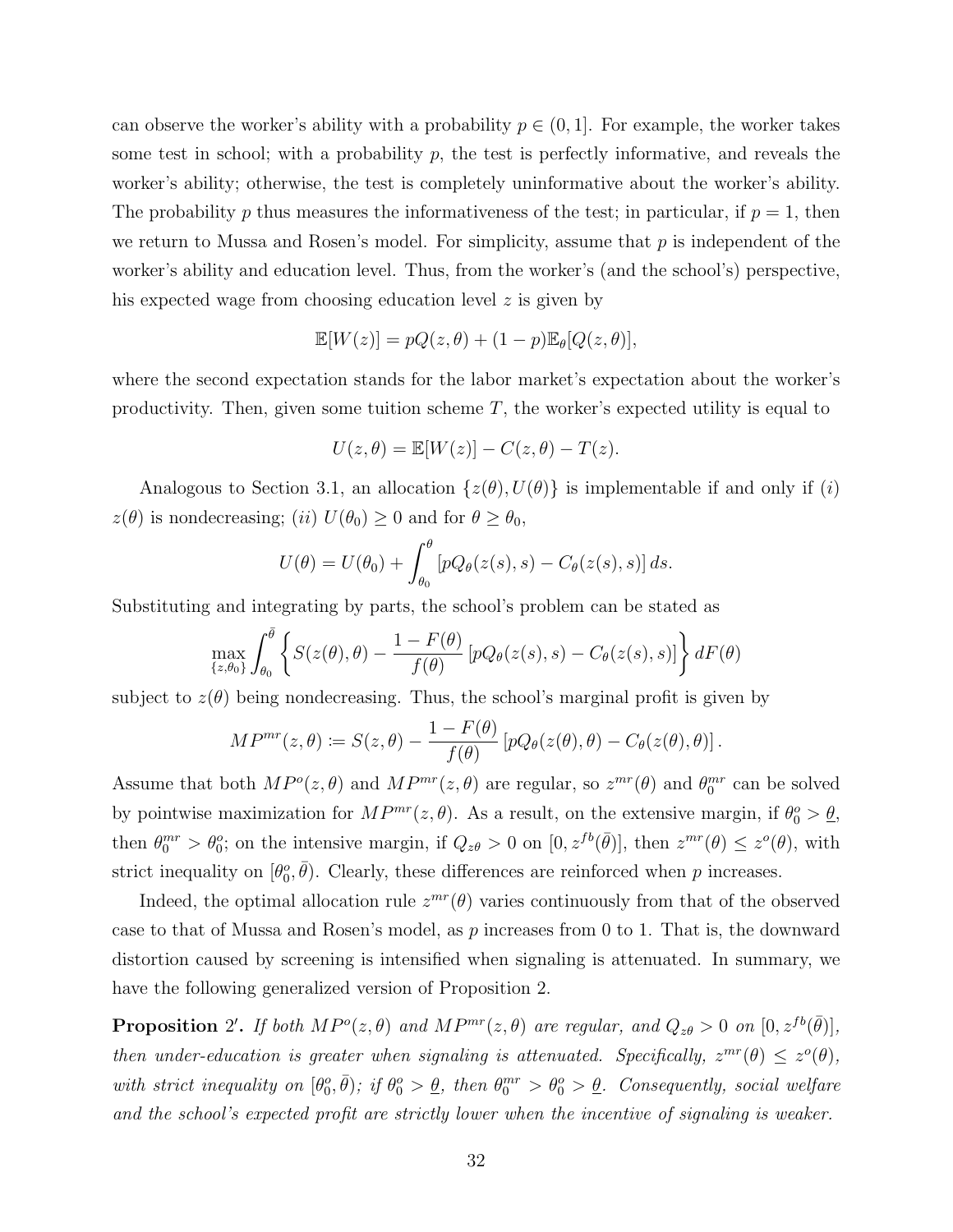### A.2 Proofs for Section 4

#### Proof of Theorem 1

*Proof.* We first prove that a separating equilibrium exists. Let  $MP(\theta, \hat{\theta}, z)$  be the marginal profit of type  $\theta$  in the unobserved case when he obtains education level z and is believed as type  $\hat{\theta}$ . In particular,  $MP(\theta, \theta, z) \equiv MP^o(z, \theta)$ . It follows that  $MP_2(\theta, \hat{\theta}, z) = Q_{\theta}(z, \hat{\theta}) > 0$ and is bounded,  $MP_{13}(\theta, \hat{\theta}, z) = -G_{z\theta}(z, \theta) > 0$ , and  $MP_3(\theta, \hat{\theta}, z)/MP_2(\theta, \hat{\theta}, z)$  is increasing in  $\theta$  on the relevant subset  $[\theta_0^u, \bar{\theta}]^2 \times (0, \zeta]$  for some sufficiently large  $\zeta$ . Then, appealing to Mailath and von Thadden (2013), we have that for any admissible initial point  $(\theta_0^u, z^u(\theta_0^u))$ , there exists a unique separating equilibrium outcome in which  $z^u(\theta)$  maximizes  $MP^u(z, \theta)$ , satisfies (4.1), and is increasing on  $[\theta_0^u, \bar{\theta}]$ . Consider  $(\theta_0^u, z^u(\theta_0^u)) = (\theta_0^o, z^*(\theta_0^o))$  as a candidate for equilibrium initial point. Assume that the labor market regards any off-path education level as chosen by the lowest type. There are two cases. First, if  $\theta_0^o = \underline{\theta}$ , then we have

$$
MP^o(z^*(\underline{\theta}),\underline{\theta})=\max_{z\geq 0}MP^o(z,\underline{\theta})\geq MP^o(z^o(\underline{\theta}),\underline{\theta})\geq 0.
$$

Because types reveal in the equilibrium, we have  $MP^u(z, \underline{\theta}) \leq MP^o(z^*(\underline{\theta}), \underline{\theta})$ , with equality holding at  $z^*(\underline{\theta})$  only. Thus, the school will not deviate from  $(\theta_0^o, z^*(\theta_0^o))$ . Second, if  $\theta_0^o > \underline{\theta}$ , then  $z^o(\theta_0^o) = z^*(\theta_0^o) = 0$  and  $MP^o(z^*(\theta_0^o), \theta_0^o) = 0$ . Clearly, the school will not deviate from this initial point. This implies that the seller-optimal separating equilibrium always exists. Furthermore, in Appendix A.3, we characterize all the separating equilibrium outcomes of the unobserved case, and prove that in every separating equilibrium,  $\theta_0^u \ge \theta_0^o$ .

Then, consider pooling equilibria. For each  $\theta$ , define a function of z on  $\mathbb{R}_+$  as follows:

$$
\Delta(z,\theta) \coloneqq \mathbb{E}\{Q(z,\theta)|\theta\in [\underline{\theta},\bar{\theta}]\} - G(z,\theta) - \max_{y\geq 0}\left\{Q(y,\underline{\theta}) - G(y,\theta)\right\}.
$$

Intuitively,  $\Delta(z,\theta)$  is the net gain in marginal profit of type  $\theta$  if in equilibrium all types pool at education level z, compared to type  $\theta$ 's optimal deviation under the worst off-path belief. Because  $Q_{zz} \leq 0$  and  $G_{zz} > 0$ ,  $\Delta(z, \theta)$  is strictly concave in z for all  $\theta \in [\theta, \bar{\theta}]$ . Moreover, it is clear that  $\Delta(0, \theta) \leq 0$ , and that if  $\Delta(0, \theta) < 0$ , then  $\Delta(z, \theta) > 0$  for some  $z > 0$ . Thus, for each  $\theta$ ,  $\Delta(z,\theta)$  has a root and at most two roots on  $\mathbb{R}_+$ . Let  $\underline{x}(\theta)$  and  $\overline{x}(\theta)$  be the minimal and maximal roots of  $\Delta(z, \theta) = 0$ , respectively, with the possibility that  $\underline{x}(\theta) = \overline{x}(\theta) = 0$ .

Now, we prove that a pooling equilibrium exists if  $\bar{x}(\underline{\theta}) > \underline{x}(\bar{\theta})$ . For each  $\theta$ , define

$$
y(\theta) \coloneqq \operatorname*{argmax}_{z \ge 0} Q(z, \underline{\theta}) - G(z, \theta).
$$

It is clear that  $y(\theta)$  is nondecreasing on  $[\underline{\theta}, \overline{\theta}]$ . By the envelope theorem, for any  $z > 0$ ,

$$
\Delta_{\theta}(z,\theta) = G_{\theta}(y(\theta),\theta) - G_{\theta}(z,\theta).
$$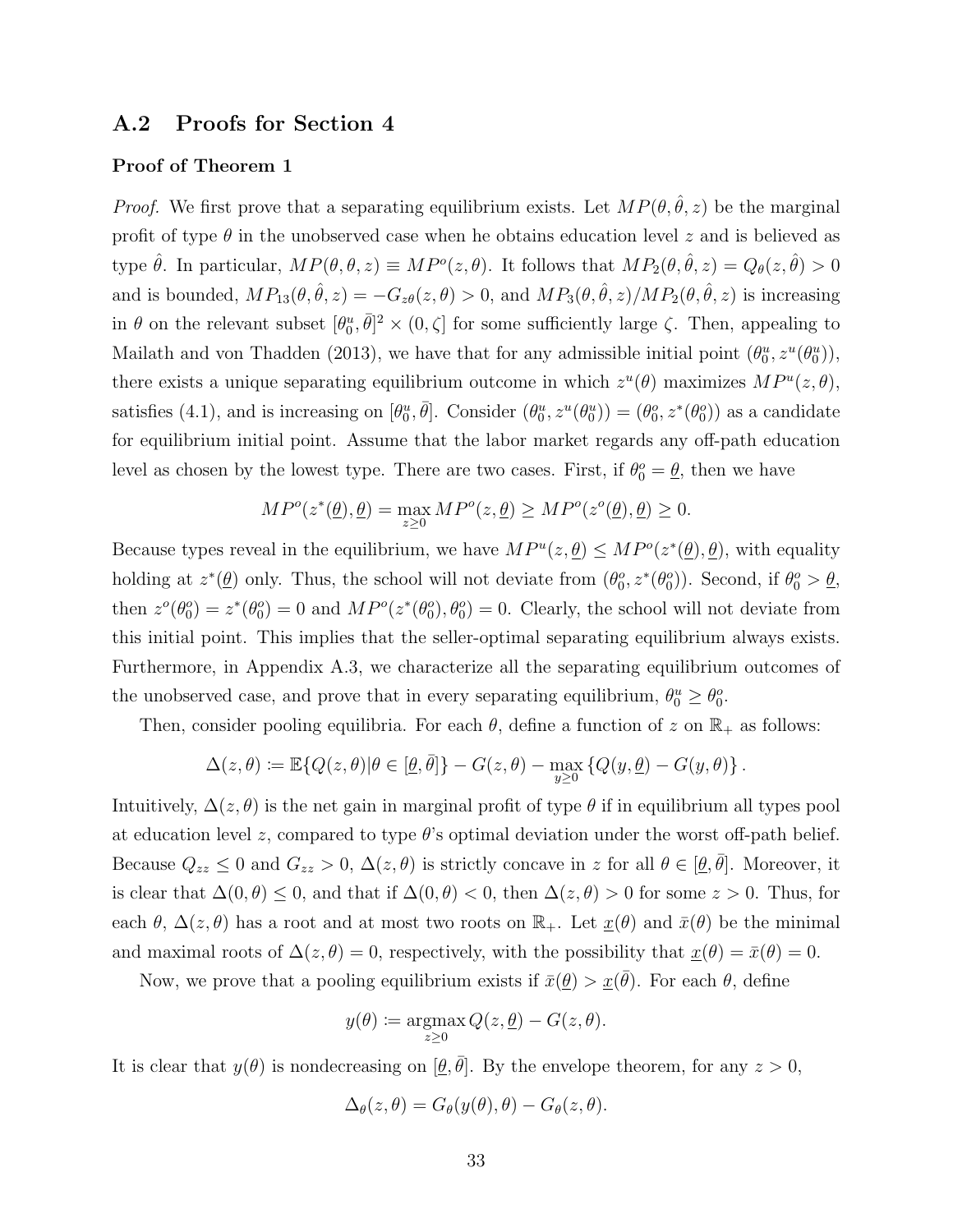Because  $G_{z\theta} < 0$ ,  $\Delta_{\theta}(z,\theta) > 0$  if and only if  $y(\theta) < z$ . It follows that for any fixed  $z > 0$ ,  $\Delta(z,\theta)$  is strictly quasiconcave on  $[\underline{\theta},\overline{\theta}]$ . Assume that the labor market regards any off-path education level as chosen by the lowest type. Therefore, a pooling equilibrium exists if there exists some  $\tilde{z} > 0$  such that  $\Delta(\tilde{z}, \theta) \ge 0$  on  $[\theta, \bar{\theta}]$ . This reduces to that  $\Delta(\tilde{z}, \theta), \Delta(\tilde{z}, \bar{\theta}) \ge 0$ , as  $\Delta(\tilde{z},\cdot)$  is strictly quasiconcave. We consider two cases. First, if  $y(\underline{\theta}) > 0$ , then  $y(\overline{\theta}) > y(\underline{\theta})$ , and thus,  $\Delta(y(\underline{\theta}), \underline{\theta}), \Delta(y(\overline{\theta}), \overline{\theta}) > 0$ . It follows that  $\underline{x}(\underline{\theta}) < \overline{x}(\overline{\theta})$ . Because  $\overline{x}(\underline{\theta}) > \underline{x}(\overline{\theta})$ , there exists a  $\tilde{z}$  such that max  $\{\underline{x}(\theta), \underline{x}(\bar{\theta})\} < \tilde{z} < \min{\{\bar{x}(\theta), \bar{x}(\bar{\theta})\}}$ , and thus,  $\Delta(\tilde{z}, \theta), \Delta(\tilde{z}, \bar{\theta}) > 0$ . Second, if  $y(\underline{\theta}) = 0$ , then  $y(\underline{\theta}) = \underline{x}(\underline{\theta})$ . Because  $\overline{x}(\underline{\theta}) > 0$ ,  $\Delta(z, \underline{\theta}) > 0$  on  $(0, \overline{x}(\underline{\theta}))$ . Therefore, if  $y(\bar{\theta}) > 0$ , then  $0 < \underline{x}(\bar{\theta}) < \bar{x}(\bar{\theta})$ , and thus, for any  $\tilde{z}$  such that  $\underline{x}(\bar{\theta}) < \tilde{z} < \min{\{\bar{x}(\underline{\theta}), \bar{x}(\bar{\theta})\}}$ ,  $\Delta(\tilde{z}, \underline{\theta}), \Delta(\tilde{z}, \bar{\theta}) > 0$ ; if  $y(\bar{\theta}) = 0$ , then  $\Delta(z, \bar{\theta}) \geq \Delta(z, \underline{\theta})$  because  $G_{\theta} < 0$ , and thus, for any  $\tilde{z} \in (0, \bar{x}(\underline{\theta}))$ ,  $\Delta(\tilde{z}, \underline{\theta})$ ,  $\Delta(\tilde{z}, \bar{\theta}) > 0$ . In summary, a pooling equilibrium exists if  $\bar{x}(\underline{\theta}) > \underline{x}(\bar{\theta})$ .

Moreover, if there exists a third type of continuous equilibrium, then  $z^u(\theta)$  must include a pooling interval and a separating interval that are connected at some point  $\tilde{\theta} \in (\theta_0^u, \bar{\theta})$ . It follows from the continuity of  $z^u(\theta)$  that  $W^u(z)$  is discontinuous at  $z^u(\tilde{\theta})$ . Then, the school can make a profitable deviation by choosing  $z(\theta) = \lim_{\theta \downarrow \tilde{\theta}} z^u(\theta)$  in a left neighborhood of  $\tilde{\theta}$ , a contradiction. Thus, a continuous equilibrium is either separating or pooling.

Finally, we show by Corollary 3 in Appendix A.3 that when  $z^*(\underline{\theta}) > 0$  and  $\bar{x}(\underline{\theta}) < \underline{x}(\bar{\theta})$ , the unique continuous equilibrium is the seller-optimal separating equilibrium that satisfies the initial condition  $(\theta_0^u, z^u(\theta_0^u)) = (\underline{\theta}, z^*(\underline{\theta}))$ . Thus, the theorem is proven.  $\Box$ 

#### Proof of Theorem 2

Proof. We first prove that no pooling equilibrium satisfies the Quasi-Divinity. To show this, fix a type  $\alpha$  that is close to  $\bar{\theta}$ , and choose some  $\hat{z} > \tilde{z}$  such that

$$
Q(\hat{z}, \alpha) - G(\hat{z}, \alpha) = W^u(\tilde{z}) - G(\tilde{z}, \alpha),
$$

where  $\tilde{z} > 0$  is the equilibrium education level for  $\theta \ge \theta_0^u$ , and  $W^u(\tilde{z}) = \mathbb{E}[Q(\tilde{z}, \theta)|\theta \ge \theta_0^u]$ . It is clear that such  $\hat{z}$  exists. Let  $\hat{w} = Q(\hat{z}, \alpha)$ . For any  $\theta > \alpha$ , we have

$$
\hat{w} - G(\hat{z}, \theta) - [W^u(\tilde{z}) - G(\tilde{z}, \theta)] > \hat{w} - W^u(\tilde{z}) - [G(\hat{z}, \alpha) - G(\tilde{z}, \alpha)] = 0.
$$

The inequality is due to that  $G_{z\theta} < 0$  and  $\hat{z} > \tilde{z}$ . Analogously, for any  $\theta \leq \alpha$ , we have

$$
\hat{w} - G(\hat{z}, \theta) - [W^u(z^u(\theta)) - G(z^u(\theta), \theta)] \le \hat{w} - G(\hat{z}, \theta) - [W^u(\tilde{z}) - G(\tilde{z}, \theta)] \le 0.
$$

The first inequality is due to the optimality of  $z^u(\theta)$ .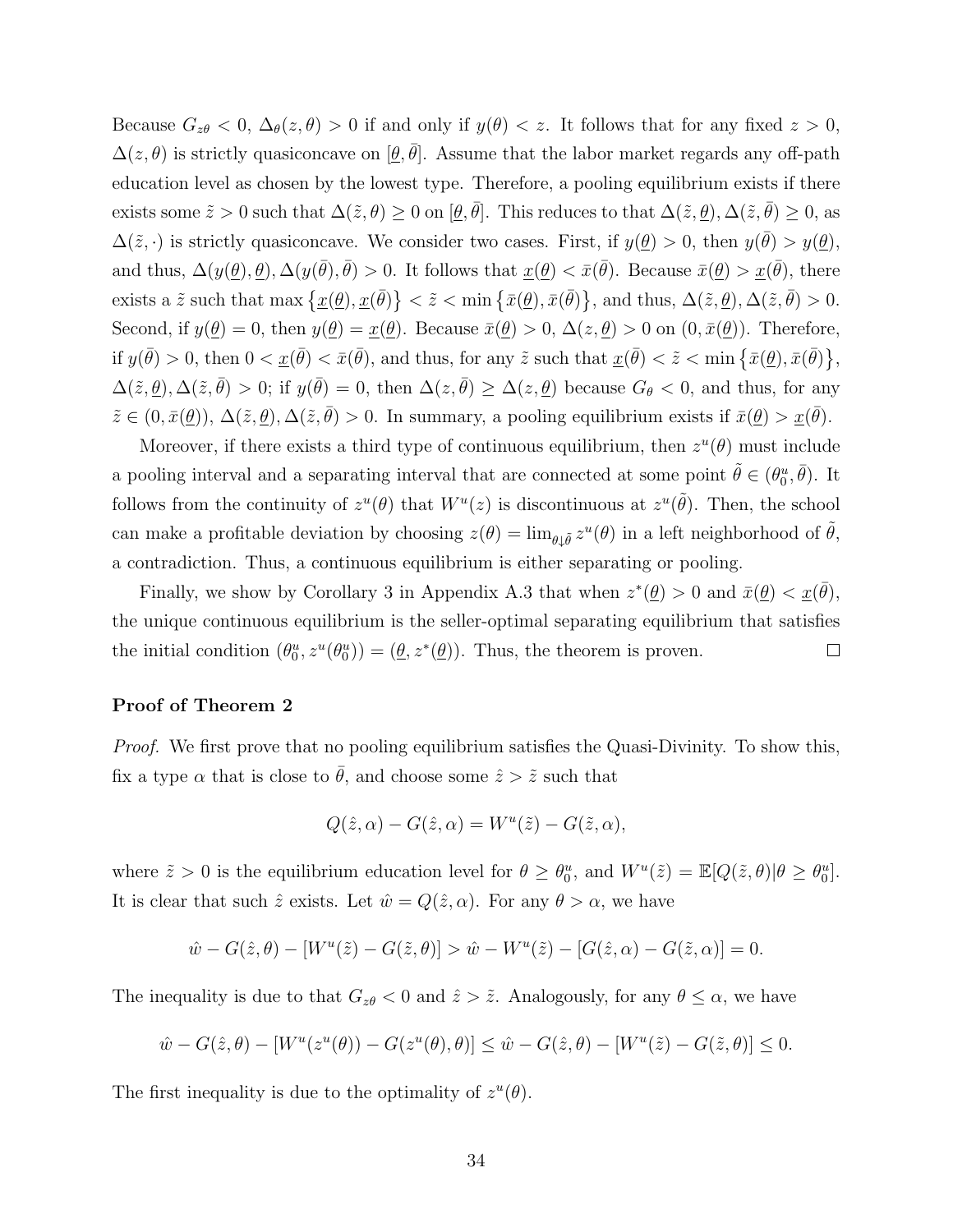Then, define  $\hat{\Theta} := (\alpha, \bar{\theta}]$ ; thus, we have

$$
\hat{w} - G(\hat{z}, \theta) > W^u(z^u(\theta)) - G(z^u(\theta), \theta) = MP^u(z^u(\theta), \theta)
$$

if and only if  $\theta \in \hat{\Theta}$ . Moreover, note that for any quasi-divine belief,

$$
\mathbb{E}^{\hat{z}}[Q(\hat{z},\theta)|\theta > \alpha] > Q(\hat{z},\alpha) = \hat{w}.
$$

Consider the allocation  $z^d(\theta)$  such that  $z^d(\theta) = \hat{z}$  if  $\theta \in \hat{\Theta}$ ;  $z^d(\theta) = z^u(\theta)$  otherwise. Because  $\hat{z} > \tilde{z}$ ,  $z^d(\theta)$  is nondecreasing. Therefore, it follows immediately from Definition 1 that any pooling equilibrium fails the Quasi-Divinity.

Now, we show that a separating equilibrium with an initial point other than  $(\theta_0^o, z^*(\theta_0^o))$ fails the Quasi-Divinity. It follows from Lemma 2 in Appendix A.3 that such an equilibrium satisfies that  $\theta_0^u > \theta_0^o$  and  $z^u(\theta_0^u)$  is the maximal root of  $MP^o(z, \theta_0^u) = 0$ . Hence,  $z^u(\theta_0^u) > 0$ . Then, fix a type  $\alpha < \theta_0^u$ , which is close to  $\theta_0^u$ , and choose some  $\hat{z} \in (0, z^u(\theta_0^u))$  such that

$$
Q(\hat{z}, \alpha) - G(\hat{z}, \alpha) = 0.
$$

Clearly, such  $\hat{z}$  exists. Let  $\hat{w} = Q(\hat{z}, \alpha)$ . Because  $G_{z\theta} < 0$ , we have  $\hat{w} - G(\hat{z}, \theta_0^u) > 0$ , and

$$
\frac{d}{d\theta} \left[ \hat{w} - G(\hat{z}, \theta) - M P^u(z^u(\theta), \theta) \right] = G_{\theta}(z^u(\theta), \theta) - G_{\theta}(\hat{z}, \theta)
$$
\n(A.1)

is positive if and only if  $\theta < \theta_0^u$ . This implies that there exists a type  $\beta \in (\theta_0^u, \overline{\theta})$  such that

$$
\hat{w} - G(\hat{z}, \theta) - MP^u(z^u(\theta), \theta) > 0
$$

if and only if  $\theta \in (\alpha, \beta)$ . Then, define  $\hat{\Theta} := (\alpha, \beta)$ . Note that for any quasi-divine belief,

$$
\mathbb{E}^{\hat{z}}[Q(\hat{z},\theta)|\theta \in \hat{\Theta}] > Q(\hat{z},\alpha) = \hat{w}.
$$

Consider the allocation  $z^d(\theta)$  such that  $z^d(\theta) = \hat{z}$  if  $\theta \in \hat{\Theta}$ ;  $z^d(\theta) = z^u(\theta)$  otherwise. Clearly,  $z^d(\theta)$  is nondecreasing. Then by Definition 1, such an equilibrium fails the Quasi-Divinity.

Finally, we show that a separating equilibrium with the initial point  $(\theta_0^o, z^*(\theta_0^o))$  satisfies the Quasi-Divinity. Suppose not, then there exists an off-path education level  $\hat{z}$ , a wage  $\hat{w}$ and a positive-measure subset  $\hat{\Theta}$  satisfy conditions (i) to (iii) of Definition 1. There are two possibilities. First, if  $\hat{z} > z^u(\bar{\theta})$ , then by the proof of Theorem 3,  $\hat{z} > z^*(\theta)$  for all  $\theta \in [\underline{\theta}, \bar{\theta}]$ . Note that  $\hat{w} < Q(\hat{z}, \bar{\theta})$ , as required by condition (iii). Thus, for any  $\theta$ , we have

$$
\hat{w} - G(\hat{z}, \theta) < Q(\hat{z}, \bar{\theta}) - G(\hat{z}, \theta) < Q(z^u(\bar{\theta}), \bar{\theta}) - G(z^u(\bar{\theta}), \theta) \leq MP^u(z^u(\theta), \theta).
$$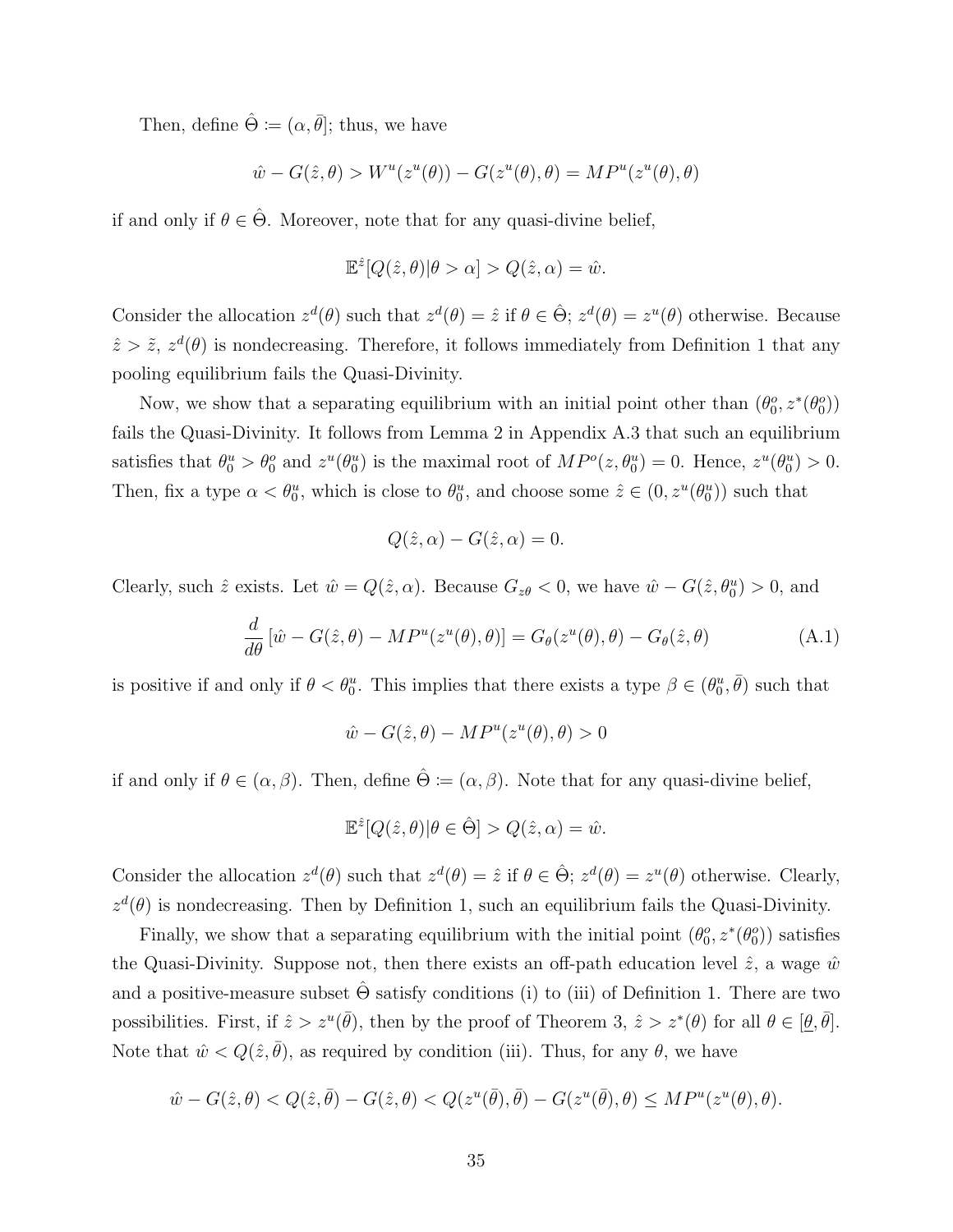The second inequality is due to that  $Q(z, \bar{\theta}) - G(z, \theta)$  is strictly concave in z and thus has a unique maximizer that is smaller than  $z^*(\bar{\theta})$ , and that  $\hat{z} > z^u(\bar{\theta}) > z^*(\bar{\theta})$ . The last inequality is due to the optimality of  $z^u(\theta)$ . Hence,  $\hat{\Theta}$  is empty, a contradiction. Second, if  $\hat{z} < z^u(\theta_0^u)$ , then by Lemma 2,  $\theta_0^u = \underline{\theta}$  and  $z^u(\underline{\theta}) = z^*(\underline{\theta})$ . Because  $\hat{\Theta}$  has a positive measure, there exists a type  $\alpha > \underline{\theta}$  such that  $\hat{w} - G(\hat{z}, \alpha) > MP^u(z^u(\alpha), \alpha)$ . Moreover, because  $\hat{z} < z^u(\underline{\theta})$ , (A.1) is negative for all  $\theta \in [\underline{\theta}, \overline{\theta}]$ . This means that  $\underline{\theta} \in \hat{\Theta}$ , i.e.,

$$
\hat{w} - G(\hat{z}, \underline{\theta}) > MP^u(z^u(\underline{\theta}), \underline{\theta}) = MP^o(z^*(\underline{\theta}), \underline{\theta}).
$$

But for sufficiently pessimistic quasi-divine beliefs, we have  $|\hat{w} - Q(\hat{z}, \underline{\theta})| < \varepsilon$ , for any  $\varepsilon > 0$ ; that is, the LHS of the inequality is bounded above by  $MP^o(\hat{z}, \underline{\theta}) + \varepsilon$ , a contradiction. Thus, the equilibrium satisfies the Quasi-Divinity. In summary, the theorem is proven.  $\Box$ 

#### Proof of Theorem 3

*Proof.* We first show that in each separating equilibrium,  $z^u(\theta) \geq z^*(\theta)$  on  $[\theta_0^u, \bar{\theta}]$ , with strict inequality for  $\theta > \theta_0^u$ . Because types reveal in equilibrium,  $MP^u(z^u(\theta), \theta) = MP^o(z^u(\theta), \theta)$ . Moreover,  $MP^o(z, \theta)$  is strictly concave in z. It thus suffices to show that  $MP_z^o(z^u(\theta), \theta) \leq 0$ , with strict inequality for  $\theta > \theta_0^u$ . This is given by the following:

$$
MP_z^o(z^u(\theta), \theta) = Q_z(z^u(\theta), \theta) - G_z(z^u(\theta), \theta)
$$
  
 
$$
\leq Q_z(z^u(\theta), \theta) + Q_\theta(z^u(\theta), \theta)\theta^{u\prime}(z^u(\theta)) - G_z(z^u(\theta), \theta) = 0.
$$

The inequality is because  $z^u(\theta)$  is nondecreasing; the last equality is due to (4.1). Moreover, for  $\theta > \theta_0^u$ , the second term in (4.1) is positive; thus, the above inequality becomes strict.

Then, we prove that in each separating equilibrium,  $z^u(\theta) \geq z^o(\theta)$  on  $[\theta_0^u, \bar{\theta}]$ , with strict inequality on  $(\theta_0^u, \bar{\theta}]$ . By Lemma 2 in Appendix A.3,  $z^u(\theta_0^u) \ge \max\{z^*(\theta_0^u), z^o(\theta_0^u)\}\.$  Suppose there exists a type  $\tilde{\theta} \in (\theta_0^u, \bar{\theta}]$  such that  $z^u(\tilde{\theta}) \leq z^o(\tilde{\theta})$ , then  $\tilde{\theta}$  belongs to a pooling interval for  $z^{\sigma}(\tilde{\theta})$ , as  $z^u(\theta) > z^*(\theta)$  on  $(\theta_0^u, \bar{\theta}]$ . Let  $\alpha$  be the left end of this interval. Because  $z^u(\theta)$  is increasing on  $[\theta_0^u, \bar{\theta}], z^u(\theta) < z^o(\theta)$  on  $[\alpha, \tilde{\theta}).$  Moreover, because  $z^u(\theta_0^u) \geq z^o(\theta_0^u), \alpha \in (\theta_0^u, \tilde{\theta}).$ It follows from the continuity of  $z^{\circ}(\theta)$  that  $z^{\ast}(\alpha) = z^{\circ}(\alpha) > z^{\mu}(\alpha)$ , a contradiction. Hence, we have  $z^u(\theta) \ge z^o(\theta)$  on  $[\theta_0^u, \bar{\theta}],$  with strict inequality on  $(\theta_0^u, \bar{\theta}].$ 

Finally, we consider the seller-optimal separating equilibrium. Because  $\theta_0^u = \theta_0^o$ , we have  $z^u(\theta) \ge z^o(\theta)$  on  $[\theta, \bar{\theta}]$ , with strict inequality for  $\theta > \theta_0^u$ . Thus, the theorem is proven.  $\Box$ 

#### Proof of Proposition 3

*Proof.* With a bit abuse of notation, for each  $z \in [z^*(\theta_0^o), z^*(\bar{\theta})]$ , let  $\theta^o(z)$  be some type who chooses z in the observed case;  $\theta^o(z)$  is single-valued if it is outside a pooling interval.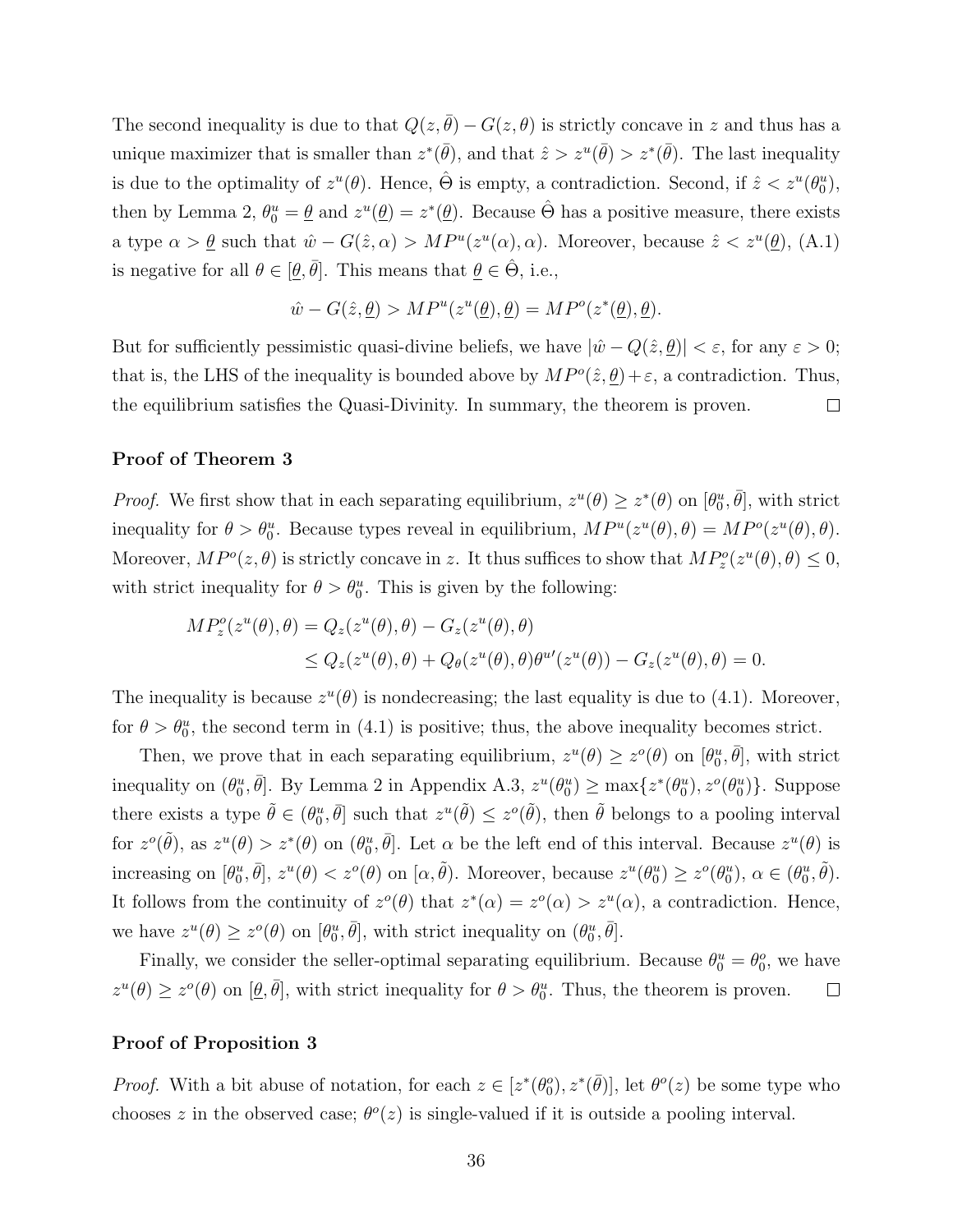According to Lemma 1, in the unobserved case, the tuition fee at  $z$  is given by

$$
T^{u}(z) = W^{u}(z) - C(z, \theta^{u}(z)) + \int_{\theta_{0}^{o}}^{\theta^{u}(z)} C_{\theta}(z^{u}(s), s) ds.
$$

Subtracting this equation from (3.2) at z, we have that  $T<sup>o</sup>(z) - T<sup>u</sup>(z)$  is equal to

$$
W^{o}(z) - W^{u}(z) - [C(z, \theta^{o}(z)) - C(z, \theta^{u}(z))] + \int_{\theta_{0}^{o}}^{\theta^{o}(z)} C_{\theta}(z^{o}(s), s)ds - \int_{\theta_{0}^{o}}^{\theta^{u}(z)} C_{\theta}(z^{u}(s), s)ds
$$
  
\n
$$
\geq W^{o}(z) - W^{u}(z) - [C(z, \theta^{o}(z)) - C(z, \theta^{u}(z))] + \int_{\theta^{u}(z)}^{\theta^{o}(z)} C_{\theta}(z^{o}(s), s)ds
$$
  
\n
$$
= W^{o}(z) - W^{u}(z) + \int_{\theta^{u}(z)}^{\theta^{o}(z)} [C_{\theta}(z^{o}(s), s) - C_{\theta}(z, s)]ds
$$
  
\n
$$
\geq W^{o}(z) - W^{u}(z).
$$

The first inequality is due to Theorem 3 and that  $C_{z\theta} < 0$ ; the second inequality is due to that  $\theta^o(z) \geq \theta^u(z)$  and that  $z^o(\theta) \leq z$  for all  $\theta \in [\theta^u(z), \theta^o(z)]$ . Moreover, because wage is equal to the worker's expected productivity, we have  $W^o(z) \ge W^u(z)$  on  $[z^*(\theta_0^o), z^*(\bar{\theta})]$ , with strict inequality for  $z > z^*(\theta_0^o)$ . Thus, the proposition is proven.  $\Box$ 

#### Proof of Proposition 5

*Proof.* We only need to prove that  $z^u(\theta) < z^s(\theta)$  on  $(\theta_0^u, \bar{\theta}]$ . Rearranging (2.4) and (4.1), we can derive  $z^s(\theta)$  and  $z^u(\theta)$  through the IVPs:

$$
z^{s'} = \frac{Q_{\theta}(z,\theta)}{C_z(z,\theta) - Q_z(z,\theta)} \quad \text{and} \quad z^{u'} = \frac{Q_{\theta}(z,\theta)}{G_z(z,\theta) - Q_z(z,\theta)}
$$

with the initial points  $(\theta_0^u, z^s(\theta_0^u))$  and  $(\theta_0^u, z^u(\theta_0^u))$ , respectively. Because  $C_{z\theta} < 0$ , we have  $C_z(z,\theta) \leq G_z(z,\theta)$  on any common plain of  $(\theta, z)$ , with strict inequality for  $\theta < \bar{\theta}$ . Moreover, note that  $z^s(\theta_0^u) \ge z^u(\theta_0^u)$ . Then, by Hartman (1964, Corollary 4.2, page 27),  $z^s(\theta) \ge z^u(\theta)$ on  $[\theta_0^u, \bar{\theta}]$ , with strict inequality for  $\theta > \theta_0^u$ . Thus, the proposition is proven.  $\Box$ 

#### Proof of Proposition 6

*Proof.* We only need to consider the interval  $(\theta_0^u, \bar{\theta})$ . Note that  $z^u(\theta_0^u) = z^*(\theta_0^u) \leq z^{fb}(\theta_0^u)$  and  $z^u(\bar{\theta}) > z^o(\bar{\theta}) = z^{fb}(\bar{\theta})$ . Therefore, if  $z^u(\theta)$  intersects  $z^{fb}(\theta)$  multiple times, then there are at least three intersections. Denote by  $W^{fb}(z)$  the wage schedule in the first-best benchmark. By the monotonicity of  $z^u(\theta)$  and  $z^{fb}(\theta)$ , both  $W^u(z)$  and  $W^{fb}(z)$  are increasing on  $(\theta_0^u, \bar{\theta})$ . Thus, it suffices to show that  $W^u(z)$  and  $W^{fb}(z)$  have a unique intersection. Suppose that  $z^u(\theta)$  intersects  $z^{fb}(\theta)$  at some  $\theta^w$ , then  $W^u(z)$  intersects  $W^{fb}(z)$  at  $z^{fb}(\theta^w)$ .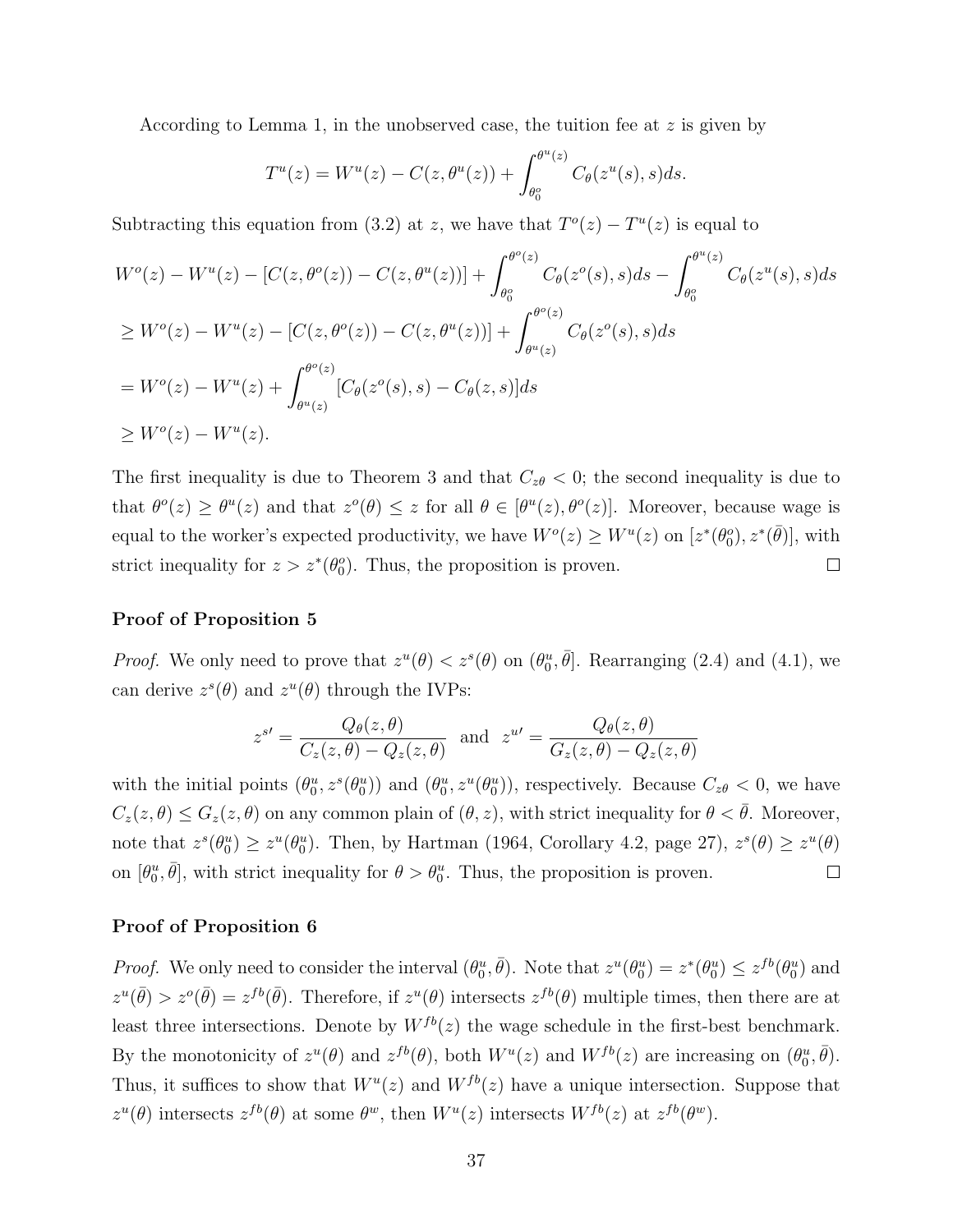Then, differentiating  $W^u(z)$  and  $W^{fb}(z)$  at  $z^{fb}(\theta^w)$ , and substituting  $G(z, \theta)$ , we have

$$
W^{u\prime}(z^{fb}(\theta^w)) = C_z(z^{fb}(\theta^w), \theta^w) - \frac{1 - F(\theta^w)}{f(\theta^w)} C_{z\theta}(z^{fb}(\theta^w), \theta^w),
$$
  

$$
W^{fb\prime}(z^{fb}(\theta^w)) = Q_z(z^{fb}(\theta^w), \theta^w) + Q_\theta(z^{fb}(\theta^w), \theta^w)\theta^{fb\prime}(z^{fb}(\theta^w)).
$$

Rearranging and substituting (2.1), we have that  $W^{fb'}(z^{fb}(\theta^w)) - W^{u'}(z^{fb}(\theta^w))$  equals

$$
Q_{\theta}(z^{fb}(\theta^w), \theta^w)\theta^{fb'}(z^{fb}(\theta^w)) + \frac{1 - F(\theta^w)}{f(\theta^w)}C_{z\theta}(z^{fb}(\theta^w), \theta^w).
$$

Given Assumption 2, the above function changes sign only once with different values of  $\theta^w$ . Suppose that  $W^u(z)$  intersects  $W^{fb}(z)$  multiple times, then the above function changes sign more than once, a contradiction. Thus,  $z^u(\theta)$  intersects  $z^{fb}(\theta)$  only once and from below. It follows that  $W^{fb'}(z^{fb}(\theta^w)) - W^{u'}(z^{fb}(\theta^w)) > 0$ , meaning that the above function is positive at  $\theta^w$ . Then by Assumption 2, we have  $\theta^w > \theta^*$ . Thus, the proposition is proven.  $\Box$ 

### A.3 Continuous Equilibrium of the Unobserved Case

We first characterize all the separating equilibrium outcomes of the unobserved case. From the proof of Theorem 1, it suffices to characterize each equilibrium initial point  $(\theta_0^u, z^u(\theta_0^u))$ . The lemma below provides necessary conditions for an equilibrium initial point.

**Lemma 2.** Every separating equilibrium of the unobserved case satisfies that  $\theta_0^u \ge \theta_0^o$ , and that  $z^u(\theta_0^u) \ge \max\{z^*(\theta_0^u), z^o(\theta_0^u)\}$ : If  $\theta_0^u = \theta_0^o$ , then  $z^u(\theta_0^u) = z^*(\theta_0^u) \ge z^o(\theta_0^u)$ ; if  $\theta_0^u > \theta_0^o$ , then  $z^u(\theta_0^u)$  is the maximal root of  $MP^o(z, \theta_0^u) = 0$ , and thus,  $z^u(\theta_0^u) > \max\{z^*(\theta_0^u), z^o(\theta_0^u)\}.$ 

*Proof.* We have shown that  $(\theta_0^u, z^u(\theta_0^u)) = (\theta_0^o, z^*(\theta_0^o))$  is an equilibrium initial point. Then, we prove that when  $\theta_0^u = \theta_0^o$ ,  $z^u(\theta_0^u) = z^*(\theta_0^u)$ . We consider two cases. First, if  $\theta_0^u = \theta_0^o = \underline{\theta}$ , then by the proof of Theorem 3,  $z^u(\underline{\theta}) \geq z^*(\underline{\theta})$ . Suppose  $z^u(\underline{\theta}) > z^*(\underline{\theta})$ , then the school can make a profitable deviation by assigning  $z^*(\underline{\theta})$  to a neighborhood of  $\underline{\theta}$ . This is because the employers cannot punish such a deviation by having a worse belief than  $\theta$ , and  $MP^o(z, \theta)$  is continuous and strictly concave in z. Thus,  $z^u(\underline{\theta}) = z^*(\underline{\theta})$ . Second, if  $\theta_0^u = \theta_0^o > \underline{\theta}$ , then we have  $z^u(\theta_0^u) = z^o(\theta_0^u) = z^*(\theta_0^u) = 0$ . Moreover, by the proof of Proposition 1,  $z^*(\theta_0^o) \geq z^o(\theta_0^o)$ . It follows that if  $\theta_0^u = \theta_0^o$ , then  $z^u(\theta_0^u) = z^*(\theta_0^u) \ge z^o(\theta_0^u)$ .

Now suppose  $\theta_0^u \neq \theta_0^o$ . If  $\theta_0^u < \theta_0^o$ , then  $MP^u(z^u(\theta_0^o), \theta_0^o) \leq MP^o(z^*(\theta_0^o), \theta_0^o) = 0$ , leading to a contradiction. In contrast, if  $\theta_0^u > \theta_0^o$ , then  $MP^o(z^u(\theta_0^u), \theta_0^u) = 0$ . Because  $MP^o(z, \theta)$  is strictly concave in z and  $z^u(\theta_0^u) \ge z^*(\theta_0^u) > 0$ ,  $z^u(\theta_0^u)$  is the maximal root of  $MP^o(z, \theta_0^u) = 0$ , and thus,  $z^u(\theta_0^u) > \max\{z^*(\theta_0^u), z^o(\theta_0^u)\}\$ . In summary, in each separating equilibrium of the unobserved case,  $\theta_0^u \ge \theta_0^o$  and  $z^u(\theta_0^u) \ge \max\{z^*(\theta_0^u), z^o(\theta_0^u)\}\)$ . Thus, the lemma is proven.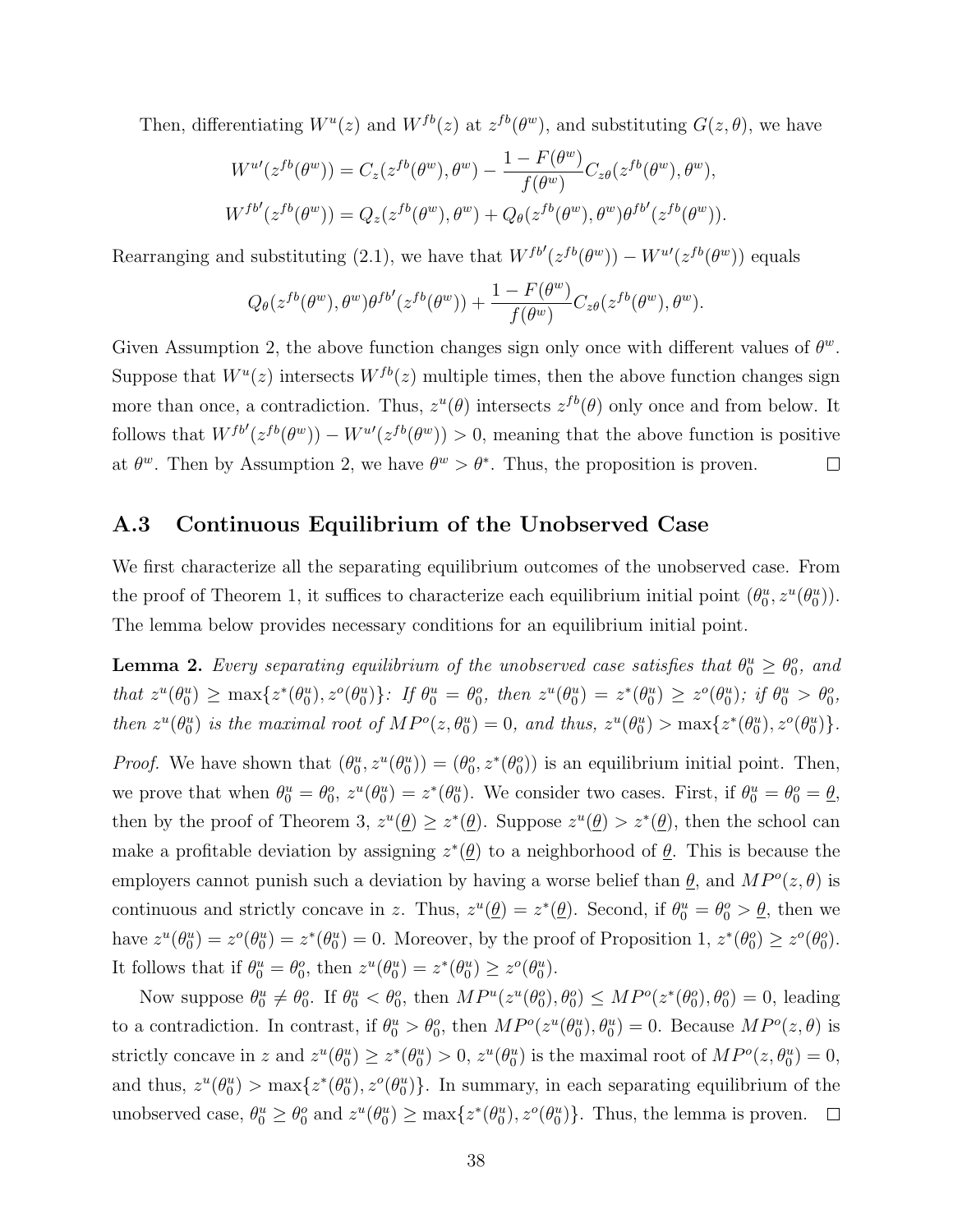

Figure 4: The Set of Separating Equilibria. This figure illustrates the set of separating equilibria of the unobserved case given that  $\theta_0^o > \underline{\theta}$ . The shaded area depicts the set of equilibrium education functions. This region is uniformly above the equilibrium education function of the observed case  $z^o(\theta)$ . The bold line is the set of equilibrium initial points with the cutoff type ranging from  $\theta_0^o$  to  $\bar{\theta}_0^u$ . Each point uniquely determines an equilibrium education function  $z^u(\theta)$ , and thus, an equilibrium outcome. This figure considers the same numerical example as Figure 1, such that the set of the initial points is  $\{(\theta, z)|z(\theta) = 3\theta - 1; \frac{1}{3} \le \theta \le \frac{1}{2}\}.$ 

Lemma 2 indicates that given an equilibrium cutoff type, his education level is uniquely determined: If  $\theta_0^u = \theta_0^o$ , then  $z^u(\theta_0^u) = z^*(\theta_0^u)$ ; otherwise,  $\theta_0^u > \theta_0^o$  and  $z^u(\theta_0^u)$  is the maximal root of  $MP^o(z, \theta_0^u) = 0$ . Therefore, we can characterize the set of equilibrium initial points by characterizing the set of cutoff types. Note that the lower bound of  $\theta_0^u$  is  $\theta_0^o$ . Moreover, we can determine the upper bound of  $\theta_0^u$  by assuming the worst off-path belief. Specifically, denote by  $\bar{\theta}^u_0$  the upper bound of  $\theta^u_0$ , which is the maximal root of

$$
\max_{z \ge 0} \{ Q(z, \underline{\theta}) - G(z, \theta) \} = 0
$$

if it exists, or  $\underline{\theta}$  otherwise. Therefore, if  $\bar{\theta}_0^u = \underline{\theta}$ , then the cutoff type and thus the separating equilibrium outcome is unique. In contrast, if  $\bar{\theta}_0^u > \underline{\theta}$ , then any type between  $\theta_0^o$  and  $\bar{\theta}_0^u$  can be an equilibrium cutoff type for some proper off-path belief. Hence, the set of cutoff type is given by  $[\theta_0^o, \bar{\theta}_0^u]$ . It follows from Lemma 2 that  $z^u(\theta_0^u)$  is continuous and increasing in  $\theta_0^u$ . Figure 4 illustrates the set of education functions of separating equilibria. As depicted, each education function satisfies that  $z^u(\theta) \geq z^o(\theta)$  on  $[\theta_0^u, \bar{\theta}]$ , with strict inequality for  $\theta > \theta_0^u$ .

The next lemma shows that the separating equilibrium associated with the initial point  $(\theta_0^o, z^*(\theta_0^o))$  yields the highest profit for the school among all separating equilibria.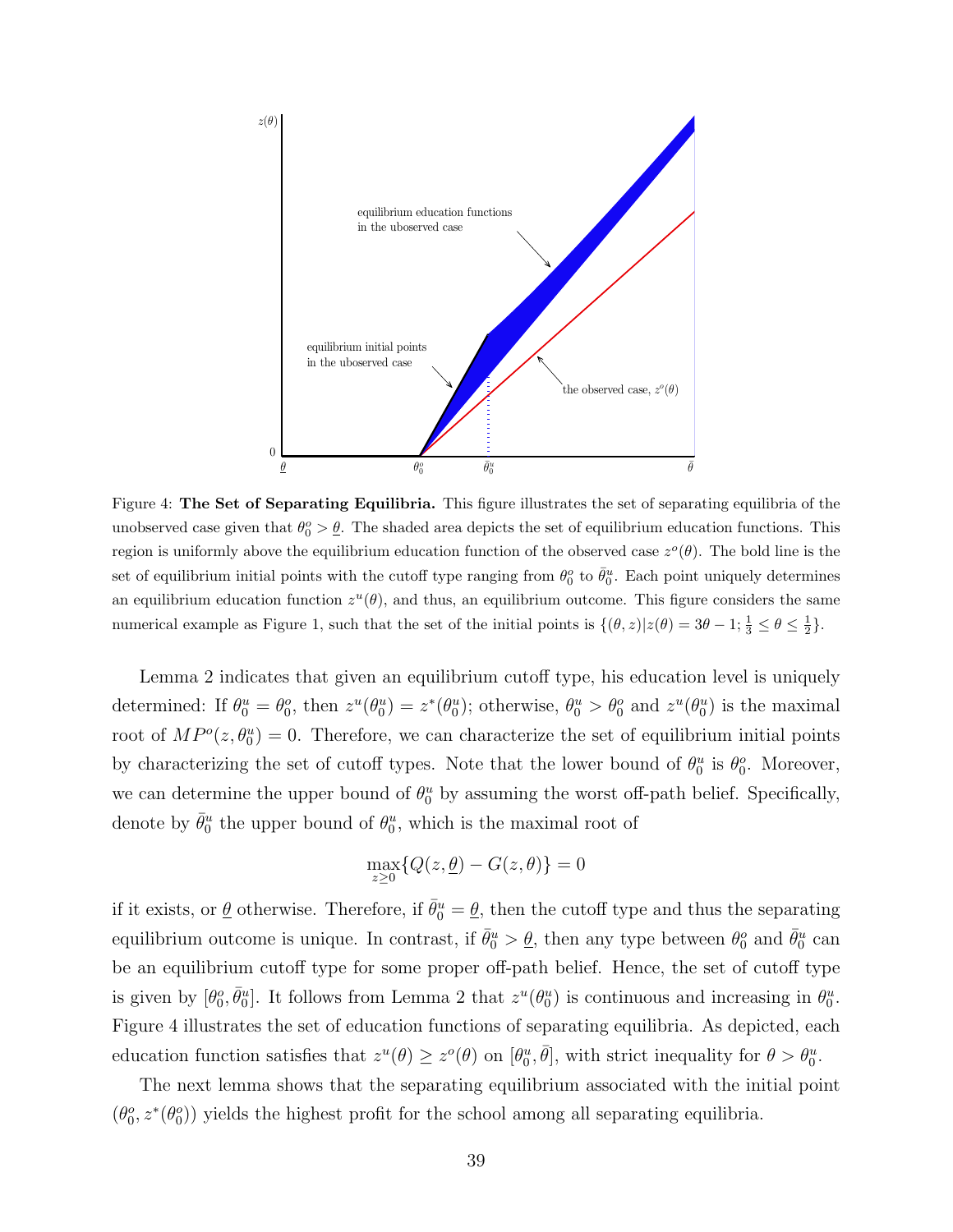## **Lemma 3.** The seller-optimal separating equilibrium satisfies that  $(\theta_0^u, z^u(\theta_0^u)) = (\theta_0^o, z^*(\theta_0^o))$ .

*Proof.* Suppose in addition to  $\theta_0^o$  there exists an equilibrium cutoff type  $\hat{\theta}_0^u > \theta_0^o$ . Let  $z_1^u(\theta)$ and  $z_2^u(\theta)$  be the equilibrium education functions associated with  $\theta_0^o$  and  $\hat{\theta}_0^u$ , respectively. It follows from Lemma 2 that  $z^u(\hat{\theta}_0^u) > z^*(\theta_0^o)$ . Because both  $z_1^u(\theta)$  and  $z_2^u(\theta)$  satisfy (4.1), by Hartman (1964, Corollary 4.2, page 27),  $z_2^u(\theta) > z_1^u(\theta)$  on the common interval  $[\hat{\theta}_0^u, \bar{\theta}]$ . Note that  $MP^u(z^u(\theta), \theta) = MP^o(z^u(\theta), \theta)$  and  $z_2^u(\theta) > z_1^u(\theta) \geq z^*(\theta)$  on  $[\hat{\theta}_0^u, \bar{\theta}]$ . It follows from the strict concavity of  $MP^o(z, \theta)$  that  $MP^u(z_1^u(\theta), \theta) > MP^u(z_2^u(\theta), \theta)$  on  $(\theta_0^o, \overline{\theta}]$ . Denote by  $\Pi_1^u$  and  $\Pi_2^u$  the school's equilibrium payoff associated with  $\theta_0^o$  and  $\hat{\theta}_0^u$ , respectively. Thus,

$$
\Pi_1^u-\Pi_2^u=\int_{\theta_0^o}^{\bar{\theta}}MP^u(z_1^u(\theta),\theta)dF(\theta)-\int_{\hat{\theta}_0^u}^{\bar{\theta}}MP^u(z_2^u(\theta),\theta)dF(\theta)>0.
$$

That is, the separating equilibrium given by the initial point  $(\theta_0^o, z^*(\theta_0^o))$  leads to the highest payoff for the school, among all the separating equilibria. Thus, the lemma is proven.  $\Box$ 

We now study pooling equilibrium of the unobserved case. The next proposition provides a necessary and sufficient condition for the existence of pooling equilibrium when  $z^*(\underline{\theta}) > 0$ .

**Proposition 7.** Suppose that  $z^*(\underline{\theta}) > 0$ , then a pooling equilibrium exists in the unobserved case if and only if  $\bar{x}(\underline{\theta}) \geq \underline{x}(\bar{\theta})$ .

Proof. We proved the sufficiency in the proof of Theorem 1. Hence, it remains to prove the necessity. Suppose a pooling equilibrium exists. Because  $z^*(\underline{\theta}) > 0$  and  $MP^o(z, \underline{\theta})$  is strictly concave in z, for any  $z \in (0, z^*(\underline{\theta}))$ ,  $MP^u(z, \underline{\theta}) \ge MP^o(z, \underline{\theta}) > 0$ , meaning that  $\theta_0^u = \underline{\theta}$ . In addition,  $y(\bar{\theta}) > y(\underline{\theta}) = z^*(\underline{\theta}) > 0$ ; thus, both  $\Delta(z, \underline{\theta})$  and  $\Delta(z, \bar{\theta})$  have two zeroes. Let  $\tilde{z} > 0$ be the equilibrium education level. We claim that  $\tilde{z} \leq \bar{x}(\underline{\theta})$ . Suppose not, then  $\Delta(\tilde{z}, \underline{\theta}) < 0$ , meaning that the school can profit by decreasing  $z(\theta)$  in some neighborhood of  $\theta$ , with the monotonicity still holding. But note that  $\Delta(z,\theta)$  posits the worst off-path belief, and thus, any different off-path belief makes such a deviation weakly more tempting, a contradiction. Similarly, if  $\tilde{z} < \underline{x}(\bar{\theta})$ , then  $\Delta(\tilde{z}, \bar{\theta}) < 0$ ; thus, the school can profit by increasing  $z(\theta)$  in some neighborhood of  $\bar{\theta}$ , with the monotonicity still holding, irrespective of the off-path belief, a contradiction. In summary, we must have  $\underline{x}(\bar{\theta}) \leq \tilde{z} \leq \bar{x}(\underline{\theta})$ . However, because  $\bar{x}(\underline{\theta}) < \underline{x}(\bar{\theta})$ , such  $\tilde{z}$  does not exist. Thus, the proposition is proven.  $\Box$ 

Note that when  $z^*(\underline{\theta}) > 0$ ,  $\bar{\theta}_0^u = \underline{\theta} = \theta_0^o$ ; thus, there exists a unique separating equilibrium outcome such that  $(\theta_0^u, z^u(\theta_0^u)) = (\underline{\theta}, z^*(\underline{\theta}))$ . If further  $\bar{x}(\underline{\theta}) < \underline{x}(\bar{\theta})$ , then there does not exist any pooling equilibrium. Therefore, the unique continuous equilibrium is the seller-optimal separating equilibrium in which  $(\theta_0^u, z^u(\theta_0^u)) = (\underline{\theta}, z^*(\underline{\theta}))$ . To summarize: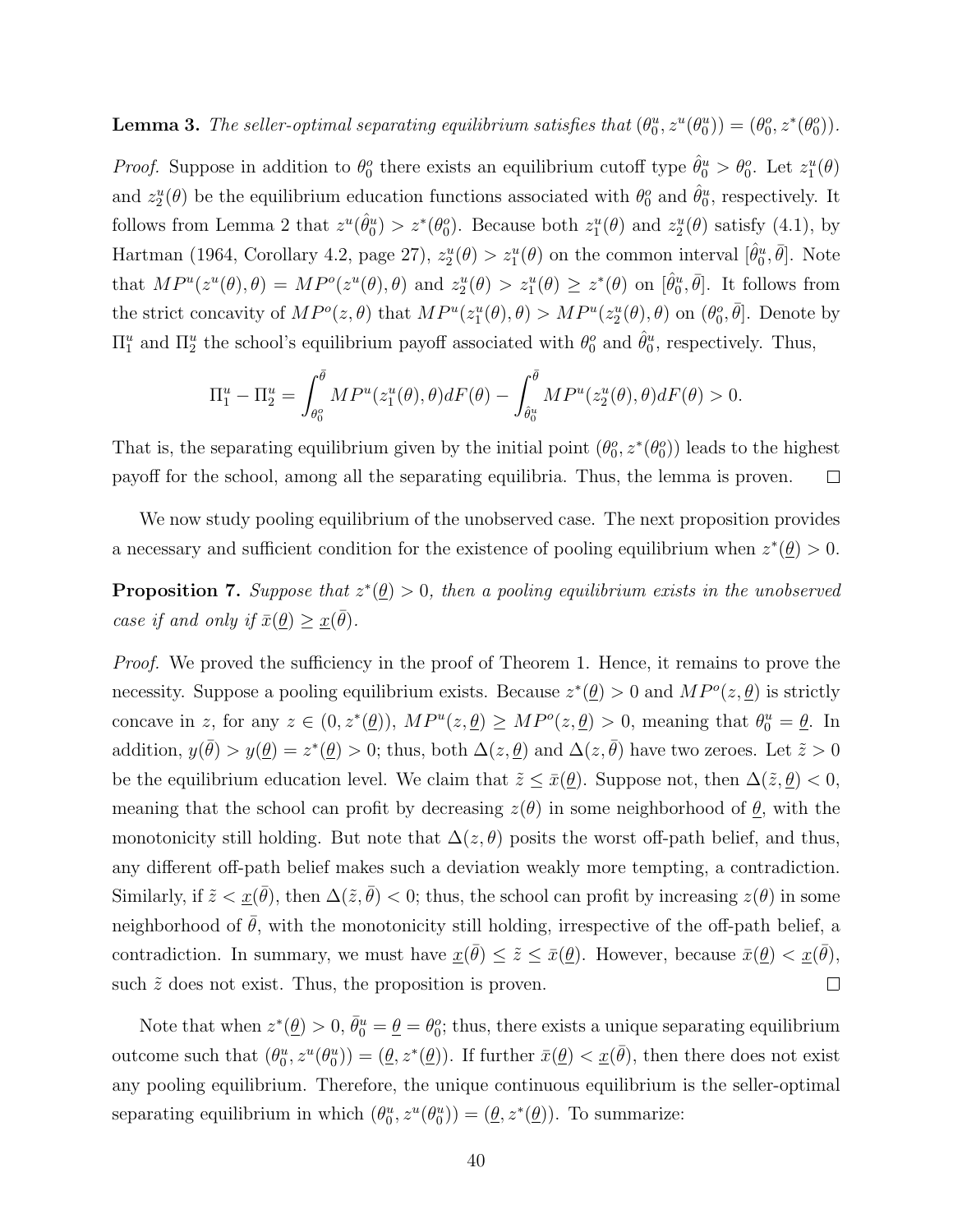**Corollary 3.** Suppose that  $z^*(\underline{\theta}) > 0$  and  $\bar{x}(\underline{\theta}) < \underline{x}(\bar{\theta})$ , then the unobserved case has a unique continuous equilibrium, that is, the seller-optimal separating equilibrium.

Example. To illustrate, we provide an example in which there exists a unique continuous equilibrium. Assume that  $Q(z, \theta) = \theta z + 2z$ ,  $C(z, \theta) = 1.4z^2 + 2.8z - 1.4\theta z$ , and  $\theta \sim U[1, 2]$ . It follows that  $G(z, \theta) = 1.4z^2 + 5.6z - 2.8\theta z$  and  $\mathbb{E}{Q(z, \theta)|\theta \in [1,2]} = 3.5z$ . By simple calculation,  $z^*(1) = y(1) = 1/14$  and  $y(2) = 15/14$ . Thus,

$$
Q(y(1), 1) - G(y(1), 1) = \frac{1}{140},
$$
  

$$
Q(y(2), 1) - G(y(2), 2) = \frac{45}{28}.
$$

Substituting, we have

$$
\Delta(z, 1) = -1.4z^2 + 0.7z - \frac{1}{140},
$$
  

$$
\Delta(z, 2) = -1.4z^2 + 3.5z - \frac{45}{28}.
$$

It follows that  $\bar{x}(1) \approx 0.49$  and  $\underline{x}(2) \approx 0.61$ . Thus, from Corollary 3, the unique continuous equilibrium is the seller-optimal separating equilibrium such that  $(\theta_0^u, z^u(\theta_0^u)) = (1, 1/14)$ .

### A.4 Proofs for Section 5

**Lemma 4.** In the observed case, for any  $\delta > 0$ , there is a subgame associated with some T, in which a signaling equilibrium exists, with the school's payoff greater than  $\bar{\Pi}^o - \delta$ .

*Proof.* Because  $\underline{\theta}_0 > \underline{\theta}$ ,  $\overline{z}(\theta)$  is increasing in a right neighborhood of  $\underline{\theta}_0$ . Moreover, note that  $MP^o(z, \theta) \to Q(0, \theta)$  as  $z \to 0$ . Thus, given  $\delta$ , there exists a small enough  $\varepsilon > 0$  such that

$$
\int_{\underline{\theta}}^{\theta^o(\varepsilon)} MP^o(\varepsilon, \theta) dF(\theta) + \int_{\theta^o(\varepsilon)}^{\overline{\theta}} MP^o(\overline{z}(\theta), \theta) dF(\theta) \geq \overline{\Pi}^o - \delta,
$$
\n(A.2)

where  $\theta^o(\varepsilon)$  is the preimage of  $\bar{z}(\theta)$  at  $\varepsilon$ . Clearly,  $\theta^o(\varepsilon) > \underline{\theta}_0$ . Then, let the allocation be

$$
z^{o}(\theta) = \begin{cases} \bar{z}(\theta) & \text{if } \theta \ge \theta^{o}(\varepsilon) \\ \varepsilon & \text{otherwise,} \end{cases}
$$

and assume again that for all z outside the range of  $z^{\circ}(\theta)$ , the school charges exorbitantly high prices and the labor market holds the worst belief. It is easy to verify that  $z^o(\theta)$  and the wage schedule resulted from the above market belief constitute a signaling equilibrium in the corresponding subgame, such that the school's payoff is equal to the LHS of (A.2). Thus, the lemma is proven.  $\Box$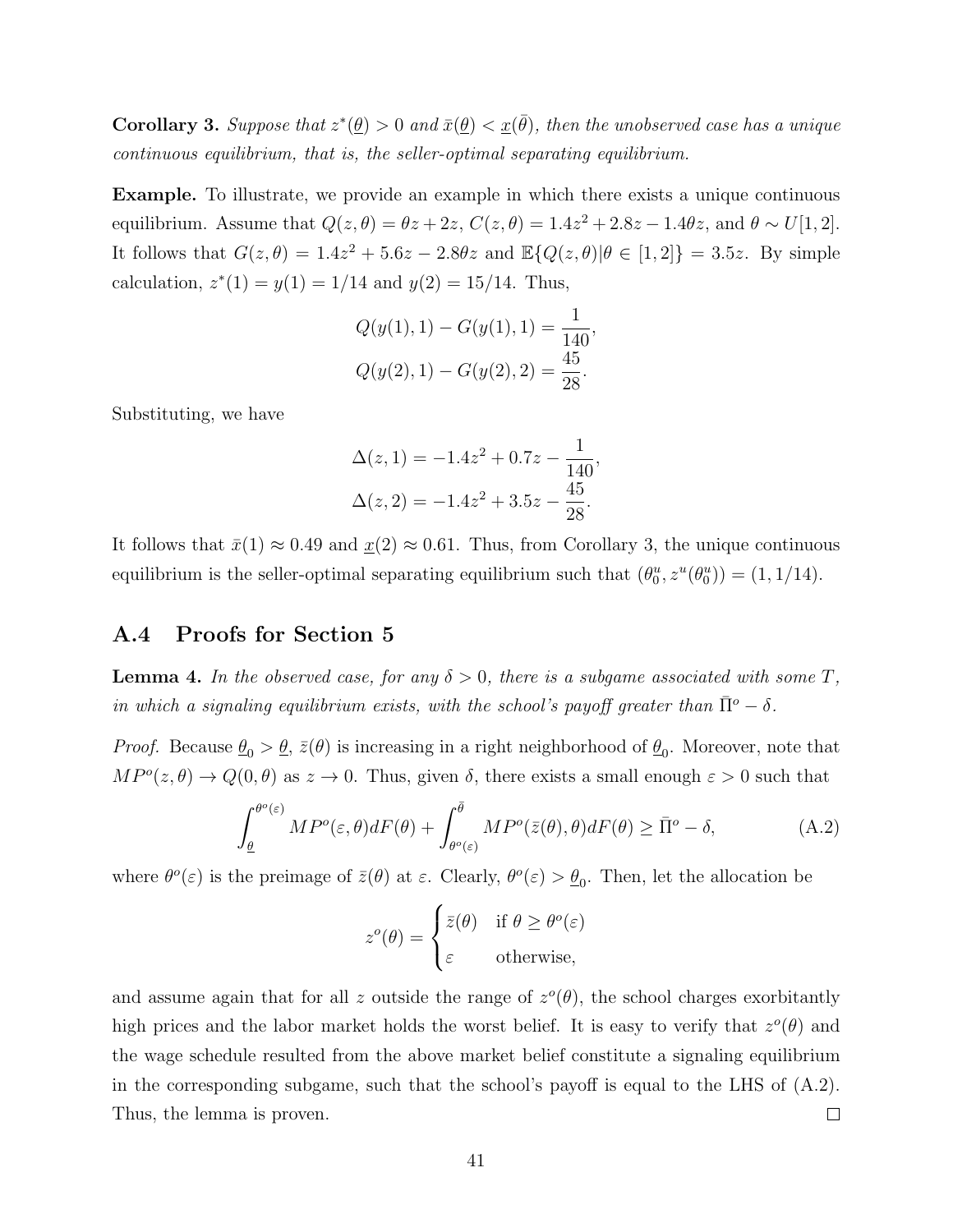**Lemma 5.** In the unobserved case, if  $\theta_0^u > \underline{\theta}$ , then  $z^u(\theta_0^u) > z^*(\theta_0^u) > \lim_{\theta \uparrow \theta_0^u} z^u(\theta) = 0$ .

*Proof.* Given  $\Pi^u$ , the marginal profit of  $\theta_0^u$  should satisfy that

$$
-f(\theta^u_0)\{MP^u(z^u(\theta^u_0),\theta^u_0)-\mathbb{E}[Q(0,\theta)|\theta\leq \theta^u_0]\}\leq 0.
$$

In particular, if  $\theta_0^u > \underline{\theta}$ , then we must have

$$
MP^{u}(z^{u}(\theta_0^u), \theta_0^u) - \mathbb{E}[Q(0, \theta)|\theta \le \theta_0^u] = 0.
$$
\n(A.3)

This implies that  $z^u(\theta)$  is discontinuous at  $\theta_0^u$ . Suppose not, then  $W^u(z)$  must have a jump at 0 because  $z^u(\theta)$  is increasing in any small right neighborhood of  $\theta_0^u$ , whereas  $z^u(\theta) \equiv 0$ for  $\theta \leq \theta_0^u$ . Hence, the school can make a profitable deviation by allocating a positive but sufficiently small education level to the types in some neighborhood of  $\theta_0^u$ , thereby receiving a discrete wage gain. Thus, we have a contradiction. It follows that in any equilibrium such that  $\theta_0^u > \underline{\theta}$ ,  $z^u(\theta)$  is discontinuous at  $\theta_0^u$  with  $z^u(\theta_0^u) > \lim_{\theta \uparrow \theta_0^u} z^u(\theta) = 0$ . Because  $z^u(\theta)$  is increasing at  $\theta_0^u$ , we have  $MP^u(z^u(\theta_0^u), \theta_0^u) = MP^o(z^u(\theta_0^u), \theta_0^u)$ . It follows from the concavity of  $MP^o(\cdot, \theta)$  and  $(A.3)$  that  $z^u(\theta_0^u) > z^*(\theta_0^u) > 0$ . Thus, the lemma is proven.  $\Box$ 

### Proof of Theorem 2'

Proof. Because  $MP^o(z^*(\underline{\theta}), \underline{\theta}) \ge Q(0, \underline{\theta}) = 0$  and  $Q_{\theta} > 0$  for all  $(z, \theta), MP^o(z^*(\theta), \theta) \ge 0$ , with strict inequality for  $\theta > \underline{\theta}$ . Thus, analogous to the proof of Theorem 1, there exists a separating equilibrium such that  $(\theta_0^u, z^u(\theta_0^u)) = (\underline{\theta}, z^*(\underline{\theta}))$ . Then, by the proof of Theorem 2, we have that this equilibrium satisfies the Quasi-Divinity. Moreover, a pooling equilibrium, if it exists, fails the Quasi-Divinity. It remains to show that any other separating equilibrium outcome, if it exists, fails the Quasi-Divinity. Suppose there exists a separating equilibrium outcome with  $(\theta_0^u, z^u(\theta_0^u)) \neq (\underline{\theta}, z^*(\underline{\theta}))$ , then according to Lemmas 2 and 5, we have  $\theta_0^u > \underline{\theta}$ and  $z^u(\theta_0^u) > 0$ . Analogous to the proof of Theorem 2, fix a type  $\alpha$  that is lower than and close to  $\theta_0^u$ , and choose some  $\hat{z} \in (0, z^u(\theta_0^u))$  such that

$$
Q(\hat{z}, \alpha) - G(\hat{z}, \alpha) = \mathbb{E}[Q(0, \theta)|\theta \le \theta_0^u].
$$

Clearly, such  $\hat{z}$  exists. Let  $\hat{w} = Q(\hat{z}, \alpha)$ , and define  $\hat{\Theta}$  analogously. By a similar argument, we have that this equilibrium fails the Quasi-Divinity. Thus, the theorem is proven.  $\Box$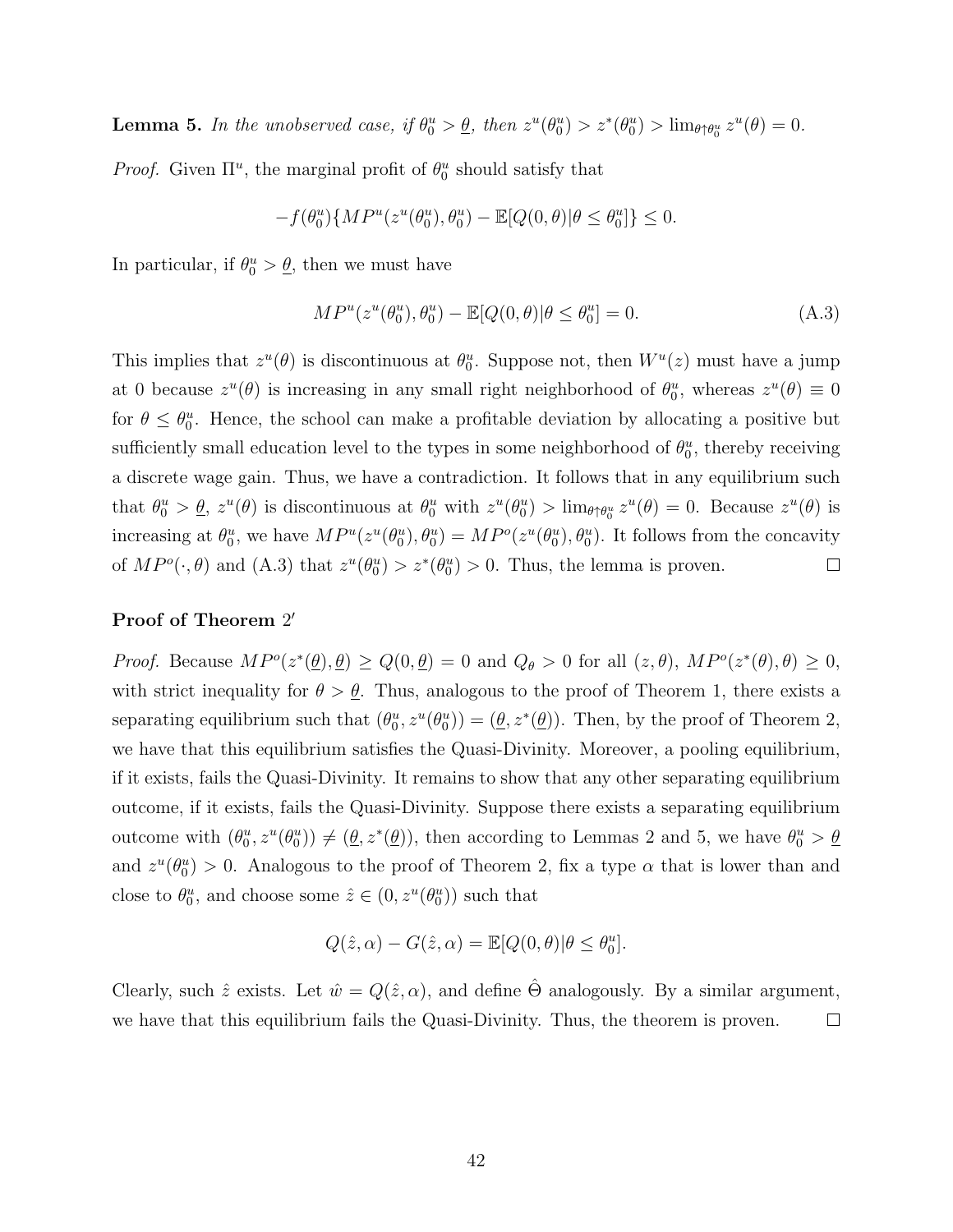## References

- Andersson, F. "Income Taxation and Job-Market Signaling." *Journal of Public Economics*, Vol. 59(2) (1996), pp. 277–298.
- Bagwell, K. and Riordan, M.H. "High and Declining Prices Signal Product Quality." American Economic Review, Vol. 81(1) (1991), pp. 224–239.
- Bagwell, L.S. and Bernheim, B.D. "Veblen Effects in a Theory of Conspicuous Consumption." American Economic Review, Vol. 86(3) (1996), pp. 349–373.
- Banks, J.S. and Sobel, J. "Equilibrium Selection in Signaling Games." Econometrica, Vol. 55(3) (1987), pp. 647–661.
- Biglaiser, G. "Middlemen as experts." *The RAND journal of Economics* (1993), pp. 212–223.
- Biglaiser, G. and Li, F. "Middlemen: the Good, the Bad, and the Ugly." The RAND Journal of Economics, Vol. 49(1) (2018), pp. 3–22.
- Boleslavsky, R. and Cotton, C. "Grading Standards and Education Quality." American Economic Journal: Microeconomics, Vol. 7(2) (2015), pp. 248–79.
- Calzolari, G. and Pavan, A. "On the Optimality of Privacy in Sequential Contracting." Journal of Economic Theory, Vol. 130(1) (2006), pp. 168–204.
- Chan, W., Li, H., and Suen, W. "A Signaling Theory of Grade Inflation." International Economic Review, Vol. 48(3) (2007), pp. 1065–1090.
- Cho, I.K. and Kreps, D.M. "Signaling Games and Stable Equilibria." The Quarterly Journal of Economics (1987), pp. 179–221.
- Daley, B. and Green, B. "Market Signaling with Grades." Journal of Economic Theory, Vol. 151 (2014), pp. 114–145.
- Fudenberg, D. and Tirole, J. "A 'Signal-Jamming' Theory of Predation." RAND Journal of Economics, Vol. 17(3) (1986), pp. 366–376.
- Hartman, P. Ordinary Differential Equations. New York: Wiley, 1964.
- Holmström, B. "Managerial Incentive Problems: A Dynamic Perspective." The Review of Economic Studies, Vol. 66(1) (1999), pp. 169–182.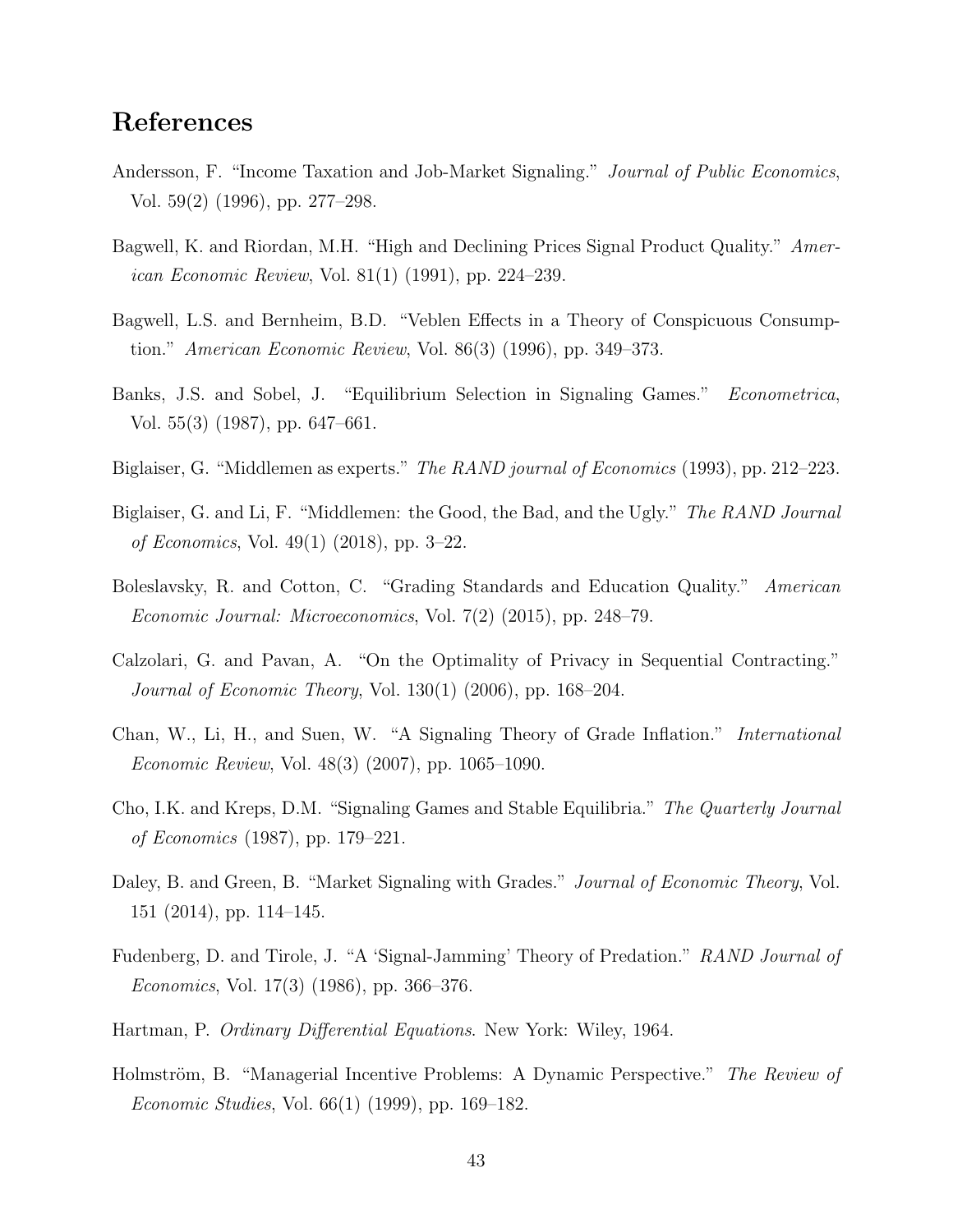- Inderst, R. and Ottaviani, M. "Competition through Commissions and Kickbacks." American Economic Review, Vol. 102(2) (2012), pp. 780–809.
- Ireland, N.J. "On Limiting the Market for Status Signals." *Journal of Public Economics*, Vol. 53(1) (1994), pp. 91–110.
- Janssen, M. and Shelegia, S. "Consumer Search and Double Marginalization." American Economic Review, Vol. 105(6) (2015), pp. 1683–1710.
- Johnson, V.E. Grade Inflation: A Crisis in College Education. Springer Science & Business Media, 2006.
- Leland, H.E. and Pyle, D.H. "Informational Asymmetries, Financial Structure, and Financial Intermediation." Journal of Finance, Vol. 32(2) (1977), pp. 371–387.
- Lizzeri, A. "Information Revelation and Certification Intermediaries." The RAND Journal of Economics (1999), pp. 214–231.
- Mailath, G.J. and von Thadden, E.L. "Incentive Compatibility and Differentiability: New Results and Classic Applications." *Journal of Economic Theory*, Vol. 148(5) (2013), pp. 1841–1861.
- Martimort, D. and Stole, L. "Market Participation in Delegated and Intrinsic Common-Agency Games." RAND Journal of Economics, Vol. 40(1) (2009), pp. 78–102.
- Mas-Colell, A., Whinston, M.D., and Green, J.R. Microeconomic Theory. New York: Oxford University Press, 1995.
- Maskin, E. and Riley, J. "Monopoly with Incomplete Information." RAND Journal of Economics, Vol. 15(2) (1984), pp. 171–196.
- Milgrom, P. and Roberts, J. "Price and Advertising Signals of Product Quality." *Journal* of Political Economy, Vol. 94(4) (1986), pp. 796–821.
- Milgrom, P. and Shannon, C. "Monotone Comparative Statics." *Econometrica*, Vol. 62(1) (1994), pp. 157–180.
- Mussa, M. and Rosen, S. "Monopoly and Product Quality." Journal of Economic Theory, Vol. 18(2) (1978), pp. 301–317.